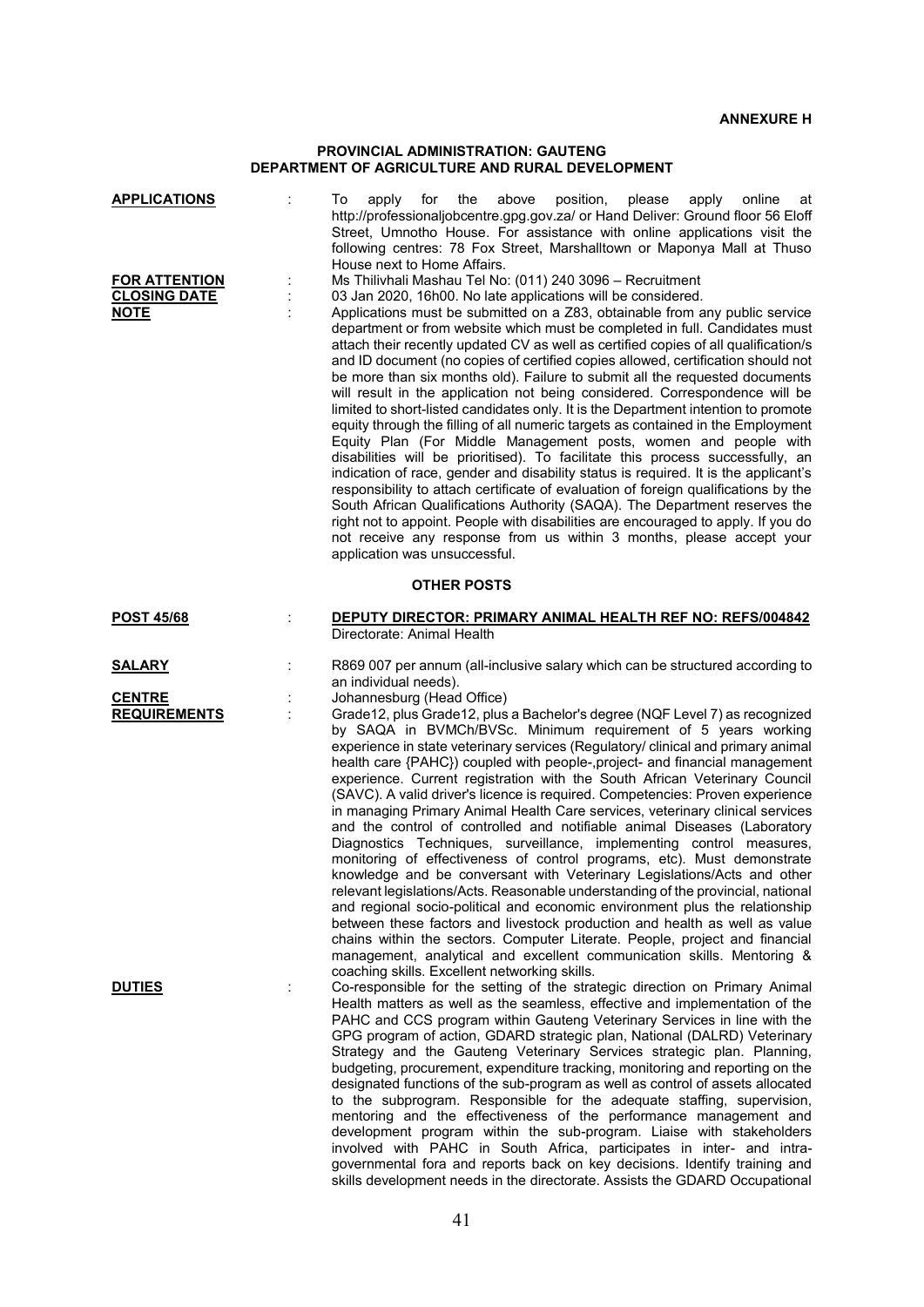|                                      |   | Health and Safety officer to implement the OHS related projects within the chief<br>directorate Veterinary Services. Contributes to the overall management and<br>effectiveness of the Gauteng Veterinary Services and GDARD in general,<br>which includes ensuring that the basic values and principles governing public<br>administration in South Africa; professionalism, Batho Pele Principles, ethics<br>and corruption-free public service, as per section 195 (1) of Constitution.                                                                                                                                                                                                                                                                                                                                                                                                                                                                                                                                                                                                                                                                                                                                                                                                                                                                                                                                                                                                               |
|--------------------------------------|---|----------------------------------------------------------------------------------------------------------------------------------------------------------------------------------------------------------------------------------------------------------------------------------------------------------------------------------------------------------------------------------------------------------------------------------------------------------------------------------------------------------------------------------------------------------------------------------------------------------------------------------------------------------------------------------------------------------------------------------------------------------------------------------------------------------------------------------------------------------------------------------------------------------------------------------------------------------------------------------------------------------------------------------------------------------------------------------------------------------------------------------------------------------------------------------------------------------------------------------------------------------------------------------------------------------------------------------------------------------------------------------------------------------------------------------------------------------------------------------------------------------|
| <b>ENQUIRIES</b>                     | ÷ | Mr. Rassy Rasemetse Tel No: (011) 240 3083                                                                                                                                                                                                                                                                                                                                                                                                                                                                                                                                                                                                                                                                                                                                                                                                                                                                                                                                                                                                                                                                                                                                                                                                                                                                                                                                                                                                                                                               |
| <b>POST 45/69</b>                    |   | DIRECTOR: ANIMAL HEALTH REGULATORY REF<br><b>DEPUTY</b><br>NO:<br><b>REFS/004843</b><br>Directorate: Animal Health                                                                                                                                                                                                                                                                                                                                                                                                                                                                                                                                                                                                                                                                                                                                                                                                                                                                                                                                                                                                                                                                                                                                                                                                                                                                                                                                                                                       |
| <b>SALARY</b>                        |   | R869 007 per annum (all-inclusive salary which can be structured according to<br>an individual needs).                                                                                                                                                                                                                                                                                                                                                                                                                                                                                                                                                                                                                                                                                                                                                                                                                                                                                                                                                                                                                                                                                                                                                                                                                                                                                                                                                                                                   |
| <b>CENTRE</b><br><b>REQUIREMENTS</b> |   | Johannesburg (Head Office)<br>Grade12, plus a Bachelor's degree (NQF Level 7) as recognised by SAQA in<br>BVMCh/BVSc. Minimum of 5 years working experience in state veterinary<br>services (Regulatory/ clinical and primary animal health care (PAHC). Current<br>registration with the South African Veterinary Council (SAVC). A valid driver's<br>licence. Competencies: Proven experience in managing the Control of<br>controlled and notifiable animal Diseases (Laboratory Diagnostics Techniques,<br>surveillance, implementing control measures, monitoring of effectiveness of<br>control programs, etc). Must demonstrate knowledge and be conversant with<br>Veterinary Legislations/Acts and other relevant legislations/Acts. Reasonable<br>understanding of the provincial, national and regional socio-political and<br>economic environment plus the relationship between these factors and<br>livestock production and health as well as value chains within the sectors.<br>Computer Literate. People, project and financial management, analytical and<br>excellent communication skills. Mentoring & coaching skills. Excellent<br>networking skills.                                                                                                                                                                                                                                                                                                                             |
| <b>DUTIES</b>                        |   | Develop management plans for animal disease control. Ensure implementation<br>of management plans for control of zoonotic diseases. Manage strategies of<br>the animal vaccination for controlled disease. Ensure the coordination of<br>biosecurity risk assessment for economically important animal and zoonotic<br>diseases. Ensure coordination of disease control Schemes, e.g. Brucellosis,<br>TB, and institute the necessary control measures. Ensure disease surveillance<br>services to check prevalence. Consolidate the Consolidate statistics and data<br>information for planning and reporting purposes. Ensure contingency planning<br>and provisioning for animal disease outbreak preparedness. Manage the<br>resources of the facility (financial, human, procurement, assets, facilities, etc).<br>Provide inputs for budget allocation. Compile and submit reports (departmental<br>APP, staff performance, provincial monthly disease reports, e.g. World<br>Organization for Animal Health (OIE), financial, etc). Stakeholder engagement.<br>Develop the operational plan. Ensure compliance with the Public Service<br>prescripts and departmental policies. Provide inputs departmental policies and<br>strategies. Implement quality assurance for all areas of responsibility. HR<br>responsibility including: Supervising subordinates,<br>Development<br>of<br>subordinates, maintain discipline, Plan and prioritise work of subordinates and<br>Performance management. |
| <b>ENQUIRIES</b>                     | ÷ | Mr Rassy Rasemetse Tel No: (011) 240 3083                                                                                                                                                                                                                                                                                                                                                                                                                                                                                                                                                                                                                                                                                                                                                                                                                                                                                                                                                                                                                                                                                                                                                                                                                                                                                                                                                                                                                                                                |
| <b>POST 45/70</b>                    | ÷ | DIRECTOR: ICT NETWORK INFRASTRUCTURE<br><b>AND</b><br><b>DEPUTY</b><br><b>OPERATIONS SUPPORT SERVICES REF NO: REFS/004844</b><br>Directorate: Information and Communication Technology                                                                                                                                                                                                                                                                                                                                                                                                                                                                                                                                                                                                                                                                                                                                                                                                                                                                                                                                                                                                                                                                                                                                                                                                                                                                                                                   |
| <u>SALARY</u>                        |   | R733 257 per annum (all-inclusive salary which can be structured according to                                                                                                                                                                                                                                                                                                                                                                                                                                                                                                                                                                                                                                                                                                                                                                                                                                                                                                                                                                                                                                                                                                                                                                                                                                                                                                                                                                                                                            |
| <b>CENTRE</b><br><b>REQUIREMENTS</b> | t | an individual needs).<br>Johannesburg (Head Office)<br>Matric/ Grade 12 plus a B-Tech or Bachelor's Degree (NQF Level 7) in<br>Information and Communication Technology as recognised by SAQA. A<br>relevant post graduate degree will be an added advantage. 5 years' relevant<br>experience in ICT Network Infrastructure and Operations Support Services<br>environment of which 3 years must be at a Supervisory/Assistant Director level.<br>A valid driver's License. Competencies: Innovative Information Communication<br>Technology (ICT) Infrastructure and Operations Support Services. Strategic<br>leadership, planning and project management. ICT audit management. ICT risk<br>management. Corporate Governance of ICT. Management of finances                                                                                                                                                                                                                                                                                                                                                                                                                                                                                                                                                                                                                                                                                                                                           |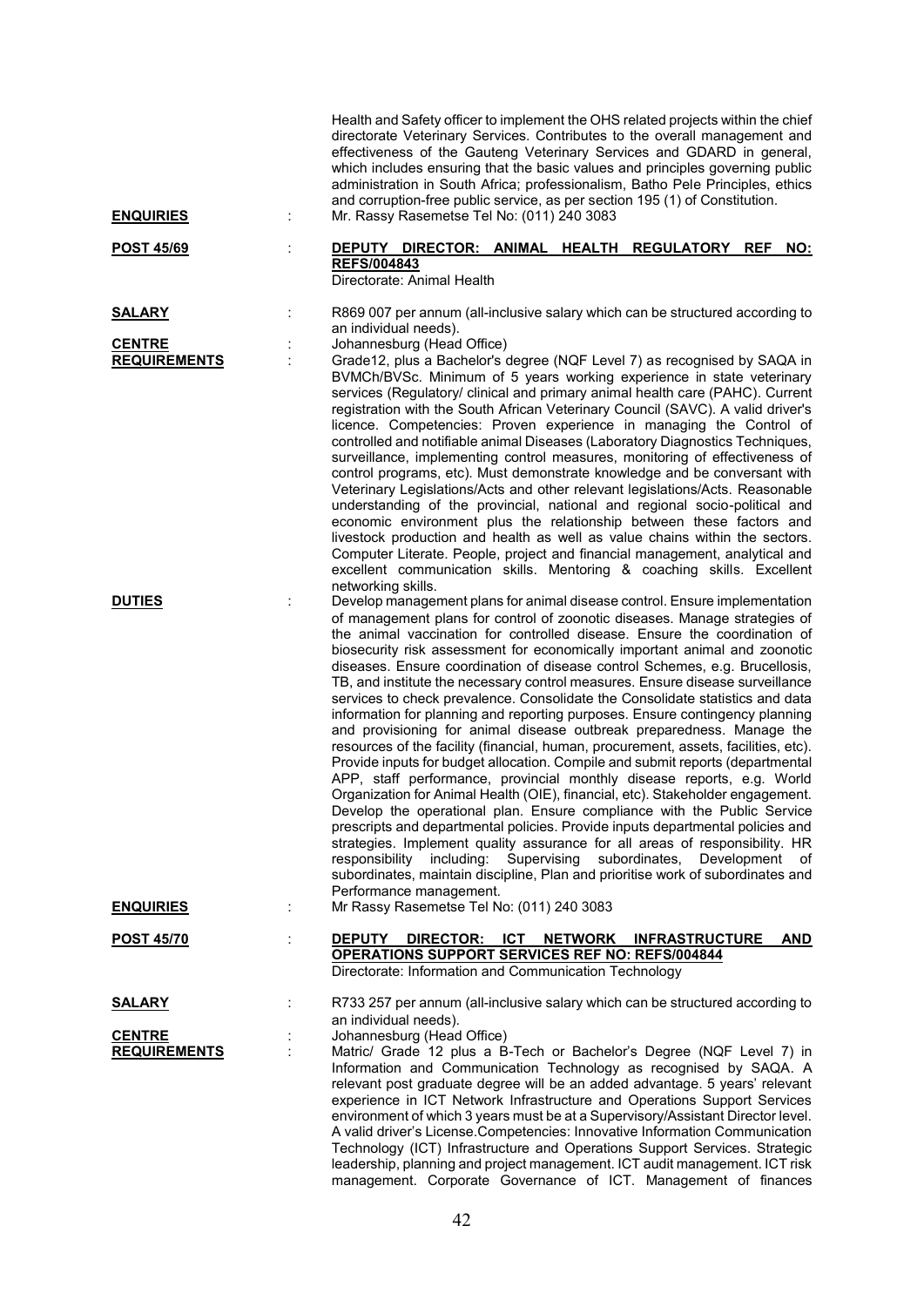| <b>DUTIES</b><br><b>ENQUIRIES</b>                     | (budgeting, controls, reporting). Understanding of ICT network infrastructure<br>and operations support services, knowledge of Public Service and<br>Departmental acts, Strategies, ICT Governance frameworks and policies (e.g.<br>KING, COBIT, ITIL and TOGAF, 4 <sup>th</sup> Industrial Revolution/4IR, HR/<br>Finance/Procurement<br>regulations), managing SLAs,<br>writing<br>skills,<br>communication, and coordinating skills. Interacting with other sub-<br>programmes, the rest of department on joint work and with other departments<br>or stakeholders on aspects of work and/or issues related to GDARD mandate.<br>Collaboration of Electronic Records Management, Operations and Network<br>Solutions Support Services, Database Management Systems, ICT<br>applications. Admin skills, organising skills, change management, people<br>management and empowerment, ability to manage/chair meetings.<br>Management of human resources, financial resources and administrative<br>systems of the sub-programme work. Develop, review and update relevant ICT<br>strategies and policies. Acquiring/Procurement and distribution of WAN and<br>LAN ICT network infrastructure and operations support services. Network<br>management, i.e. planning, designing, implementation, active directory user<br>accounts management, ICT Infrastructure Performance & Capacity<br>management, ICT Security, Management of ICT network infrastructure<br>Projects and Incidents including ICT network infrastructure Maintenance and<br>Repairs, ensuring maximum systems availability of business-critical systems,<br>backup testing, restoration and carrying out satellite/remote offices<br>inspections. Plan and utilize financial and management accounting information<br>in budgeting and decision making of sub-programme according to department<br>and public service policies and guidelines. Ability to plan and utilize financial<br>and management accounting information in budgeting and decision making of<br>the sub-programme according to the department and public service policies<br>and guidelines. Management of sub-programme operations support services<br>to maximize value for customers (internal and external). Contributing to the<br>good governance of the ICT Directorate.<br>Mr. Rassy Rasemetse Tel No: (011) 240-3083 |
|-------------------------------------------------------|-------------------------------------------------------------------------------------------------------------------------------------------------------------------------------------------------------------------------------------------------------------------------------------------------------------------------------------------------------------------------------------------------------------------------------------------------------------------------------------------------------------------------------------------------------------------------------------------------------------------------------------------------------------------------------------------------------------------------------------------------------------------------------------------------------------------------------------------------------------------------------------------------------------------------------------------------------------------------------------------------------------------------------------------------------------------------------------------------------------------------------------------------------------------------------------------------------------------------------------------------------------------------------------------------------------------------------------------------------------------------------------------------------------------------------------------------------------------------------------------------------------------------------------------------------------------------------------------------------------------------------------------------------------------------------------------------------------------------------------------------------------------------------------------------------------------------------------------------------------------------------------------------------------------------------------------------------------------------------------------------------------------------------------------------------------------------------------------------------------------------------------------------------------------------------------------------------------------------------------------------------------------------------------------------------------------------------------------------------------------------|
| <b>POST 45/71</b>                                     | DEPUTY DIRECTOR: FINANCIAL ACCOUNTING REF NO: REFS/004845<br>Directorate: Financial Management<br>Sub Directorate: Financial Accounting                                                                                                                                                                                                                                                                                                                                                                                                                                                                                                                                                                                                                                                                                                                                                                                                                                                                                                                                                                                                                                                                                                                                                                                                                                                                                                                                                                                                                                                                                                                                                                                                                                                                                                                                                                                                                                                                                                                                                                                                                                                                                                                                                                                                                                 |
| <b>SALARY</b><br><b>CENTRE</b><br><b>REQUIREMENTS</b> | R733 257 per annum (All-inclusive salary package)<br>Johannesburg (Head Office)<br>Grade 12 plus National Diploma (NQF Level 6) / Bachelor's Degree (NQF Level<br>7) in Financial Management or equivalent tertiary qualification as recognized<br>by SAQA. 5 years' relevant experience in Financial Management of which 3<br>years must be at a Supervisory/Assistant Director level in Financial Accounting<br>within Public Sector. Knowledge and experience on Basic Accounting System<br>(BAS) and (SAP). Working knowledge of Microsoft Office (Excel & Word).<br>Relevant working experience in a supervisory capacity, Good leadership,<br>organization, conflict management, management and communication skills<br>(verbal and Written). Self-confident and assured in his/her own ability, able to<br>meet commitments and produce results. Willingness to work irregular hours<br>when required. Must have a valid driver's License. Competencies: To manage<br>the sub-directorate, develop, review and implement financial accounting<br>systems and procedures in line with relevant legislation, regulations,<br>frameworks and departmental policies and procedures.                                                                                                                                                                                                                                                                                                                                                                                                                                                                                                                                                                                                                                                                                                                                                                                                                                                                                                                                                                                                                                                                                                                                                                                  |
| <b>DUTIES</b>                                         | Manage the financial revenue, expenditure management and accounting sub<br>directorate, Monitor the policy and legislative framework to ensure that<br>cognizance is taken of new developments. Develop and maintain policies and<br>processes. Monitor revenue collected and Payment to Service Providers within<br>15 Days and submit reports and plans as required. Monitor compliance with<br>financial prescripts. Provide advice and guidance to role players on revenue<br>and expenditure procedures. Undertake revenue, expenditure management<br>and accounting work as required. Revenue management - Ensure that cashier,<br>banking, debt management, monitoring and reporting services are rendered.<br>Expenditure management - Ensure that payment for compensation of<br>employees, goods and services, transfers, subsidies and reporting are<br>efficiently and effectively performed. Accounting - To provide financial<br>administration and accounting services (legers/journals, accounting and<br>reporting (interim and annual financial statements). Manage the sub-<br>directorate revenue, expenditure management and accounting Maintenance of                                                                                                                                                                                                                                                                                                                                                                                                                                                                                                                                                                                                                                                                                                                                                                                                                                                                                                                                                                                                                                                                                                                                                                                             |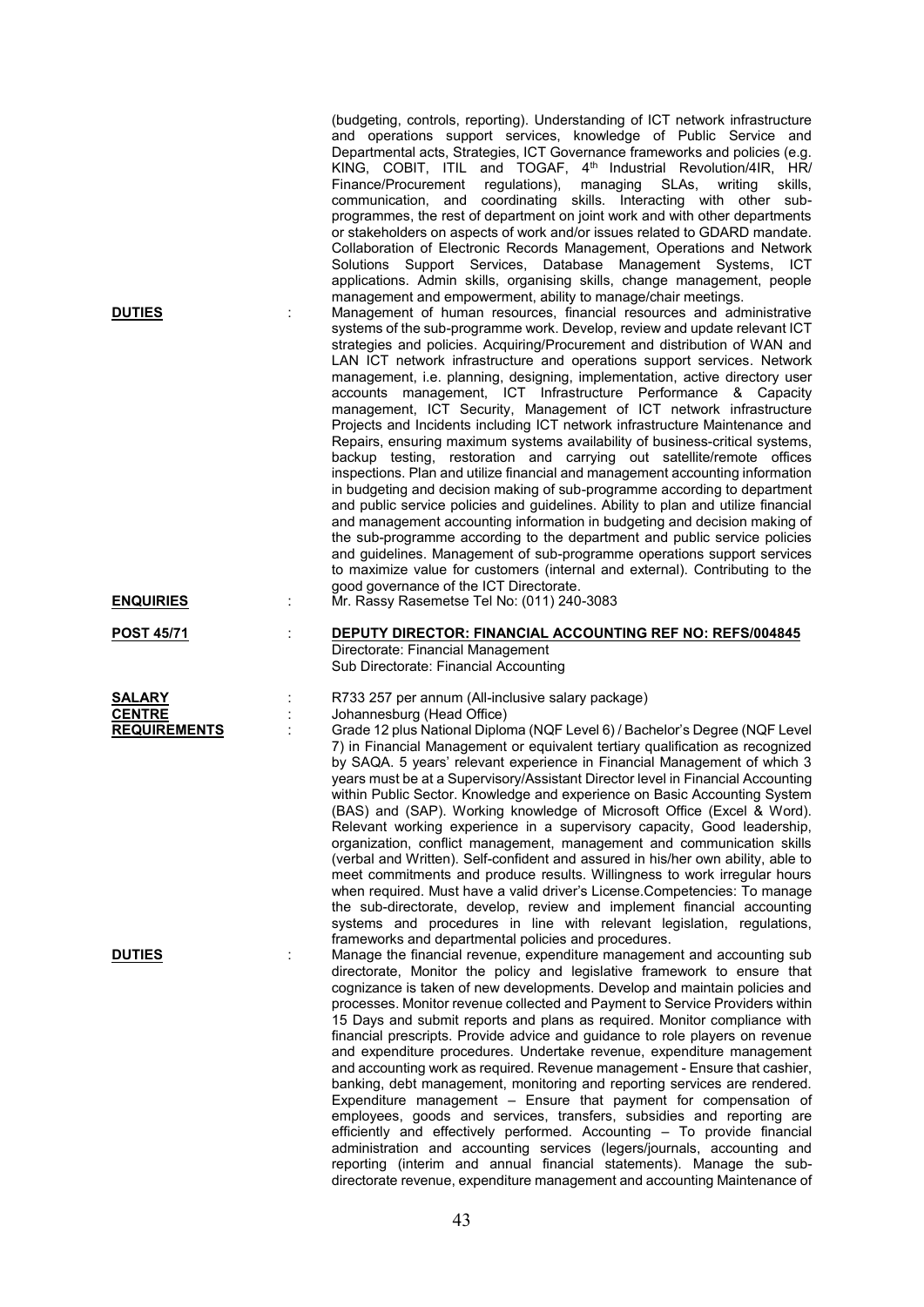| <b>ENQUIRIES</b>                     | discipline. Management of performance and development. Undertake Human<br>Resource and other related administrative functions. Establish implement and<br>maintain efficient and effective communication arrangements. Develop and<br>manage the operational plan of the sub-directorate and report on progress as<br>required. Develop implement and maintain processes to ensure proper control<br>of work. Compile and submit all required administrative reports. Serve on<br>transverse task teams as required. Planning and allocate work. Quality control<br>of work delivered by employees. Functional technical advice and guidance.<br>Assist with queries from the Office of the Auditor-General as well as other<br>financial related queries. Drafting all Legislature and other SCOA responses.<br>Mr. Rassy Rasemetse Tel No: (011) 240-3083                                                                                                                                                                                                                                                                                                                  |
|--------------------------------------|------------------------------------------------------------------------------------------------------------------------------------------------------------------------------------------------------------------------------------------------------------------------------------------------------------------------------------------------------------------------------------------------------------------------------------------------------------------------------------------------------------------------------------------------------------------------------------------------------------------------------------------------------------------------------------------------------------------------------------------------------------------------------------------------------------------------------------------------------------------------------------------------------------------------------------------------------------------------------------------------------------------------------------------------------------------------------------------------------------------------------------------------------------------------------|
| <b>POST 45/72</b>                    | <b>COMMUNITY STATE VETERINARIAN REF NO: REFS/004846</b><br>Directorate: Animal Health and Advisory Services                                                                                                                                                                                                                                                                                                                                                                                                                                                                                                                                                                                                                                                                                                                                                                                                                                                                                                                                                                                                                                                                  |
| <b>SALARY</b>                        | R733 257 per annum (all-inclusive salary package which can be structured<br>according to an individual needs).                                                                                                                                                                                                                                                                                                                                                                                                                                                                                                                                                                                                                                                                                                                                                                                                                                                                                                                                                                                                                                                               |
| <b>CENTRE</b><br><b>REQUIREMENTS</b> | Germiston<br>Grade 12 plus Bachelor Degree (NQF Level 7) in BVSc or BVMCH qualification<br>as recognised by SAQA. 1-2 years' relevant experience of compulsory<br>community service. Candidates who are about to finish their Compulsory<br>Community Service can also apply. Registration with South African Veterinary<br>Council. Valid Driver's license. Competencies: Computer Literacy. Knowledge                                                                                                                                                                                                                                                                                                                                                                                                                                                                                                                                                                                                                                                                                                                                                                      |
|                                      | and understanding of Veterinary acts (Meat and Animal Health acts and related<br>regulations, certification procedures). Understanding of hygiene systems and<br>disease control schemes. Demonstrable interest in Community and Livestock<br>Farmer Development through the veterinary profession. Good administrative,<br>written and verbal communications skills. Good networking skills.                                                                                                                                                                                                                                                                                                                                                                                                                                                                                                                                                                                                                                                                                                                                                                                |
| <b>DUTIES</b>                        | Running of ambulatory veterinary services including mobile clinical veterinary<br>services in townships and informal settlements (vaccination of pets, treatment,<br>sterilization, etc.) Running of clinical services and Preventative Animal Health<br>support aimed at improvement of Livestock production and management for<br>emerging and small-scale farmers. Development and implementation of<br>educational, technical and business skills transfer and livestock value chain<br>improvement programs for small scale livestock farmers. Conducting<br>educational and awareness activities to targeted communities on veterinary<br>public health matters. Biosecurity: Assist with the conducting of pig and poultry<br>compartment inspections. Participation in disease surveillance programs for<br>controlled diseases and any other livestock disease of importance. Mentorship<br>and Support of newly qualified CCS veterinarians placed in the department.<br>Organizing and participation in departmental veterinary awareness programs.<br>Mentorship and supervisory responsibilities for administrative and para-<br>veterinary professional staff. |
| <b>ENQUIRIES</b>                     | Mr. Rassy Rasemetse Tel No: (011) 240 3083                                                                                                                                                                                                                                                                                                                                                                                                                                                                                                                                                                                                                                                                                                                                                                                                                                                                                                                                                                                                                                                                                                                                   |
| <b>POST 45/73</b>                    | ENVIRONMENTAL OFFICER SPECIALISED PRODUCTION REF NO:<br><b>REFS/004849</b><br>Directorate: Environmental Policy, Planning and Coordination<br>Sub Directorate: Climate Change Mitigation                                                                                                                                                                                                                                                                                                                                                                                                                                                                                                                                                                                                                                                                                                                                                                                                                                                                                                                                                                                     |
| <b>SALARY</b>                        | R402 045 per annum (plus benefits)                                                                                                                                                                                                                                                                                                                                                                                                                                                                                                                                                                                                                                                                                                                                                                                                                                                                                                                                                                                                                                                                                                                                           |
| <b>CENTRE</b>                        | Johannesburg (Head Office)                                                                                                                                                                                                                                                                                                                                                                                                                                                                                                                                                                                                                                                                                                                                                                                                                                                                                                                                                                                                                                                                                                                                                   |
| <b>REQUIREMENTS</b>                  | Grade 12 plus Honours Degree (NQF Level 8) in the Natural Sciences/<br>Environmental Management/Engineering field or an equivalent relevant<br>qualification (i.e. SAQA accredited). A higher qualification will serve as an<br>added advantage. Minimum of 6 years' relevant experience within<br>environmental field (such as climate change mitigation, GHG inventories, etc.).<br>Valid drivers' license. Competencies: Computer Literacy. Understanding of<br>Public Service legislations, regulations and departmental policies. Good<br>communication and writing skills.                                                                                                                                                                                                                                                                                                                                                                                                                                                                                                                                                                                             |
| <b>DUTIES</b>                        | Assist in the coordinating climate change initiatives, projects and programmes<br>at a Departmental, Provincial and National Levels. Assist to mainstream<br>climate change in the public and private sectors of Gauteng. Assist in the<br>initiation, management and implementation of some of the projects related to<br>Climate Change mitigation within the Department (including procurement<br>processes). Facilitate Climate Change awareness and capacity building within<br>Gauteng and provide technical advice on climate change mitigation. Contribute                                                                                                                                                                                                                                                                                                                                                                                                                                                                                                                                                                                                           |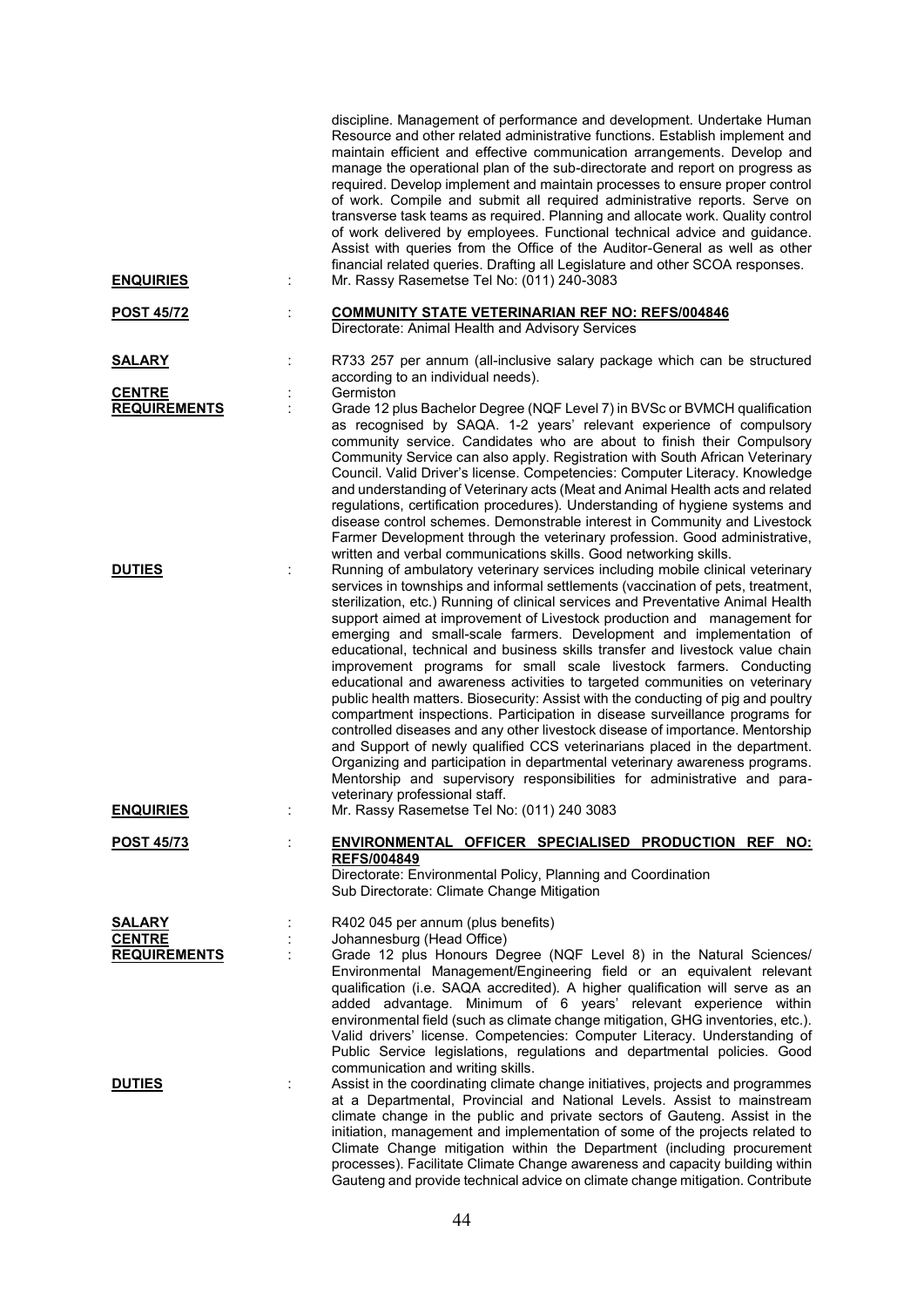| <b>ENQUIRIES</b>                                      | to compilation of reports as required. Control assets allocated to projects.<br>Provide comments on relevant draft documents. Ensure quality control of<br>deliverables. Comply with the Public Service prescripts. Provide inputs into the<br>development of internal standards and guidelines.<br>Mr Pitso Sekome Tel No: (011) 240 3093                                                                                                                                                                                                                                                                                                                                                                                                                                                                                                                                                                                                                                                                                                                                                                                                                                                                                                                                                                                                                                                                                                                                                                                                                                                                                                                                                                                                                                    |
|-------------------------------------------------------|-------------------------------------------------------------------------------------------------------------------------------------------------------------------------------------------------------------------------------------------------------------------------------------------------------------------------------------------------------------------------------------------------------------------------------------------------------------------------------------------------------------------------------------------------------------------------------------------------------------------------------------------------------------------------------------------------------------------------------------------------------------------------------------------------------------------------------------------------------------------------------------------------------------------------------------------------------------------------------------------------------------------------------------------------------------------------------------------------------------------------------------------------------------------------------------------------------------------------------------------------------------------------------------------------------------------------------------------------------------------------------------------------------------------------------------------------------------------------------------------------------------------------------------------------------------------------------------------------------------------------------------------------------------------------------------------------------------------------------------------------------------------------------|
| <u>POST 45/74</u>                                     | ENVIRONMENTAL OFFICER SPECIALISED PRODUCTION REF NO:<br><b>REFS/004850 (X2 POSTS)</b><br>Directorate: Air Quality                                                                                                                                                                                                                                                                                                                                                                                                                                                                                                                                                                                                                                                                                                                                                                                                                                                                                                                                                                                                                                                                                                                                                                                                                                                                                                                                                                                                                                                                                                                                                                                                                                                             |
| SALARY<br><b>CENTRE</b><br><b>REQUIREMENTS</b>        | R402 045 per annum (plus benefits)<br>Johannesburg (Head Office)<br>Grade 12 plus Honours Degree (NQF Level 8) as recognized by SAQA in<br>Chemical Engineering, Natural/ Physical/ Science. Minimum of 6 years'<br>relevant experience within Air Quality Management Field. Valid Drivers'<br>license. Competencies: Computer Literacy. Understanding of Public Service<br>legislations, environmental regulations and departmental policies. Good<br>communication and writing skills.                                                                                                                                                                                                                                                                                                                                                                                                                                                                                                                                                                                                                                                                                                                                                                                                                                                                                                                                                                                                                                                                                                                                                                                                                                                                                      |
| <b>DUTIES</b>                                         | Participate (including research) in the development of policies, legislation,<br>regulations and guidelines, nationally, provincially and locally. Facilitate the<br>consultative process in the formulation of policies, legislation, guidelines,<br>norms and standards and strategies. Disseminate legislative, technical and<br>policy changes to relevant stakeholders (internal and external). Interpret/<br>advise stakeholders (internal and external) on policies, legislation, protocols,<br>regulations and guidelines. Comment on and provide conditions for<br>authorisations of NEMA EIA and AEL applications. Advice, review, evaluate<br>and interpret reports, documents and specialist studies. Analyze, evaluate and<br>provide specialist comment on air quality reports when required. Provide<br>specialist inputs into projects identified by District/ Regional staff. Provide<br>information for specific conferences and environmental events. Serve on and<br>render advice to specific project forums and committees with specific reference<br>to air quality management. Promote cooperative governance and capacity<br>building to municipalities and stakeholders in general towards the attainment<br>of sound Air Quality Management practices. Investigate complaints and make<br>recommendations for corrective action in controversial cases where conflicts<br>exist. Institute legal proceedings. Pro-active compliance monitoring by means<br>of site visits. Contribute to compilation of reports as required. Control assets<br>allocated to projects. Provide mentorship, peer review, quality control. Comply<br>with the Public Service prescripts. Provide inputs into the development of<br>internal standards and guidelines. |
| <b>ENQUIRIES</b><br><b>POST 45/75</b>                 | Ms. Thili Mashau Tel No: (011) 2403096<br>ENVIRONMENTAL OFFICER SPECIALISED PRODUCTION REF NO:                                                                                                                                                                                                                                                                                                                                                                                                                                                                                                                                                                                                                                                                                                                                                                                                                                                                                                                                                                                                                                                                                                                                                                                                                                                                                                                                                                                                                                                                                                                                                                                                                                                                                |
|                                                       | <b>REFS/004851</b><br>Directorate: Environmental Policy, Planning and Coordination<br>Sub-Directorate: Legislative Development                                                                                                                                                                                                                                                                                                                                                                                                                                                                                                                                                                                                                                                                                                                                                                                                                                                                                                                                                                                                                                                                                                                                                                                                                                                                                                                                                                                                                                                                                                                                                                                                                                                |
| <b>SALARY</b><br><b>CENTRE</b><br><b>REQUIREMENTS</b> | R402 045 per annum (plus benefits)<br>Johannesburg (Head Office)<br>Grade 12 plus Honours Degree (NQF Level 8) in Natural/ Physical Science/<br>Chemical Engineering. Minimum of 6 years' relevant experience within<br>environmental Field as recognised by SAQA. Experience in integrated<br>environmental management will serve as an added advantage. Valid drivers'<br>license. Competencies: Computer Literacy, Good communication, writing and<br>networking skills. Ability and competency in developing, interpreting,<br>implementing and reviewing policies, legislations and guidelines. Knowledge<br>of organizing and conducting public participation processes. Knowledge and<br>understanding of applicable relevant National Environmental Management<br>policies, Acts and Legislations, Environmental management instruments,<br>norms or standards and spatial development tools.                                                                                                                                                                                                                                                                                                                                                                                                                                                                                                                                                                                                                                                                                                                                                                                                                                                                         |
| <b>DUTIES</b>                                         | Facilitate the use of tools, legislations, guidelines, norms and standards,<br>policies, procedures developed to guide environmental decision making (EMF,<br>SOER/Outlook, and SEA), including Policy accessibility; Ensure that<br>legislations, policies, procedures, systems guidelines and other legislative<br>tools are developed to guide environmental decisions. Initiate the development<br>of policies, guidelines when the environmental trends indicate a need for                                                                                                                                                                                                                                                                                                                                                                                                                                                                                                                                                                                                                                                                                                                                                                                                                                                                                                                                                                                                                                                                                                                                                                                                                                                                                              |

relevant tools. Report on the indicators in the State of Environment Outlook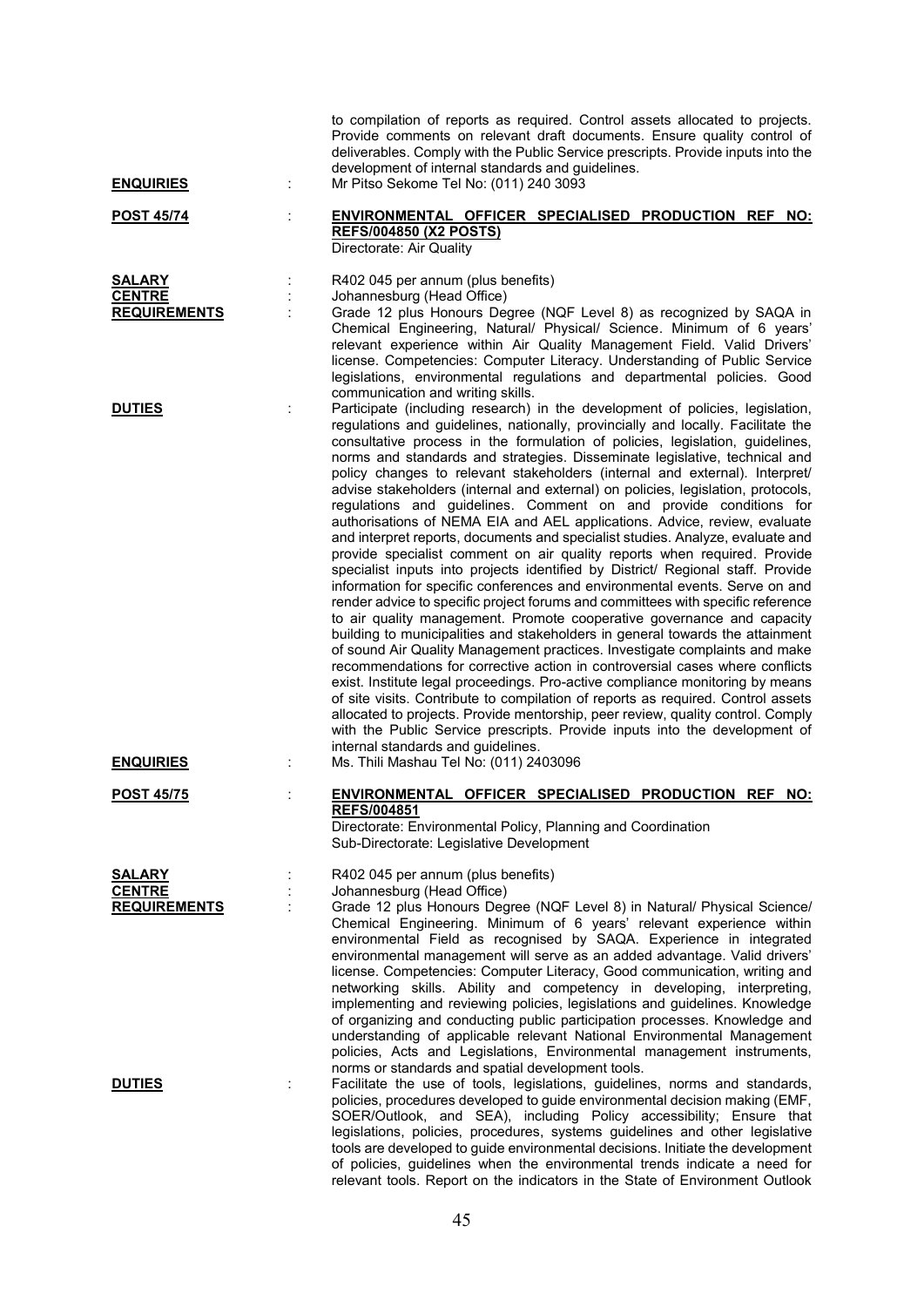|                                                       |   | Report. Comment on legislations, policies and strategies relevant to the<br>function. Facilitate cooperative governance and promote implementation of<br>environmental policies, guidelines, and tools. Conduct meetings with<br>consultants and authorities as necessary for the development of the tools,<br>guidelines and guidelines to be developed by the Directorate. Attend and<br>participate on multi-disciplinary forums and provide technical guidance to<br>environmental authorities in the development and implementation of<br>environmental policies and tools.                                                                                                                                                                                                                                                                                                                                                                                                                  |
|-------------------------------------------------------|---|---------------------------------------------------------------------------------------------------------------------------------------------------------------------------------------------------------------------------------------------------------------------------------------------------------------------------------------------------------------------------------------------------------------------------------------------------------------------------------------------------------------------------------------------------------------------------------------------------------------------------------------------------------------------------------------------------------------------------------------------------------------------------------------------------------------------------------------------------------------------------------------------------------------------------------------------------------------------------------------------------|
| <b>ENQUIRIES</b>                                      |   | Ms. Thilivhali Mashau Tel No: (011) 240 3096                                                                                                                                                                                                                                                                                                                                                                                                                                                                                                                                                                                                                                                                                                                                                                                                                                                                                                                                                      |
| <b>POST 45/76</b>                                     |   | SENIOR SCIENTIST: COMMUNITY BASED NATURAL RESOURCES<br><b>MANAGEMENT (CBNRM) PROJECTS REF NO: REFS/004847</b><br>Directorate: Environmental Empowerment Services                                                                                                                                                                                                                                                                                                                                                                                                                                                                                                                                                                                                                                                                                                                                                                                                                                  |
| <b>SALARY</b><br><b>CENTRE</b><br><b>REQUIREMENTS</b> |   | R316 791 per annum (plus benefits)<br>Johannesburg (Head Office)<br>Grade 12 plus Bachelor's Degree (NQF Level 7) in the field of Natural Science<br>/Environmental Sciences as recognised by SAQA. Minimum 3 years' working<br>experience in managing Community based waste innovation Projects and<br>Awareness through the Expanded Public Works programme (EPWP). At least<br>6 months or above Supervisory knowledge and experience. Valid driver's<br>license. Competencies: Excellent writing skills. Computer literacy (MS Word,<br>Excel, Project and PowerPoint) Good communication, negotiation, facilitation,<br>conflict management and supervision skills. Understanding of Public Service<br>legislations, regulations and departmental policies. Technical skills related to<br>general and Organic Waste Management, project management, and contract<br>management. Knowledge of Environmental Policies and Legislation such as<br>NEMBA, NEMWA, Public Finance Management Act. |
| <b>DUTIES</b>                                         |   | To develop specialised areas of expertise, to be able to provide advanced<br>technical support and practical information, advice and training (formal and<br>informal) to landowners/users/public, field staff and project participants to<br>maximise their ability to do best practice natural resource management in line<br>with job creation and public employment programmes. To manage Community<br>Based Natural Resources Management Projects in accordance with EPWP<br>principles such projects include but not limited to Waste innovation, Youth Jobs<br>in Waste, Waste Recycling and Re-Use. To conduct monthly site inspections<br>for all projects. To supervise service providers/implementing agents,<br>contractors, contract workers and field staff. To facilitate training and<br>development of project participants. To form partnerships with other<br>stakeholders to develop sustainable environmental management practices &<br>exit strategies for the projects.    |
| <b>ENQUIRIES</b>                                      |   | Mr. Pitso Sekome Tel No: (011) 240- 3093                                                                                                                                                                                                                                                                                                                                                                                                                                                                                                                                                                                                                                                                                                                                                                                                                                                                                                                                                          |
| <b>POST 45/77</b>                                     |   | SCIENTIFIC TECHNICIAN PRODUCTION GRADE A REF NO: REFS/004852<br>Directorate: Research and Technology Development Services                                                                                                                                                                                                                                                                                                                                                                                                                                                                                                                                                                                                                                                                                                                                                                                                                                                                         |
| <b>SALARY</b>                                         |   | R311 859 - R473 574 per annum, plus benefits (offer will be based on<br>appropriate and recognizable experience in line with the OSD requirements                                                                                                                                                                                                                                                                                                                                                                                                                                                                                                                                                                                                                                                                                                                                                                                                                                                 |
| <b>CENTRE</b><br><b>REQUIREMENTS</b>                  |   | Johannesburg (Head Office)<br>Grade 12 plus Bachelor's Degree (NQF Level 7)/National Diploma (NQF Level<br>6) as recognized by SAQA in Science or relevant qualification. Compulsory<br>registration with the SACNASP as a Certified Natural Scientist. Competencies:<br>Good communication skills (verbal and written) and ethical behaviour. Good<br>Planning, organizing skills. Ability to work independently and under pressure.<br>Valid drivers' license a must.                                                                                                                                                                                                                                                                                                                                                                                                                                                                                                                           |
| <b>DUTIES</b>                                         |   | To provide technical support for research, assessment, evaluation,<br>development, innovation and protection to ensure the sustainability of<br>resources and contribute towards a<br>knowledge economy. Perform<br>administrative and related functions by providing inputs into the budgeting<br>process as required; compile and submit reports as required; provide and<br>consolidate inputs to the technical/ architectural operational plan; develop,<br>implement and maintain databases -related matters.                                                                                                                                                                                                                                                                                                                                                                                                                                                                                |
| <b>ENQUIRIES</b>                                      | ÷ | Ms Margaret Digoro Tel No: (011) 240 3097                                                                                                                                                                                                                                                                                                                                                                                                                                                                                                                                                                                                                                                                                                                                                                                                                                                                                                                                                         |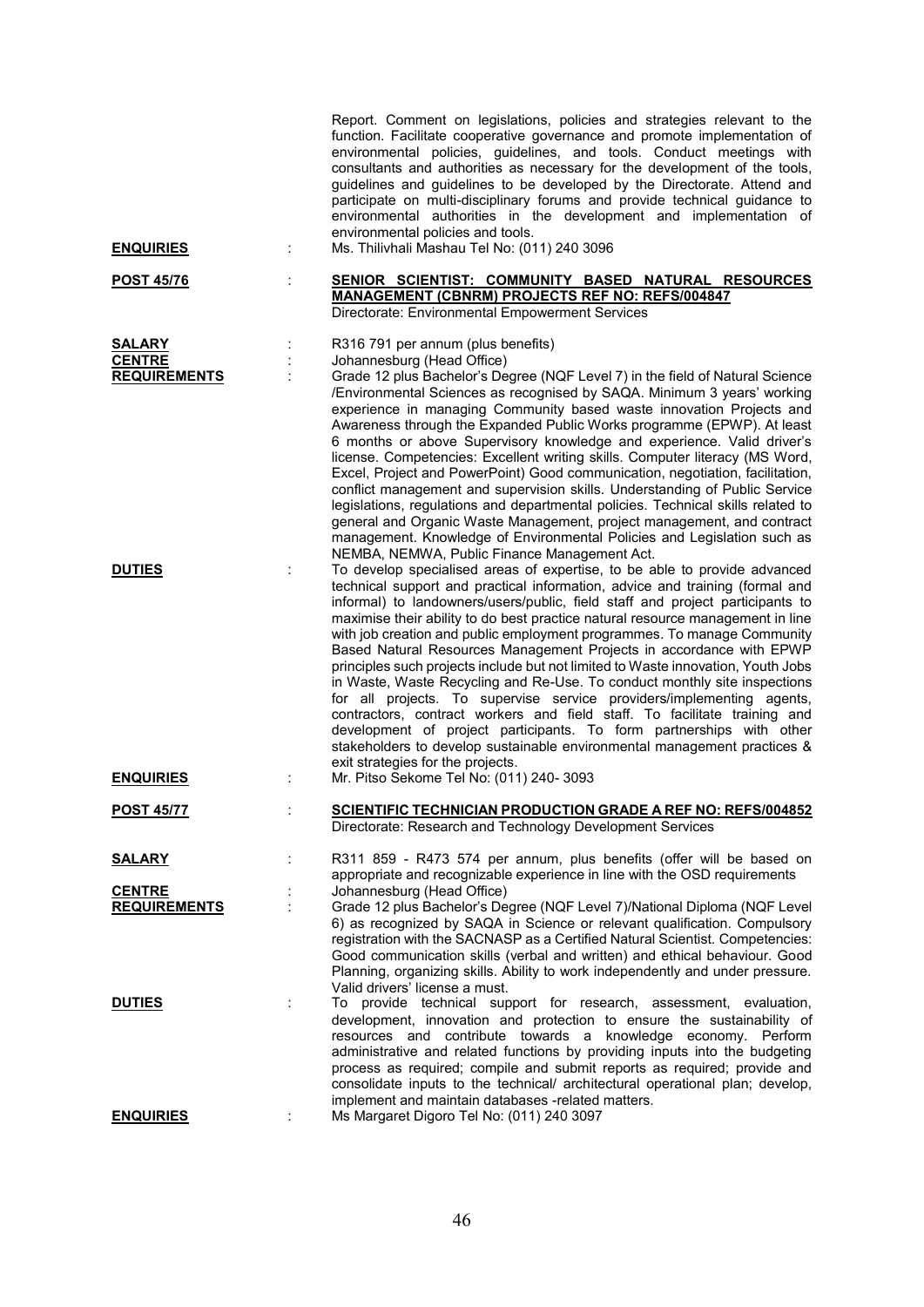| <b>POST 45/78</b>                    | ENVIRONMENTAL OFFICER PRODUCTION - GRADE A-C REF NO:<br><b>REFS/004853</b>                                                                                                                                                                                                                                                                                                                                                                                                                                                                                                                                                                                                                                                                                                                                                                                                                                                                                                                                                                                                                                                                                                                                                                                                                                                                                                                                                                                                                                                                                                                                                                                                                                                                                                                                                                                                                                                                                                                                                                                   |
|--------------------------------------|--------------------------------------------------------------------------------------------------------------------------------------------------------------------------------------------------------------------------------------------------------------------------------------------------------------------------------------------------------------------------------------------------------------------------------------------------------------------------------------------------------------------------------------------------------------------------------------------------------------------------------------------------------------------------------------------------------------------------------------------------------------------------------------------------------------------------------------------------------------------------------------------------------------------------------------------------------------------------------------------------------------------------------------------------------------------------------------------------------------------------------------------------------------------------------------------------------------------------------------------------------------------------------------------------------------------------------------------------------------------------------------------------------------------------------------------------------------------------------------------------------------------------------------------------------------------------------------------------------------------------------------------------------------------------------------------------------------------------------------------------------------------------------------------------------------------------------------------------------------------------------------------------------------------------------------------------------------------------------------------------------------------------------------------------------------|
|                                      | Directorate: Pollution and Waste Management                                                                                                                                                                                                                                                                                                                                                                                                                                                                                                                                                                                                                                                                                                                                                                                                                                                                                                                                                                                                                                                                                                                                                                                                                                                                                                                                                                                                                                                                                                                                                                                                                                                                                                                                                                                                                                                                                                                                                                                                                  |
| <b>SALARY</b>                        | R272 739 - R473 574 per annum, plus benefits (offer will be based on<br>appropriate and recognizable experience in line with the OSD requirements).                                                                                                                                                                                                                                                                                                                                                                                                                                                                                                                                                                                                                                                                                                                                                                                                                                                                                                                                                                                                                                                                                                                                                                                                                                                                                                                                                                                                                                                                                                                                                                                                                                                                                                                                                                                                                                                                                                          |
| <b>CENTRE</b>                        | Johannesburg (Head Office)                                                                                                                                                                                                                                                                                                                                                                                                                                                                                                                                                                                                                                                                                                                                                                                                                                                                                                                                                                                                                                                                                                                                                                                                                                                                                                                                                                                                                                                                                                                                                                                                                                                                                                                                                                                                                                                                                                                                                                                                                                   |
| <b>REQUIREMENTS</b>                  | Grade 12 plus Bachelor Degree (NQF Level 7) National Diploma (NQF Level<br>6) as recognized by SAQA in Environmental Management or Natural Science<br>fields. Valid Driver's License. Competencies: Knowledge of National<br>Environmental Management Act, 1998(Act No 107 of 1998) as amended and<br>National Environmental Management: Waste Act, 2008 (Act No.59 of 2008) as<br>amended. Experience in Waste Management field. A valid driver's license.                                                                                                                                                                                                                                                                                                                                                                                                                                                                                                                                                                                                                                                                                                                                                                                                                                                                                                                                                                                                                                                                                                                                                                                                                                                                                                                                                                                                                                                                                                                                                                                                  |
| <b>DUTIES</b><br><b>ENQUIRIES</b>    | Review and draft Waste Management License. Provide technical input on EIA<br>applications. Process the registration certificates and authorizations as per<br>Gauteng Waste Information Regulations, 2004 and Gauteng Health Care<br>Waste Management Regulations, 2004. Process registration applications in<br>terms of National Norms and Standards for Storage of General Waste, 2013<br>and the National Norms and Standards for Sorting, Shredding, Grinding,<br>Crushing, Screening or Baling of General Waste, 2017. Manage waste<br>management stakeholder relations and enquiries. Provide comments to other<br>directorates and on draft regulations and policies. Conduct site visits and<br>prepare site visit reports. Maintain various waste management data-bases.<br>Assist in compliance promotion and contribute to law reform.<br>Mr Elvis Mpateni Tel No: (011) 240 2608                                                                                                                                                                                                                                                                                                                                                                                                                                                                                                                                                                                                                                                                                                                                                                                                                                                                                                                                                                                                                                                                                                                                                                |
|                                      |                                                                                                                                                                                                                                                                                                                                                                                                                                                                                                                                                                                                                                                                                                                                                                                                                                                                                                                                                                                                                                                                                                                                                                                                                                                                                                                                                                                                                                                                                                                                                                                                                                                                                                                                                                                                                                                                                                                                                                                                                                                              |
| <b>POST 45/79</b>                    | ENVIRONMENTAL OFFICER PRODUCTION: GRADE A - C REF NO:<br><b>REFS/004848 (X3 POSTS)</b><br>Directorate: Air Quality                                                                                                                                                                                                                                                                                                                                                                                                                                                                                                                                                                                                                                                                                                                                                                                                                                                                                                                                                                                                                                                                                                                                                                                                                                                                                                                                                                                                                                                                                                                                                                                                                                                                                                                                                                                                                                                                                                                                           |
| <b>SALARY</b>                        | R272 739 - R473 574 per annum plus benefits (offer will be based on<br>appropriate and recognizable experience in line with the OSD requirements).                                                                                                                                                                                                                                                                                                                                                                                                                                                                                                                                                                                                                                                                                                                                                                                                                                                                                                                                                                                                                                                                                                                                                                                                                                                                                                                                                                                                                                                                                                                                                                                                                                                                                                                                                                                                                                                                                                           |
| <b>CENTRE</b><br><b>REQUIREMENTS</b> | Johannesburg (Head Office)<br>Grade 12 plus Bachelor's degree (NQF Level 7)/National Diploma (NQF Level<br>6) in Chemical Engineering/ Natural or Physical Sciences fields as recognised<br>by SAQA. Valid driver's license. Competencies: Computer Literacy.<br>Knowledge of Legislation (NEMA and others). Good understanding of<br>Gauteng development plans. Understanding of Public Service legislations and<br>regulations and departmental policies. Good communication, writing and<br>Admin skills (registering and tracking documents, filling, etc.) Knowledge of<br>organising meetings. Good filing and document management.                                                                                                                                                                                                                                                                                                                                                                                                                                                                                                                                                                                                                                                                                                                                                                                                                                                                                                                                                                                                                                                                                                                                                                                                                                                                                                                                                                                                                    |
| <b>DUTIES</b>                        | Contribute towards the development of legislation, norms and standards,<br>guidelines and Air Quality Management Plans. Assist with the consultation with<br>relevant target groups and stakeholders. Conduct basic research for concept<br>documents. Consult with technical experts (consultants, universities). Assist<br>with facilitating inputs to policy and legislation. Compile comments from<br>stakeholders and prepare documentation for policy instruments and tools.<br>Assist with the implementation of Air Quality related policy instruments. Assist<br>with monitoring, evaluation and reporting on the implementation of Air Quality<br>policy instruments (Local Municipalities, industry e.tc.) Comment on and<br>provide conditions for authorisations of NEMA EIA applications. Advice, review,<br>evaluate and interpret reports, documents and specialist studies. Investigate,<br>analyze, interpret and evaluate air quality reports. Gather information for the<br>provision of environmental comment and advice to the Ministry, other<br>components of the Department and general public. Identify and draft projects<br>proposals for air quality improvement. Provide information for specific<br>conference and environmental events. Provide support in capacity building<br>programmes with municipalities and industry by means of compiling<br>information sheets, brochures, guidelines, presentations, manuals to be used<br>at training and other specific workshops. Assist municipalities with the licensing<br>of listed processes controlled emitters and the licensing of municipalities where<br>applicable (e.g. Steel works, fish meal industries, galvinising plants).<br>Investigate and/ or refer complaints and make recommendations for corrective<br>action. Recommend the institution of legal proceedings. Pro-active compliance<br>monitoring by means of site visits (routine inspections). Contribute to the<br>compilation of reports as required. Control assets allocated to projects. Comply |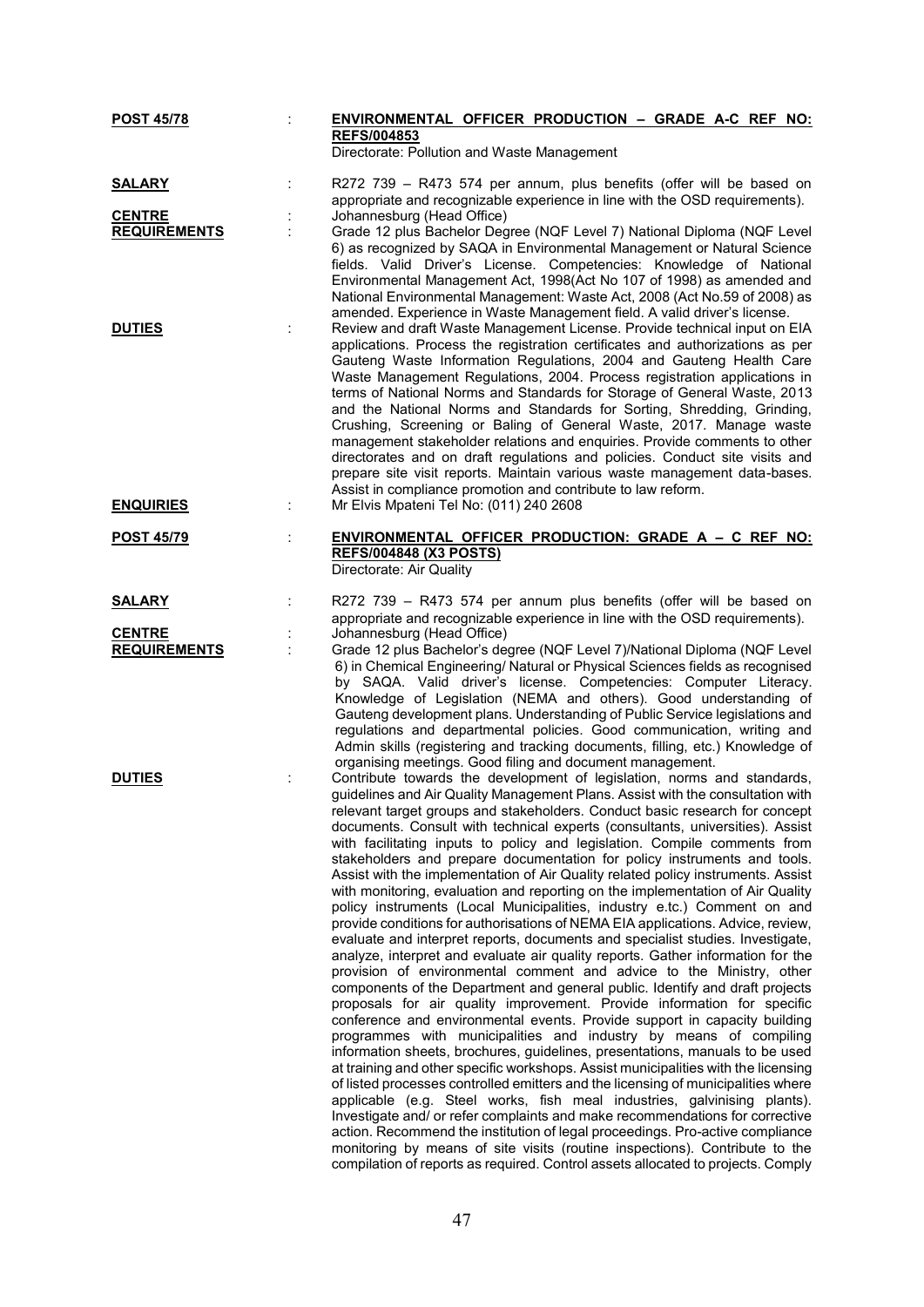with the Public Service prescripts. Provide inputs into the development of internal standards and guidelines. **ENQUIRIES** : Mr. Elvis Mpateni Tel No: (011) 240 2608

## **DEPARTMENT OF HEALTH**

*It is the department's intention to promote equity through the filling of all numeric targets as contained in the Employment Equity Plan. To facilitate this process successfully, an indication of race, gender and disability status is required.*

## **OTHER POSTS**

| <b>POST 45/80</b>                                     |                | <b>CLINICAL MANAGER GRADE 1 REF NO: CMSMU02/19</b><br>Directorate: Office of the Chief Executive Officer                                                                                                                                                                                                                                                                                                                                                                                                                                                                                                                                                                                                                                                                                                                                                                                                                                                                                                                                                                                                                                                                         |
|-------------------------------------------------------|----------------|----------------------------------------------------------------------------------------------------------------------------------------------------------------------------------------------------------------------------------------------------------------------------------------------------------------------------------------------------------------------------------------------------------------------------------------------------------------------------------------------------------------------------------------------------------------------------------------------------------------------------------------------------------------------------------------------------------------------------------------------------------------------------------------------------------------------------------------------------------------------------------------------------------------------------------------------------------------------------------------------------------------------------------------------------------------------------------------------------------------------------------------------------------------------------------|
| <b>SALARY</b><br><b>CENTRE</b><br><b>REQUIREMENTS</b> |                | R1 173 900 - R1 302 849 per annum (All Inclusive)<br><b>SMU Oral Health Centre</b><br>Appropriate qualification that allows registration with the HPCSA as Dentist. A<br>minimum of 3 years' appropriate experience as a Dentist after registration with<br>HPCSA as a Dentist. 3 years' supervisory experience within the Dental/ in a<br>Hospital will be an added advantage. Computer literate, valid driver's license<br>(Code B/EB) and be willing to work under pressure and stressful situations.<br>Competencies/Knowledge: good communication, leadership, interpersonal<br>and supervisory skills. Competency and skill in clinical domain. Sound<br>planning, negotiating and decision-making skills. Ability to analyse information<br>and solve problems. Proficient in MS package (Word, excel, outlook, power                                                                                                                                                                                                                                                                                                                                                     |
| <b>DUTIES</b>                                         | $\ddot{\cdot}$ | point). Post-graduate Masters Qualification will be an added advantage.<br>Manage and supervise all clinical and allied oral health services. Ensure the<br>provision of safe, ethical and high-quality patient care and treatment in the<br>hospital. Ensure effective management, implementation and adherence to<br>clinical governance. Conduct patient redress and compile reports for medico-<br>legal cases. Ensure the development and implementation of quality assurance<br>programs in line with the Provincial and National Standards. Assist with the<br>implementation of Ideal Hospital Realisation and Maintenance Framework in<br>the Hospital. Develop, implement, and monitor quality improvement plans<br>clinical<br>audits<br>and<br>provide<br>support<br>(QIP). Perform<br>other<br>to<br>departments/disciplines to ensure effective and comprehensive clinical<br>services respect to patient care and treatment. Implement cost containment<br>measures, analyse budget and ensure effective and efficient use of resources.<br>Monitor commuted overtime and ensure adherence to RWOPS policy. Attend<br>meetings when required to on behalf of CEO. |
| <b>ENQUIRIES</b><br><b>APPLICATIONS</b>               |                | Prof SJH Hendricks, DEAN & CEO Tel No: (012) 521 4801<br>Direct applications must be delivered to SMU OHC Human Resource<br>Department, Room S521 Level 5 or posted to: SMU Oral Health Centre, Private<br>Bag x848, Pretoria, 0001. Applications can be emailed ON or Before the Due<br>Date to iris.makgatho@gauteng.gov.za or pretty.rangoato@gauteng.gov.za)<br>but all original required completed and certified application documents must be<br>submitted within 5 days of closing date.                                                                                                                                                                                                                                                                                                                                                                                                                                                                                                                                                                                                                                                                                  |
| <b>FOR ATTENTION</b><br><b>NOTE</b>                   |                | Mrs I Makgatho or Ms Pretty Rangoato<br>Kindly attach/include certified copies of your Qualifications, Identity book/card,<br>Curriculum Vitae, HPCSA Registration and Z83 form. Applications must be<br>submitted timeously, applications received after closing date will not be<br>accepted. The Department reserves the right not to make an appointment.<br>Candidates will be expected to be available for selection interviews on the date<br>and time and place determined by the Department. Correspondence will be<br>limited to shortlisted candidates only, if you have not heard from us within 3<br>months of closing date, please accept that your application has been<br>unsuccessful. The Institution reserves the right to not to make any<br>appointment. Persons with disabilities encourages to apply.                                                                                                                                                                                                                                                                                                                                                     |
| <b>CLOSING DATE</b>                                   |                | 03 January 2020                                                                                                                                                                                                                                                                                                                                                                                                                                                                                                                                                                                                                                                                                                                                                                                                                                                                                                                                                                                                                                                                                                                                                                  |
| <b>POST 45/81</b>                                     |                | MEDICAL OFFICER (OBSTETRICS AND GYNAECOLOGY) REF NO:<br><b>BGH/2019/DEC 01 (X1 POST)</b><br>Directorate: Medical                                                                                                                                                                                                                                                                                                                                                                                                                                                                                                                                                                                                                                                                                                                                                                                                                                                                                                                                                                                                                                                                 |
| <b>SALARY</b>                                         |                | Grade 2: R938 964 - R1 026 639 per annum (all-inclusive package)<br>Grade 3: R1 035 831 - R1 295 025 per annum (all-inclusive package)                                                                                                                                                                                                                                                                                                                                                                                                                                                                                                                                                                                                                                                                                                                                                                                                                                                                                                                                                                                                                                           |
| <b>CENTRE</b>                                         |                | Bertha Gxowa Hospital                                                                                                                                                                                                                                                                                                                                                                                                                                                                                                                                                                                                                                                                                                                                                                                                                                                                                                                                                                                                                                                                                                                                                            |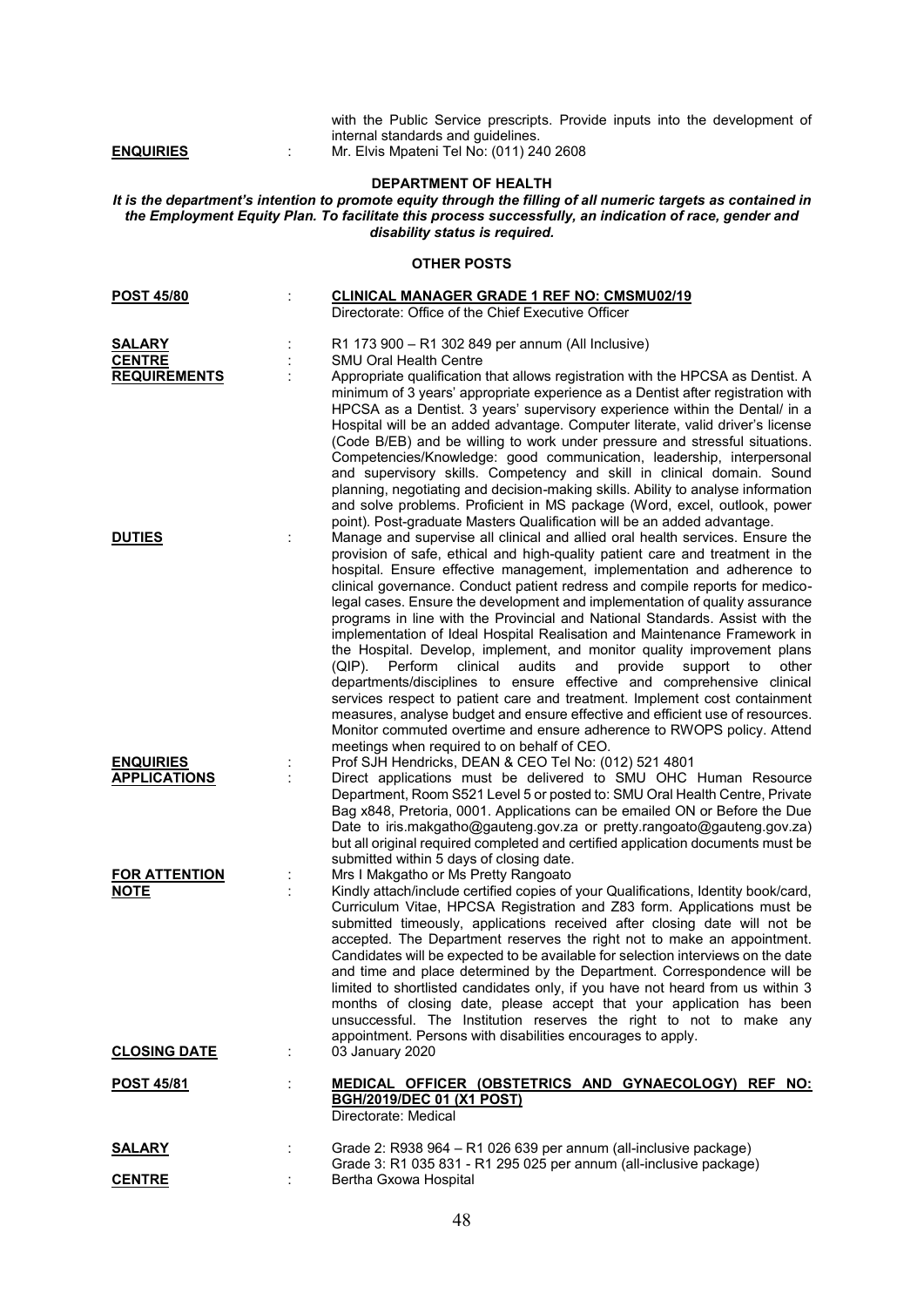| <b>REQUIREMENTS</b>                     |   | Appropriate qualification that allows registration with the HPCSA as Medical<br>Practitioner. One must be registered and have proof of the current registration<br>with the HPCSA. Grade 2: A minimum of 5 years appropriate experience as<br>Medical Officer with the HPCSA is required. Grade 3: A minimum of 10 years<br>appropriate experience as Medical Officer after registration with the HPCSA is<br>required.                                                                                                                                                                                                                                                                                                                                                                                                                                                                                                                                                                                                                                                                                                                                                                                                                                                                                                                                                                                                                                                                                                                                                                                                                                                                                                                                                                                                                                                                                |
|-----------------------------------------|---|--------------------------------------------------------------------------------------------------------------------------------------------------------------------------------------------------------------------------------------------------------------------------------------------------------------------------------------------------------------------------------------------------------------------------------------------------------------------------------------------------------------------------------------------------------------------------------------------------------------------------------------------------------------------------------------------------------------------------------------------------------------------------------------------------------------------------------------------------------------------------------------------------------------------------------------------------------------------------------------------------------------------------------------------------------------------------------------------------------------------------------------------------------------------------------------------------------------------------------------------------------------------------------------------------------------------------------------------------------------------------------------------------------------------------------------------------------------------------------------------------------------------------------------------------------------------------------------------------------------------------------------------------------------------------------------------------------------------------------------------------------------------------------------------------------------------------------------------------------------------------------------------------------|
| <b>DUTIES</b>                           |   | The incumbent must have experience in obstetrics and Gynaecology, be skilled<br>in obstetrics and gynaecological surgery. Supervise and teach junior doctors<br>in the department. Attend relevant administrative meetings like mortality, near<br>PSI and completing MEDICO legal documents timeously (e.g. death<br>certificates). Improve quality of care by providing appropriate clinical care.<br>Reduce medical litigation by exercising good clinical ethos. Implement and<br>monitor adherence to National Core Standards. Participate in multidisciplinary<br>team to the management of patients. Ensure that administration and record<br>keeping is done in the department. Be willing to participate in commuted<br>overtime and after-hour duties to provide continuous uninterrupted care of<br>patients.                                                                                                                                                                                                                                                                                                                                                                                                                                                                                                                                                                                                                                                                                                                                                                                                                                                                                                                                                                                                                                                                               |
| <b>ENQUIRIES</b><br><b>APPLICATIONS</b> |   | Dr. Manning Tel No: (011) 278 7600)<br>Applications must be delivered to: Human Resource Department, Bertha<br>Gxowa Hospital, Angus Street, Germiston or posted to Private Bag X1035,<br>Germiston, 1400.                                                                                                                                                                                                                                                                                                                                                                                                                                                                                                                                                                                                                                                                                                                                                                                                                                                                                                                                                                                                                                                                                                                                                                                                                                                                                                                                                                                                                                                                                                                                                                                                                                                                                             |
| <u>NOTE</u>                             |   | Fully completed Z83, CV, certified copies of ID and qualifications not older than<br>six months. People with disabilities are encouraged to apply. Medical<br>surveillance will be conducted to successful candidate. If you did not hear from<br>us within three months, please consider your application unsuccessful.                                                                                                                                                                                                                                                                                                                                                                                                                                                                                                                                                                                                                                                                                                                                                                                                                                                                                                                                                                                                                                                                                                                                                                                                                                                                                                                                                                                                                                                                                                                                                                               |
| <b>CLOSING DATE</b>                     | ÷ | 03 January 2020                                                                                                                                                                                                                                                                                                                                                                                                                                                                                                                                                                                                                                                                                                                                                                                                                                                                                                                                                                                                                                                                                                                                                                                                                                                                                                                                                                                                                                                                                                                                                                                                                                                                                                                                                                                                                                                                                        |
| <u>POST 45/82</u>                       | t | DEPUTY DIRECTOR: MENTAL HEALTH (SUBSTANCE ABUSE) REF NO:<br>CO/DD/MH3/123/2019<br>Directorate Mental Health                                                                                                                                                                                                                                                                                                                                                                                                                                                                                                                                                                                                                                                                                                                                                                                                                                                                                                                                                                                                                                                                                                                                                                                                                                                                                                                                                                                                                                                                                                                                                                                                                                                                                                                                                                                            |
| <b>SALARY</b>                           |   | R733 257 per annum (all-inclusive remuneration package, of which a portion<br>could be structured according to the individual's needs)                                                                                                                                                                                                                                                                                                                                                                                                                                                                                                                                                                                                                                                                                                                                                                                                                                                                                                                                                                                                                                                                                                                                                                                                                                                                                                                                                                                                                                                                                                                                                                                                                                                                                                                                                                 |
| <b>CENTRE</b>                           |   | Central Office, Johannesburg                                                                                                                                                                                                                                                                                                                                                                                                                                                                                                                                                                                                                                                                                                                                                                                                                                                                                                                                                                                                                                                                                                                                                                                                                                                                                                                                                                                                                                                                                                                                                                                                                                                                                                                                                                                                                                                                           |
| <b>REQUIREMENT</b>                      | t | Appropriate Bachelor's degree/National Diploma or equivalent tertiary<br>qualification in health profession; A qualification in Mental Health. A post basic<br>qualification in psychiatry will be an added advantage. Registration with a<br>relevant professional Council. 5 years relevant experience in clinical Mental<br>Health services; Knowledge of the district health services; Management<br>experience in service planning, development and delivery; Knowledge of the<br>Mental Health Care Act no. 17 of 2002, PFMA, Corporate Governance,<br>Administration and Management principles; Good financial Management skills;<br>Ability to communicate verbally and in writing; Computer literacy; Good<br>negotiation, presentation and counselling skills; A valid driver's license.                                                                                                                                                                                                                                                                                                                                                                                                                                                                                                                                                                                                                                                                                                                                                                                                                                                                                                                                                                                                                                                                                                     |
| <b>DUTIES</b>                           |   | Provide strategic and technical support to District Senior Management on<br>Mental Health services. Assist with the development and implementation of<br>norms and standards for all levels of care, treatment and rehabilitation.<br>Facilitate the development of new policies and guidelines and review existing<br>ones. Monitor the implementation thereof including the Supervisory Manual.<br>Coordinate and facilitate training of generalists and other stakeholders.<br>Support and facilitate establishment of Specialist Teams in all Districts. Support<br>and monitor the down referral of stable chronic service users from secondary<br>level specialist MH clinics to generalist run PHC. Support and monitor the<br>integration process according to the Integration Guidelines of mental health<br>services of all PHCs. Monthly monitoring of all specialist Mental Health services<br>- management of service users, records, clinical, administration and quality<br>assurance. Monthly monitoring of availability of psychotropic drugs according<br>to Circular 21 at the Specialist clinics. Monitor availability and use of equipment<br>and technology. Re-organize district Mental Health service to improve<br>collaboration with other sectors- SAPS, NGO's and community structures<br>through Quarterly Hospital/Community Meetings. Support the establishment of<br>rehabilitation programs- viable support groups in all CHCs and clinics. Review<br>and design an audit tool for District Mental Health services. Conduct at least<br>20% of scheduled and unscheduled audits in Specialist Mental Health services<br>utilizing a designed audit tool. Conduct support visits to PHC clinics. Support<br>the facilities to identify and conduct research on key mental health issues.<br>Coordinate and facilitate provincial awareness activities according to the |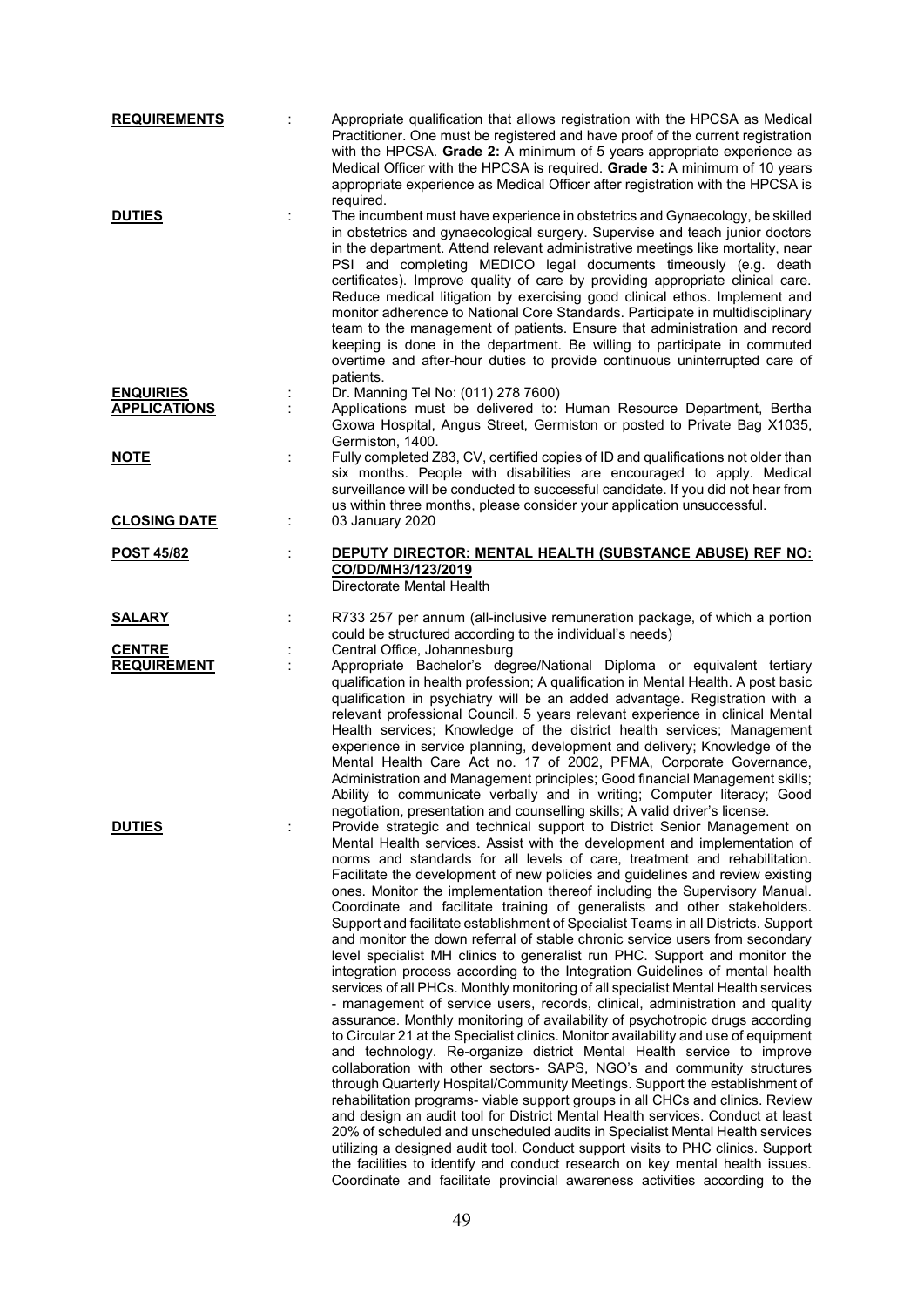|                                         | annual Health calendar. Facilitate the procurement and distribution of IEC<br>material in all facilities rendering MH Plan and participate in mental<br>health/illness and intellectual disability awareness campaigns. Develop and<br>Communication<br>Strategy.<br>Compile<br>implement<br>and<br>submit<br>articles/pamphlets/brochures related to calendar activities. Prepare briefing<br>notes for MEC for campaigns. Prepare reports for NDoH plans and activities<br>conducted in the Province. Participate in Provincial Mental Health Multi-<br>sectoral committee. Undertake monthly supervision with Assistant Director and<br>admin staff allocated to support district. Complete and supervise PMDS with<br>the subordinates. Provide in service training to all subordinates.                                                                                                                                                                                                                                                                                                                                                                                                                                                                                                                                                                                                                                                                                                                                                                                                                                                                                                                                                                                                                                                                                                                                                                                                                                                                                                                                                                                                                                                                                                                                                                                                                                                                                                                     |
|-----------------------------------------|------------------------------------------------------------------------------------------------------------------------------------------------------------------------------------------------------------------------------------------------------------------------------------------------------------------------------------------------------------------------------------------------------------------------------------------------------------------------------------------------------------------------------------------------------------------------------------------------------------------------------------------------------------------------------------------------------------------------------------------------------------------------------------------------------------------------------------------------------------------------------------------------------------------------------------------------------------------------------------------------------------------------------------------------------------------------------------------------------------------------------------------------------------------------------------------------------------------------------------------------------------------------------------------------------------------------------------------------------------------------------------------------------------------------------------------------------------------------------------------------------------------------------------------------------------------------------------------------------------------------------------------------------------------------------------------------------------------------------------------------------------------------------------------------------------------------------------------------------------------------------------------------------------------------------------------------------------------------------------------------------------------------------------------------------------------------------------------------------------------------------------------------------------------------------------------------------------------------------------------------------------------------------------------------------------------------------------------------------------------------------------------------------------------------------------------------------------------------------------------------------------------|
| <b>ENQUIRIES</b><br><b>APPLICATIONS</b> | Dr C R Sibeko @ (082) 372 0554<br>The Recruitment and Selection Unit, Gauteng Department of Health, Private<br>Bag X085, Marshalltown, 2107, Physical Address: 45 Commissioner Street                                                                                                                                                                                                                                                                                                                                                                                                                                                                                                                                                                                                                                                                                                                                                                                                                                                                                                                                                                                                                                                                                                                                                                                                                                                                                                                                                                                                                                                                                                                                                                                                                                                                                                                                                                                                                                                                                                                                                                                                                                                                                                                                                                                                                                                                                                                            |
| <u>NOTE</u>                             | (corner Kort Street), Marshalltown, 2107.<br>Attach certified copies of your qualifications, identity book, curriculum vitae,<br>and Z83. Application without proof of necessary documents will be disqualified.<br>All shortlisted candidates for SMS posts will be subjected to a technical<br>exercise that intends to test relevant technical elements of the job, the logistics<br>of which will be communicated by the department. Following the interview and<br>technical exercise, the selection panel will recommend candidates to attend a<br>generic competency assessment (in compliance with the DPSA Directive on<br>the implementation of competency based assessments). The competency<br>assessment will be testing generic managerial competencies using the<br>mandated DPSA SMS competency assessment tool. The successful candidate<br>will be required to enter into an employment contract and sign an annual<br>performance agreement. All shortlisted candidates will be subjected to<br>personnel suitability checks and the successful candidate will have to undergo<br>full security vetting. All applicants are required to declare any conflict or<br>perceived conflict of interest. All applicants are required to disclose<br>membership of Boards and directorships that they may be associated with. The<br>successful candidate will have to annually disclose her or his financial interests.<br>Identified candidates will be subjected to a government specific generic<br>competency assessment as well as a technical practical exercise as part of the<br>selection process. A curriculum vitae with a detailed description of duties and<br>the names of two referees must accompany your application for employment<br>(Z83). It will be required of the successful candidate to undergo an appropriate<br>security clearance. An indication in this regard will facilitate the processing of<br>applications. Correspondence will be limited to shortlisted candidates only. If<br>you have not been contacted within three months after the closing date of this<br>advertisement, please accept that your application was unsuccessful. It is the<br>applicant's responsibility to have foreign qualifications evaluated by the South<br>African Qualification Authority (SAQA). Short listed candidates might be<br>subjected to undergo a competency assessment. "The Gauteng Department<br>of Health supports the appointment of persons with disabilities". |
| <b>CLOSING DATE</b>                     | 03 January 2020                                                                                                                                                                                                                                                                                                                                                                                                                                                                                                                                                                                                                                                                                                                                                                                                                                                                                                                                                                                                                                                                                                                                                                                                                                                                                                                                                                                                                                                                                                                                                                                                                                                                                                                                                                                                                                                                                                                                                                                                                                                                                                                                                                                                                                                                                                                                                                                                                                                                                                  |
| <u>POST 45/83</u>                       | <b>REF</b><br><b>DEPUTY</b><br><b>DIRECTOR:</b><br><b>MENTAL</b><br><b>HEALTH</b><br>(DHS)<br>NO:<br>CO/DD/MH2/122/2019<br>Directorate Mental Health                                                                                                                                                                                                                                                                                                                                                                                                                                                                                                                                                                                                                                                                                                                                                                                                                                                                                                                                                                                                                                                                                                                                                                                                                                                                                                                                                                                                                                                                                                                                                                                                                                                                                                                                                                                                                                                                                                                                                                                                                                                                                                                                                                                                                                                                                                                                                             |
| <u>SALARY</u>                           | R733 257 per annum, (all-inclusive remuneration package, of which a portion                                                                                                                                                                                                                                                                                                                                                                                                                                                                                                                                                                                                                                                                                                                                                                                                                                                                                                                                                                                                                                                                                                                                                                                                                                                                                                                                                                                                                                                                                                                                                                                                                                                                                                                                                                                                                                                                                                                                                                                                                                                                                                                                                                                                                                                                                                                                                                                                                                      |
| <b>CENTRE</b><br><b>REQUIREMENTS</b>    | could be structured according to the individual's needs)<br>Central Office, Johannesburg<br>Appropriate Bachelor's degree/National Diploma or equivalent tertiary<br>qualification in health profession; A qualification in Mental Health. A post basic<br>qualification in psychiatry will be an added advantage. Registration with a<br>relevant professional Council. 5 years relevant experience in clinical Mental<br>Health services; Knowledge of the district health services; Management<br>experience in service planning, development and delivery; Knowledge of the<br>Mental Health Care Act no. 17 of 2002, PFMA, Corporate Governance,<br>Administration and Management principles; Good financial Management skills;<br>Ability to communicate verbally and in writing; Computer literacy; Good                                                                                                                                                                                                                                                                                                                                                                                                                                                                                                                                                                                                                                                                                                                                                                                                                                                                                                                                                                                                                                                                                                                                                                                                                                                                                                                                                                                                                                                                                                                                                                                                                                                                                                  |
| <b>DUTIES</b>                           | negotiation, presentation and counselling skills; A valid driver's license.<br>Facilitate and oversee the development of Operational/Business Plans to give<br>Strategic guidelines by strengthening mental health services and provide<br>leadership in Substance Abuse program and other specialised programs.<br>Develop and implement high level mental health business plan for                                                                                                                                                                                                                                                                                                                                                                                                                                                                                                                                                                                                                                                                                                                                                                                                                                                                                                                                                                                                                                                                                                                                                                                                                                                                                                                                                                                                                                                                                                                                                                                                                                                                                                                                                                                                                                                                                                                                                                                                                                                                                                                             |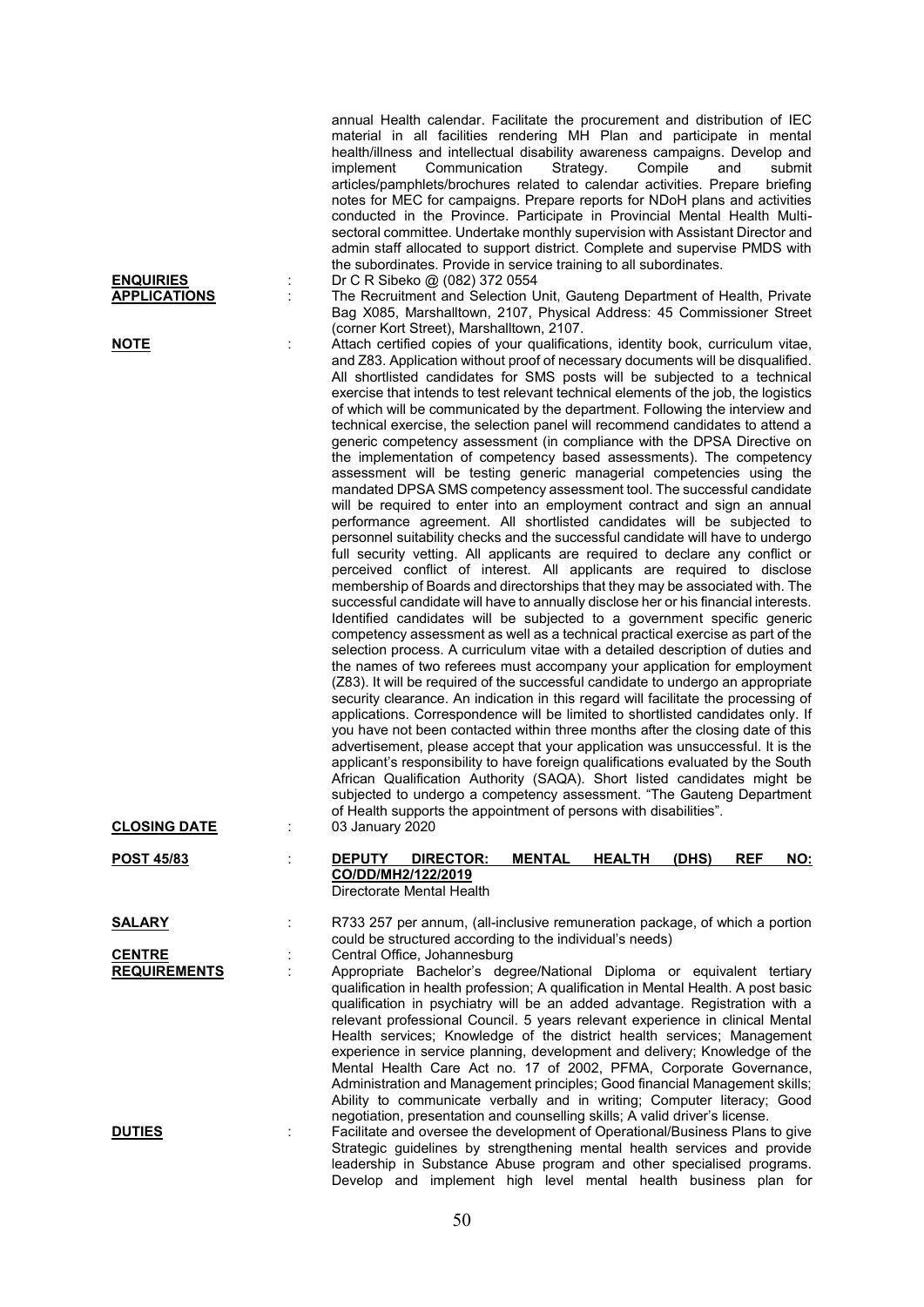strengthening mental health services; develop policies, nursing procedure manuals, norms and standards. Identification of training needs related to mental health and liaises with training facilitator. Facilitate the development of mental health promotion, prevention, rehabilitation strategies at the community mental health clinics, district hospitals and Substance Abuse Treatment Facilities. Monitor compliance with legislation, norms and standards to ensure provision of quality Mental Health Care services based on guidelines and protocols through: Batho Pele, mental health care user rights {MHCA 17 of 2002), complaints' procedure. Improving down referrals of appropriate patients to District, Regional, Clinics, CHCs, community-based centres and NGOs. Ensuring availability of MH EDL drugs at all levels of care. Monitor and evaluate the implementation of quality mental health service delivery (Situational analysis). Facilitating audits based on guidelines and protocols. Monitor compliance with standard of practice and implement corrective measures. Assist in developing information management system to support collection of data from all levels of care and collate it into reports, related to deinstitutionalized patients as reintegrated into the community. Make recommendations to the CEO/ Facility managers on issues of patient care and quality improvement to reduce the backlog of infrastructure, equipment and human resource. Participate in investigation of relevant serious adverse events. Participate in multi – disciplinary quality assurance task groups. Utilise quality assurance and risk management strategies to create and maintain a safe environment for health service delivery. Implement procedures to maintain effective infection control and ensure safe administration of therapeutic milieu. Provide psycho-social rehabilitation and support to mental health care users and families. Facilitate Research to improve service delivery. Facilitate capacity building of all stakeholders rendering MH Services at all levels of care. Establish, maintain and participate in inter-professional and multi-disciplinary teamwork that promotes effective and efficient health care (includes Public-Private Partnership).

Bag X085, Marshalltown, 2107, Physical Address: 45 Commissioner Street

and Z83. Application without proof of necessary documents will be disqualified. All shortlisted candidates for SMS posts will be subjected to a technical exercise that intends to test relevant technical elements of the job, the logistics of which will be communicated by the department. Following the interview and technical exercise, the selection panel will recommend candidates to attend a generic competency assessment (in compliance with the DPSA Directive on the implementation of competency based assessments). The competency assessment will be testing generic managerial competencies using the mandated DPSA SMS competency assessment tool. The successful candidate will be required to enter into an employment contract and sign an annual performance agreement. All shortlisted candidates will be subjected to personnel suitability checks and the successful candidate will have to undergo full security vetting. All applicants are required to declare any conflict or perceived conflict of interest. All applicants are required to disclose membership of Boards and directorships that they may be associated with. The successful candidate will have to annually disclose her or his financial interests. Identified candidates will be subjected to a government specific generic competency assessment as well as a technical practical exercise as part of the selection process. A curriculum vitae with a detailed description of duties and the names of two referees must accompany your application for employment (Z83). It will be required of the successful candidate to undergo an appropriate security clearance. An indication in this regard will facilitate the processing of applications. Correspondence will be limited to shortlisted candidates only. If you have not been contacted within three months after the closing date of this advertisement, please accept that your application was unsuccessful. It is the applicant's responsibility to have foreign qualifications evaluated by the South African Qualification Authority (SAQA). Short listed candidates might be subjected to undergo a competency assessment. "The Gauteng Department

## **ENQUIRIES** : Dr C R Sibeko @ (082) 372 0554 **APPLICATIONS** : The Recruitment and Selection Unit, Gauteng Department of Health, Private

**NOTE** : Attach certified copies of your qualifications, identity book, curriculum vitae,

**CLOSING DATE** : 03 January 2020

of Health supports the appointment of persons with disabilities".

(corner Kort Street), Marshalltown, 2107.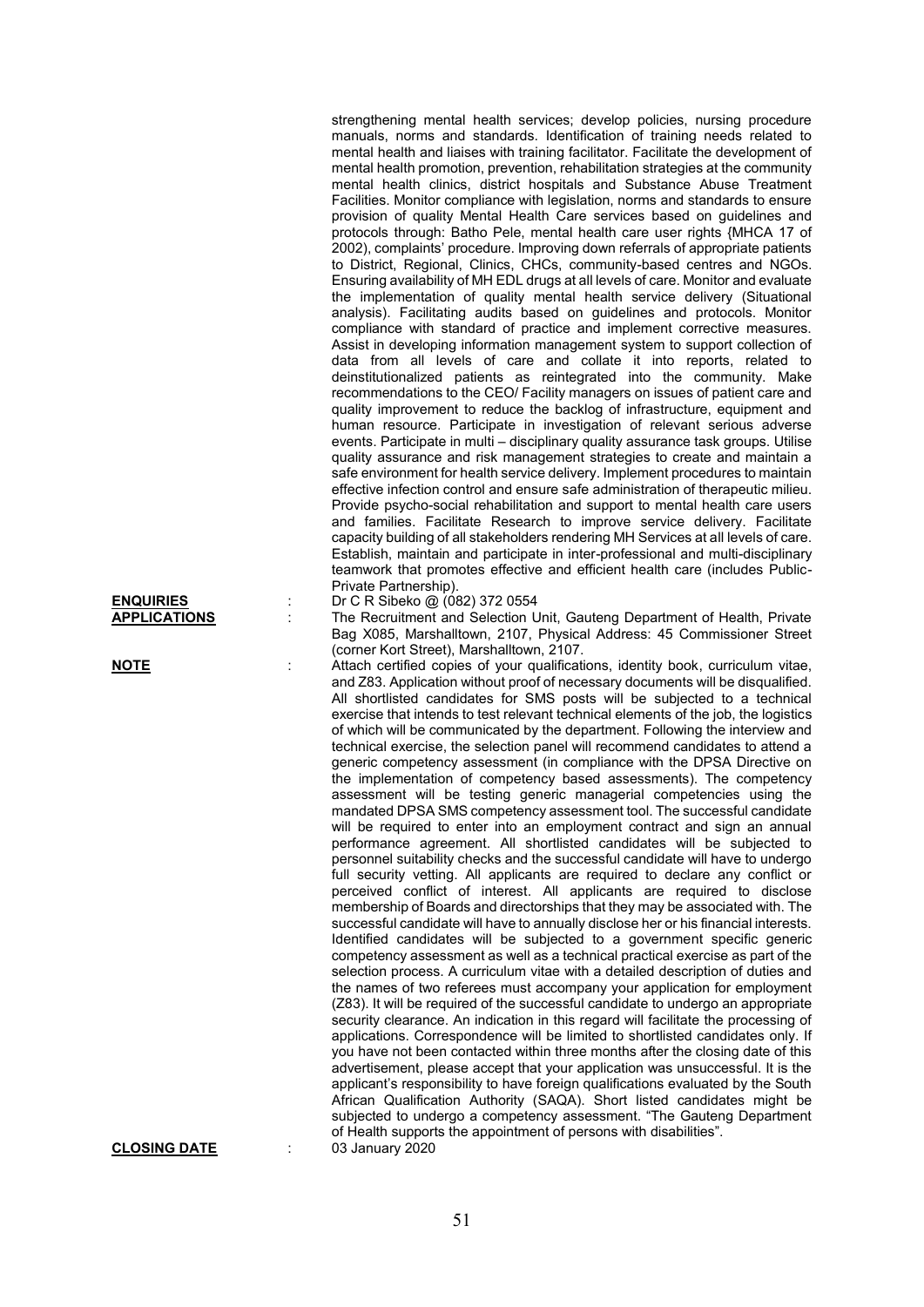| <b>POST 45/84</b>                       | DEPUTY DIRECTOR:<br>CO/DD/MH1/121/2019                                                                                                                                                                                                                                                                                                                                                                                                                                                                                                                                                                                                                                                                                                                                                                                                                                                                                                                                                                                                                                                                                                                                                                                                                                                                                                                                                                                                                                                                                                                                                                                                                                                                                                                                                                                                                                                                                                                                                                                                                                                                                                                                                                                                                                                                                                                                                                                                                                                                                                                                                                               |  | <b>MENTAL</b> | <b>HEALTH</b> | (NGO) | <b>REF</b> | <u>NO:</u> |
|-----------------------------------------|----------------------------------------------------------------------------------------------------------------------------------------------------------------------------------------------------------------------------------------------------------------------------------------------------------------------------------------------------------------------------------------------------------------------------------------------------------------------------------------------------------------------------------------------------------------------------------------------------------------------------------------------------------------------------------------------------------------------------------------------------------------------------------------------------------------------------------------------------------------------------------------------------------------------------------------------------------------------------------------------------------------------------------------------------------------------------------------------------------------------------------------------------------------------------------------------------------------------------------------------------------------------------------------------------------------------------------------------------------------------------------------------------------------------------------------------------------------------------------------------------------------------------------------------------------------------------------------------------------------------------------------------------------------------------------------------------------------------------------------------------------------------------------------------------------------------------------------------------------------------------------------------------------------------------------------------------------------------------------------------------------------------------------------------------------------------------------------------------------------------------------------------------------------------------------------------------------------------------------------------------------------------------------------------------------------------------------------------------------------------------------------------------------------------------------------------------------------------------------------------------------------------------------------------------------------------------------------------------------------------|--|---------------|---------------|-------|------------|------------|
|                                         | Directorate Mental Health                                                                                                                                                                                                                                                                                                                                                                                                                                                                                                                                                                                                                                                                                                                                                                                                                                                                                                                                                                                                                                                                                                                                                                                                                                                                                                                                                                                                                                                                                                                                                                                                                                                                                                                                                                                                                                                                                                                                                                                                                                                                                                                                                                                                                                                                                                                                                                                                                                                                                                                                                                                            |  |               |               |       |            |            |
| <b>SALARY</b>                           | R733 257 per annum, (all-inclusive remuneration package, of which a portion<br>could be structured according to the individual's needs)                                                                                                                                                                                                                                                                                                                                                                                                                                                                                                                                                                                                                                                                                                                                                                                                                                                                                                                                                                                                                                                                                                                                                                                                                                                                                                                                                                                                                                                                                                                                                                                                                                                                                                                                                                                                                                                                                                                                                                                                                                                                                                                                                                                                                                                                                                                                                                                                                                                                              |  |               |               |       |            |            |
| <b>CENTRE</b>                           | Central Office, Johannesburg                                                                                                                                                                                                                                                                                                                                                                                                                                                                                                                                                                                                                                                                                                                                                                                                                                                                                                                                                                                                                                                                                                                                                                                                                                                                                                                                                                                                                                                                                                                                                                                                                                                                                                                                                                                                                                                                                                                                                                                                                                                                                                                                                                                                                                                                                                                                                                                                                                                                                                                                                                                         |  |               |               |       |            |            |
| <b>REQUIREMENTS</b>                     | Appropriate Bachelor's degree/National Diploma or equivalent tertiary<br>qualification in health profession; A qualification in Mental Health. A post basic<br>qualification in psychiatry will be an added advantage. Registration with a<br>relevant professional Council. 5 years relevant experience in clinical Mental<br>Health services; Knowledge of the district health services; Management<br>experience in service planning, development and delivery; Knowledge of the<br>Mental Health Care Act no. 17 of 2002, PFMA, Corporate Governance,<br>Administration and Management principles; Good financial Management skills;<br>Ability to communicate verbally and in writing; Computer literacy; Good<br>negotiation, presentation and counselling skills; A valid driver's license.                                                                                                                                                                                                                                                                                                                                                                                                                                                                                                                                                                                                                                                                                                                                                                                                                                                                                                                                                                                                                                                                                                                                                                                                                                                                                                                                                                                                                                                                                                                                                                                                                                                                                                                                                                                                                   |  |               |               |       |            |            |
| <b>DUTIES</b>                           | Facilitate and strengthen establishment of community based Mental Health<br>services to support deinstitutionalization. Coordinate Mental Health services at<br>all levels of care with emphasis on community- based services inclusive of<br>NGOs, CBOs and faith-based organizations (FBOs).<br>implementation of the strategic plans. Align individual performance to the<br>strategic objectives of the unit. Report on the strategic frameworks/plans in the<br>area of functional responsibility. Provide technical support to District Senior<br>Management on Mental Health services. Monitor and evaluate NGOs, CBOs<br>and FBOs services and the adherence to service level agreements. Assist with<br>the development and implementation of norms and standards for all levels of<br>care, treatment and rehabilitation. Improve collaboration with other<br>stakeholders e.g. SAPS, NGOs, Hospitals, and community structures<br>through quarterly Hospital/Community/Clinic meetings. Support the<br>establishment & maintenance of rehabilitation programs. Monitor and<br>support the support groups at clinic/community levels. Ensure development<br>of effective and efficient capacity building programs for NGOs, CBOs and<br>FBOs. Facilitate expansion of residential and day care in the province to<br>upscale community mental health services. Support the regular audit<br>processes with the district coordinator's. Prepare a budget plan for NGOs<br>for the new financial year and submission to senior management for<br>signing. Review and revised service level agreements and budgets for<br>NGOs. Monitor and evaluate the expenditure reports of NGOs and<br>utilization of funds on a monthly basis. Monitor the timeous payment<br>process to NGOs on a monthly basis and report subsidy expenditure.<br>Monitor and analyze the financial audit reports submission from NGOs once<br>a year. Prepare annual licenses for all mental health NGOs as stipulated in<br>terms of section 42(2) of the general regulations and chapter Viii of the<br>Mental Health Care Act (No 17 of 2002). Monitor the correct classification<br>of users that are placed at NGOs. Ensure the development and<br>implementation of NGO financial policies, procedures and guidelines.<br>Manage and monitor implementation of the policies and procedures. Advise<br>management and the department on NGO funding strategy, practices,<br>procedures, guidelines and policies and ensure compliance with legislation.<br>Ensure the development and implementation of NGO financial policies, |  |               |               |       | Monitor    | the        |
| <b>ENQUIRIES</b><br><b>APPLICATIONS</b> | procedures and guidelines.<br>Dr C R Sibeko @ (082) 372 0554<br>The Recruitment and Selection Unit, Gauteng Department of Health, Private                                                                                                                                                                                                                                                                                                                                                                                                                                                                                                                                                                                                                                                                                                                                                                                                                                                                                                                                                                                                                                                                                                                                                                                                                                                                                                                                                                                                                                                                                                                                                                                                                                                                                                                                                                                                                                                                                                                                                                                                                                                                                                                                                                                                                                                                                                                                                                                                                                                                            |  |               |               |       |            |            |
|                                         | Bag X085, Marshalltown, 2107, Physical Address: 45 Commissioner Street<br>(corner Kort Street), Marshalltown, 2107.                                                                                                                                                                                                                                                                                                                                                                                                                                                                                                                                                                                                                                                                                                                                                                                                                                                                                                                                                                                                                                                                                                                                                                                                                                                                                                                                                                                                                                                                                                                                                                                                                                                                                                                                                                                                                                                                                                                                                                                                                                                                                                                                                                                                                                                                                                                                                                                                                                                                                                  |  |               |               |       |            |            |
| <u>NOTE</u>                             | Attach certified copies of your qualifications, identity book, curriculum vitae,<br>and Z83. Application without proof of necessary documents will be disqualified.<br>All shortlisted candidates for SMS posts will be subjected to a technical<br>exercise that intends to test relevant technical elements of the job, the logistics<br>of which will be communicated by the department. Following the interview and<br>technical exercise, the selection panel will recommend candidates to attend a<br>generic competency assessment (in compliance with the DPSA Directive on<br>the implementation of competency based assessments). The competency<br>assessment will be testing generic managerial competencies using the<br>mandated DPSA SMS competency assessment tool. The successful candidate<br>will be required to enter into an employment contract and sign an annual                                                                                                                                                                                                                                                                                                                                                                                                                                                                                                                                                                                                                                                                                                                                                                                                                                                                                                                                                                                                                                                                                                                                                                                                                                                                                                                                                                                                                                                                                                                                                                                                                                                                                                                             |  |               |               |       |            |            |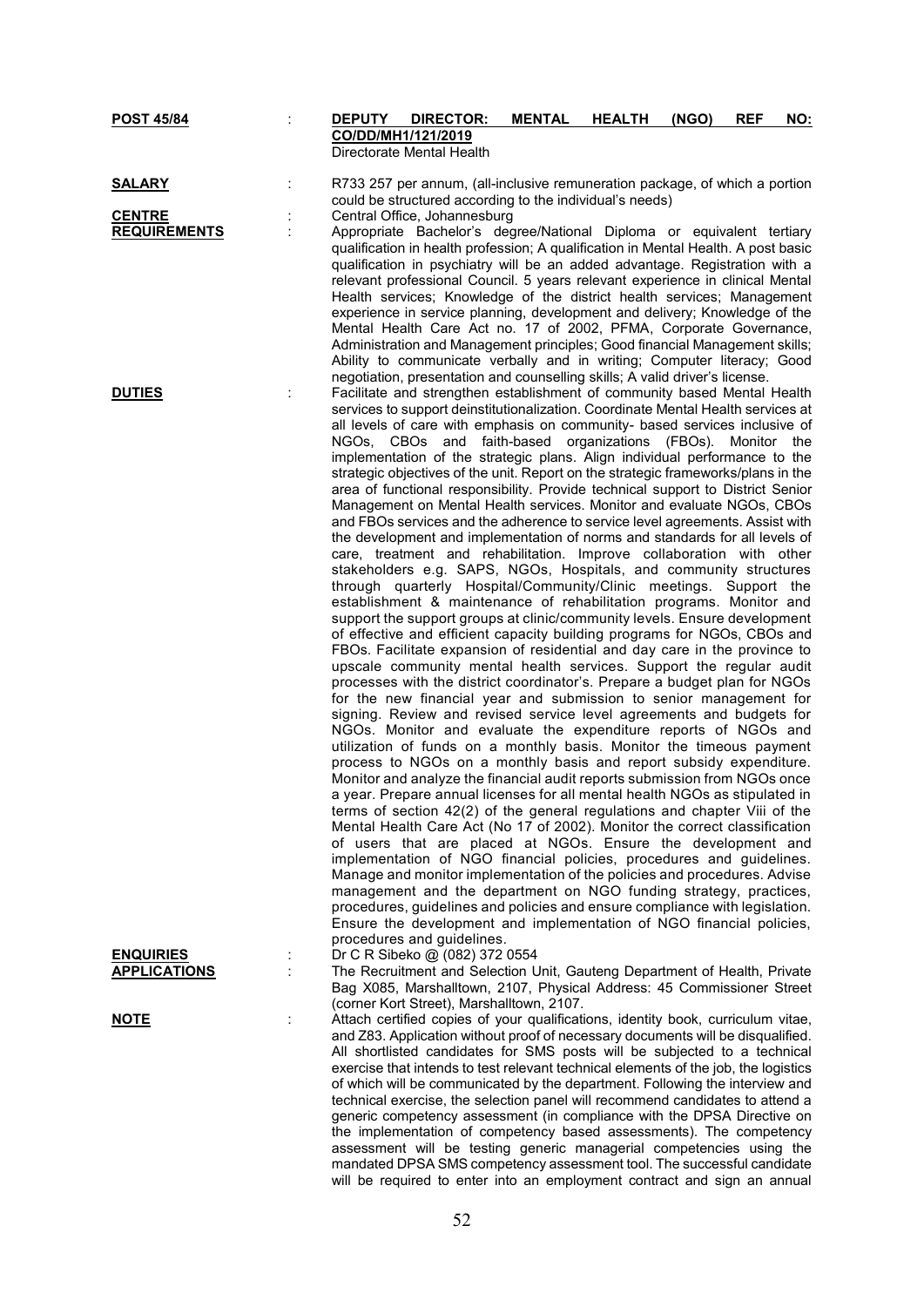| <b>CLOSING DATE</b>                     | performance agreement. All shortlisted candidates will be subjected to<br>personnel suitability checks and the successful candidate will have to undergo<br>full security vetting. All applicants are required to declare any conflict or<br>perceived conflict of interest. All applicants are required to disclose<br>membership of Boards and directorships that they may be associated with. The<br>successful candidate will have to annually disclose her or his financial interests.<br>Identified candidates will be subjected to a government specific generic<br>competency assessment as well as a technical practical exercise as part of the<br>selection process. A curriculum vitae with a detailed description of duties and<br>the names of two referees must accompany your application for employment<br>(Z83). It will be required of the successful candidate to undergo an appropriate<br>security clearance. An indication in this regard will facilitate the processing of<br>applications. Correspondence will be limited to shortlisted candidates only. If<br>you have not been contacted within three months after the closing date of this<br>advertisement, please accept that your application was unsuccessful. It is the<br>applicant's responsibility to have foreign qualifications evaluated by the South<br>African Qualification Authority (SAQA). Short listed candidates might be<br>subjected to undergo a competency assessment. "The Gauteng Department<br>of Health supports the appointment of persons with disabilities".<br>03 January 2020 |
|-----------------------------------------|--------------------------------------------------------------------------------------------------------------------------------------------------------------------------------------------------------------------------------------------------------------------------------------------------------------------------------------------------------------------------------------------------------------------------------------------------------------------------------------------------------------------------------------------------------------------------------------------------------------------------------------------------------------------------------------------------------------------------------------------------------------------------------------------------------------------------------------------------------------------------------------------------------------------------------------------------------------------------------------------------------------------------------------------------------------------------------------------------------------------------------------------------------------------------------------------------------------------------------------------------------------------------------------------------------------------------------------------------------------------------------------------------------------------------------------------------------------------------------------------------------------------------------------------------------------------------------------------|
| <b>POST 45/85</b>                       | <b>COMMUNICABLE</b><br><b>DEPUTY</b><br>DIRECTOR:<br>DISEASES,<br><b>EPIDEMIC</b><br>PREPAREDNESS RESPONSE AND SURVEILLANCE (NON-OSD) REF NO:<br>CODD/EPRS/12/2019<br>Directorate Public Health and Chronic Diseases                                                                                                                                                                                                                                                                                                                                                                                                                                                                                                                                                                                                                                                                                                                                                                                                                                                                                                                                                                                                                                                                                                                                                                                                                                                                                                                                                                       |
| <b>SALARY</b>                           | R733 257 per annum (Level 11) (all-inclusive remuneration package, of which<br>a portion could be structured according to the individual's needs).                                                                                                                                                                                                                                                                                                                                                                                                                                                                                                                                                                                                                                                                                                                                                                                                                                                                                                                                                                                                                                                                                                                                                                                                                                                                                                                                                                                                                                         |
| <b>CENTRE</b><br><b>REQUIREMENTS</b>    | Central Office, Johannesburg<br>Appropriate Degree/National Diploma in Health Sciences (or equivalent<br>qualification). 5 years relevant experience in communicable disease control<br>and the expanded programme on immunisation. Academic and practical<br>understanding of communicable disease control, surveillance and epidemic<br>preparedness and response systematic approach. Must have worked in a<br>management capacity in the public health field. Willingness to travel long hours<br>throughout the Province. A valid driver's licence. Competencies needed:<br>Excellent communication (written, verbal, presentation and liaison skills. Skills<br>in preparations for national campaigns, management of disease outbreaks and<br>training of staff. Project management skills. Ability to function independently.<br>Proficient in Microsoft office in particular word, and power point. Coordination<br>and negotiation skills. Ability to solve problems. A high level of diligence and<br>commitment in ensuring that all duties are performed within tight timeframes<br>and the outputs are of the required quality. Knowledge of the Batho Pele<br>Principles. An ability to supervise.                                                                                                                                                                                                                                                                                                                                                                          |
| <b>DUTIES</b>                           | Manage, prevent and control the occurrence of emerging and re-emerging<br>infectious diseases. Strengthen epidemic preparedness and response,<br>conduct monitoring and evaluation in all districts. Prepare for and conduct<br>campaigns for communicable disease control. Liaise with various directorates,<br>governmental departments, non-governmental organisations and private<br>sector.                                                                                                                                                                                                                                                                                                                                                                                                                                                                                                                                                                                                                                                                                                                                                                                                                                                                                                                                                                                                                                                                                                                                                                                           |
| <b>ENQUIRIES</b><br><b>APPLICATIONS</b> | Mr. Zanoxolo Futshane @ (064) 860 8687<br>The Recruitment and Selection Unit, Gauteng Department of Health, Private<br>Bag X085, Marshalltown, 2107, Physical Address: 45 Commissioner Street<br>(corner Kort Street), Marshalltown, 2107.                                                                                                                                                                                                                                                                                                                                                                                                                                                                                                                                                                                                                                                                                                                                                                                                                                                                                                                                                                                                                                                                                                                                                                                                                                                                                                                                                 |
| <u>NOTE</u>                             | Attach certified copies of your qualifications, identity book, curriculum vitae,<br>and Z83. Application without proof of necessary documents will be disqualified.<br>All shortlisted candidates for SMS posts will be subjected to a technical<br>exercise that intends to test relevant technical elements of the job, the logistics<br>of which will be communicated by the department. Following the interview and<br>technical exercise, the selection panel will recommend candidates to attend a<br>generic competency assessment (in compliance with the DPSA Directive on<br>the implementation of competency based assessments). The competency<br>assessment will be testing generic managerial competencies using the<br>mandated DPSA SMS competency assessment tool. The successful candidate<br>will be required to enter into an employment contract and sign an annual<br>performance agreement. All shortlisted candidates will be subjected to<br>personnel suitability checks and the successful candidate will have to undergo                                                                                                                                                                                                                                                                                                                                                                                                                                                                                                                                       |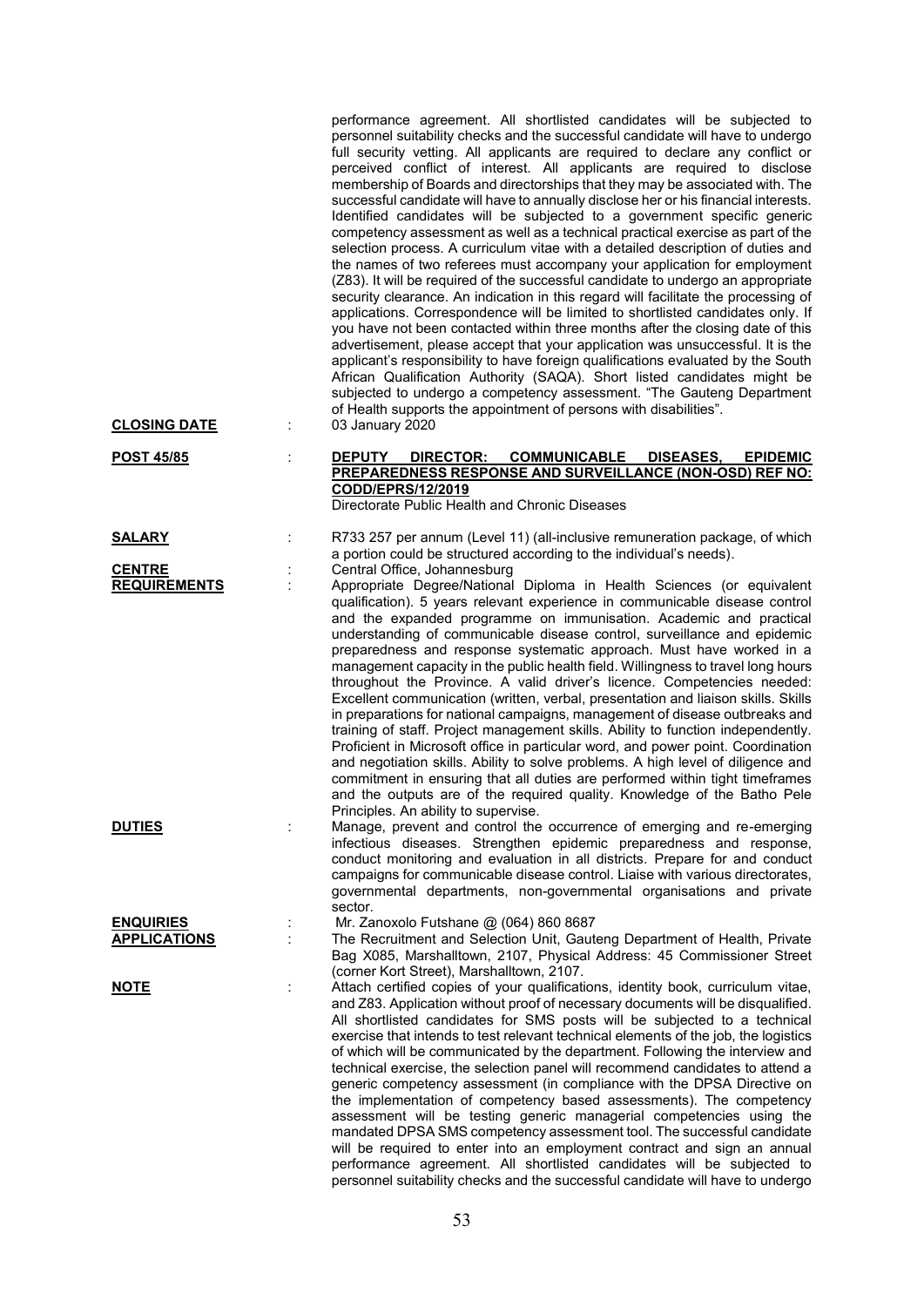|                                         |   | full security vetting. All applicants are required to declare any conflict or<br>perceived conflict of interest. All applicants are required to disclose<br>membership of Boards and directorships that they may be associated with. The<br>successful candidate will have to annually disclose her or his financial interests.<br>Identified candidates will be subjected to a government specific generic<br>competency assessment as well as a technical practical exercise as part of the<br>selection process. A curriculum vitae with a detailed description of duties and<br>the names of two referees must accompany your application for employment<br>(Z83). It will be required of the successful candidate to undergo an appropriate<br>security clearance. An indication in this regard will facilitate the processing of<br>applications. Correspondence will be limited to shortlisted candidates only. If<br>you have not been contacted within three months after the closing date of this<br>advertisement, please accept that your application was unsuccessful. It is the<br>applicant's responsibility to have foreign qualifications evaluated by the South<br>African Qualification Authority (SAQA). Short listed candidates might be<br>subjected to undergo a competency assessment. "The Gauteng Department<br>of Health supports the appointment of persons with disabilities". |
|-----------------------------------------|---|-------------------------------------------------------------------------------------------------------------------------------------------------------------------------------------------------------------------------------------------------------------------------------------------------------------------------------------------------------------------------------------------------------------------------------------------------------------------------------------------------------------------------------------------------------------------------------------------------------------------------------------------------------------------------------------------------------------------------------------------------------------------------------------------------------------------------------------------------------------------------------------------------------------------------------------------------------------------------------------------------------------------------------------------------------------------------------------------------------------------------------------------------------------------------------------------------------------------------------------------------------------------------------------------------------------------------------------------------------------------------------------------------------------|
| <b>CLOSING DATE</b>                     |   | 03 January 2020                                                                                                                                                                                                                                                                                                                                                                                                                                                                                                                                                                                                                                                                                                                                                                                                                                                                                                                                                                                                                                                                                                                                                                                                                                                                                                                                                                                             |
| <b>POST 45/86</b>                       |   | DEPUTY DIRECTOR: VMMC AND CONDOM MANAGEMENT REF NO:<br>CODD/VMMCCM/12/2019<br>Directorate HIV, AIDS and STIs                                                                                                                                                                                                                                                                                                                                                                                                                                                                                                                                                                                                                                                                                                                                                                                                                                                                                                                                                                                                                                                                                                                                                                                                                                                                                                |
| <b>SALARY</b>                           |   | R733 257 per annum (all-inclusive remuneration package, of which a portion<br>could be structured according to the individual's needs).                                                                                                                                                                                                                                                                                                                                                                                                                                                                                                                                                                                                                                                                                                                                                                                                                                                                                                                                                                                                                                                                                                                                                                                                                                                                     |
| <b>CENTRE</b><br><b>REQUIREMENTS</b>    |   | Central Office, Johannesburg<br>Appropriate Degree/National Diploma in Health Sciences or Public Health. 5<br>years working experience within the public, private and/or civil society health<br>systems within South Africa. At least three years' experience in junior or middle<br>management within HIV and AIDS programmes including Voluntary Male<br>Medical Circumcision (VMMC) and Condom management. Prior work<br>experience in South African health sector and strong technical expertise in a<br>public health-related field. Knowledge of HIV prevention programs especially<br>VMMC. Knowledge of the Department of Health district quality improvement<br>M&E<br>implementation<br>approaches<br>and<br>and<br>plans.<br>Proven<br>experience/knowledge working with DHIS and/or other national, routine health<br>information systems required essential requirement. Knowledge of DHIMS<br>Policy, SOP MMC program indicators and Web DHIS. Proficiency in reading,<br>speaking and writing English. High proficiency in MS Office and MS Outlook.<br>Report writing and business writing level proficiency. Proficiency in another<br>local language. Valid driver's license. Willingness to travel extensively.                                                                                                                                                                         |
| <b>DUTIES</b>                           |   | Support overall VMMC program implementation,<br>management and<br>sustainability activities at district level. Maintain professional relationships with<br>all relevant stakeholders. Participate in and provide technical support to<br>strengthen quality assurance, M&E and technical working groups and other<br>relevant VMMC forums. Ensure continuous compliance to QA standards,<br>guidelines and assessment tools with focus on strengthening the roll out of CQI<br>activities and data quality audits. Assist in compiling presentations and co-<br>facilitate structured performance reviews for National, Provincial and District<br>program managers and relevant stakeholders with focus of results achieved<br>against targets, cross-cutting QI gaps/concerns, data<br>management<br>issues/variances. Coordinate quarterly reporting and performance reviews of<br>district Data and Quality Assurance. Work with district relevant stakeholders to<br>ensure that district micro plans, work plans are implemented in line with project<br>work plans. Support VMMC related trainings such as CQI and data quality<br>management. Work with district management staff to ensure availability of<br>MMC registers and all source documents.                                                                                                                                              |
| <b>ENQUIRIES</b><br><b>APPLICATIONS</b> |   | Ms. Linkey Katane @ (076) 480 1341<br>The Recruitment and Selection Unit, Gauteng Department of Health, Private                                                                                                                                                                                                                                                                                                                                                                                                                                                                                                                                                                                                                                                                                                                                                                                                                                                                                                                                                                                                                                                                                                                                                                                                                                                                                             |
|                                         |   | Bag X085, Marshalltown, 2107, Physical Address: 45 Commissioner Street<br>(corner Kort Street), Marshalltown, 2107.                                                                                                                                                                                                                                                                                                                                                                                                                                                                                                                                                                                                                                                                                                                                                                                                                                                                                                                                                                                                                                                                                                                                                                                                                                                                                         |
| <u>NOTE</u>                             | t | Attach certified copies of your qualifications, identity book, curriculum vitae,<br>and Z83. Application without proof of necessary documents will be disqualified.<br>All shortlisted candidates for SMS posts will be subjected to a technical<br>exercise that intends to test relevant technical elements of the job, the logistics<br>of which will be communicated by the department. Following the interview and                                                                                                                                                                                                                                                                                                                                                                                                                                                                                                                                                                                                                                                                                                                                                                                                                                                                                                                                                                                     |

technical exercise, the selection panel will recommend candidates to attend a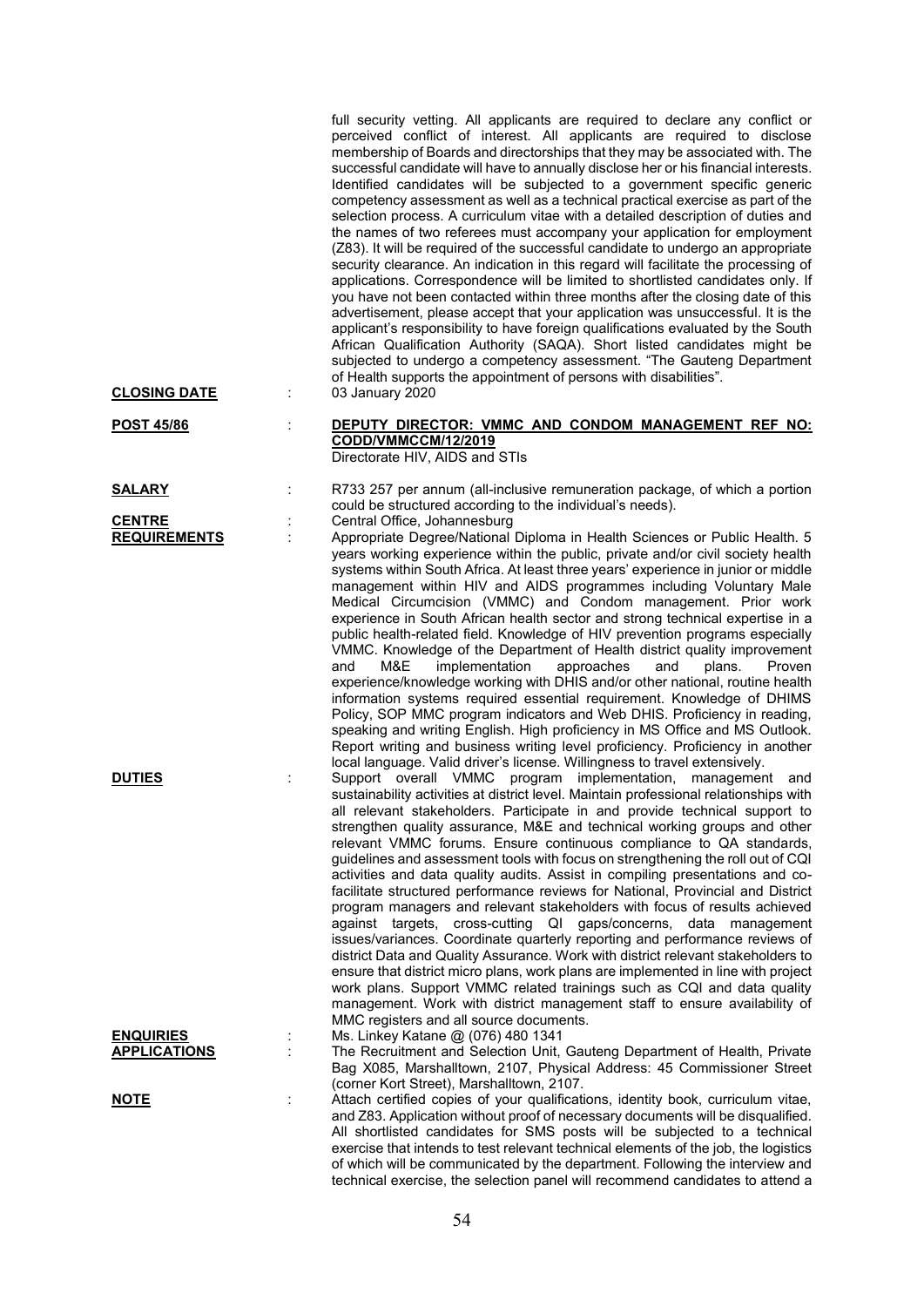|                                                       |   | generic competency assessment (in compliance with the DPSA Directive on<br>the implementation of competency based assessments). The competency<br>assessment will be testing generic managerial competencies using the<br>mandated DPSA SMS competency assessment tool. The successful candidate<br>will be required to enter into an employment contract and sign an annual<br>performance agreement. All shortlisted candidates will be subjected to<br>personnel suitability checks and the successful candidate will have to undergo<br>full security vetting. All applicants are required to declare any conflict or<br>perceived conflict of interest. All applicants are required to disclose<br>membership of Boards and directorships that they may be associated with. The<br>successful candidate will have to annually disclose her or his financial interests.<br>Identified candidates will be subjected to a government specific generic<br>competency assessment as well as a technical practical exercise as part of the<br>selection process. A curriculum vitae with a detailed description of duties and<br>the names of two referees must accompany your application for employment<br>(Z83). It will be required of the successful candidate to undergo an appropriate<br>security clearance. An indication in this regard will facilitate the processing of<br>applications. Correspondence will be limited to shortlisted candidates only. If<br>you have not been contacted within three months after the closing date of this<br>advertisement, please accept that your application was unsuccessful. It is the<br>applicant's responsibility to have foreign qualifications evaluated by the South<br>African Qualification Authority (SAQA). Short listed candidates might be<br>subjected to undergo a competency assessment. "The Gauteng Department<br>of Health supports the appointment of persons with disabilities". |
|-------------------------------------------------------|---|---------------------------------------------------------------------------------------------------------------------------------------------------------------------------------------------------------------------------------------------------------------------------------------------------------------------------------------------------------------------------------------------------------------------------------------------------------------------------------------------------------------------------------------------------------------------------------------------------------------------------------------------------------------------------------------------------------------------------------------------------------------------------------------------------------------------------------------------------------------------------------------------------------------------------------------------------------------------------------------------------------------------------------------------------------------------------------------------------------------------------------------------------------------------------------------------------------------------------------------------------------------------------------------------------------------------------------------------------------------------------------------------------------------------------------------------------------------------------------------------------------------------------------------------------------------------------------------------------------------------------------------------------------------------------------------------------------------------------------------------------------------------------------------------------------------------------------------------------------------------------------------------------------------------------------------------------------|
| <b>CLOSING DATE</b>                                   | t | 03 January 2020                                                                                                                                                                                                                                                                                                                                                                                                                                                                                                                                                                                                                                                                                                                                                                                                                                                                                                                                                                                                                                                                                                                                                                                                                                                                                                                                                                                                                                                                                                                                                                                                                                                                                                                                                                                                                                                                                                                                         |
| <b>POST 45/87</b>                                     | t | DEPUTY DIRECTOR: HIV, TB AND STI REF NO: CO/DDHTS/09/2019<br>Directorate Employee Health and Wellness                                                                                                                                                                                                                                                                                                                                                                                                                                                                                                                                                                                                                                                                                                                                                                                                                                                                                                                                                                                                                                                                                                                                                                                                                                                                                                                                                                                                                                                                                                                                                                                                                                                                                                                                                                                                                                                   |
| <b>SALARY</b><br><b>CENTRE</b><br><b>REQUIREMENTS</b> |   | R733 257 per annum plus benefits<br>Central Office<br>Appropriated Diploma/Degree in health related- field. Registered with the<br>relevant professional body. 5 years' experience in EAP, OHS and particularly<br>HIV/AIDS field. Experience in strategy formulation and project management is<br>essential. Management qualification is recommended. Understanding of<br>business and organizational dynamics is expected. HIV qualification will an                                                                                                                                                                                                                                                                                                                                                                                                                                                                                                                                                                                                                                                                                                                                                                                                                                                                                                                                                                                                                                                                                                                                                                                                                                                                                                                                                                                                                                                                                                  |
| <b>DUTIES</b>                                         |   | added advantage.<br>Assist in the strategic formulation of Wellness Programme in the Department<br>with particular emphasis on the HIV/AIDS component. Implementation and<br>strengthening of the HIV/AIDS work place programme within a broader<br>Integrated Employee Wellness Framework. Review and develop policy<br>guidelines and protocols related to the functional area. Serve on various<br>committees to further the aims of the broader Employee Wellness Programme.<br>Training on various aspects of HIV/AIDS Workplace. Develop or conceptualize<br>programmes in response to behavioural risk management practices.<br>Management of resources as well as administrative responsibilities.                                                                                                                                                                                                                                                                                                                                                                                                                                                                                                                                                                                                                                                                                                                                                                                                                                                                                                                                                                                                                                                                                                                                                                                                                                              |
| <b>ENQUIRIES</b><br><b>APPLICATIONS</b>               |   | Ms Gail Gemell @ (079) 881 7014<br>The Recruitment and Selection Unit, Gauteng Department of Health, Private<br>Bag X085, Marshalltown, 2107, Physical Address: 45 Commissioner Street<br>(corner Kort Street), Marshalltown, 2107.                                                                                                                                                                                                                                                                                                                                                                                                                                                                                                                                                                                                                                                                                                                                                                                                                                                                                                                                                                                                                                                                                                                                                                                                                                                                                                                                                                                                                                                                                                                                                                                                                                                                                                                     |
| <u>NOTE</u>                                           | t | Attach certified copies of your qualifications, identity book, curriculum vitae,<br>and Z83. Application without proof of necessary documents will be disqualified.<br>All shortlisted candidates for SMS posts will be subjected to a technical<br>exercise that intends to test relevant technical elements of the job, the logistics<br>of which will be communicated by the department. Following the interview and<br>technical exercise, the selection panel will recommend candidates to attend a<br>generic competency assessment (in compliance with the DPSA Directive on<br>the implementation of competency based assessments). The competency<br>assessment will be testing generic managerial competencies using the<br>mandated DPSA SMS competency assessment tool. The successful candidate<br>will be required to enter into an employment contract and sign an annual<br>performance agreement. All shortlisted candidates will be subjected to<br>personnel suitability checks and the successful candidate will have to undergo<br>full security vetting. All applicants are required to declare any conflict or<br>perceived conflict of interest. All applicants are required to disclose<br>membership of Boards and directorships that they may be associated with. The<br>successful candidate will have to annually disclose her or his financial interests.                                                                                                                                                                                                                                                                                                                                                                                                                                                                                                                                                                 |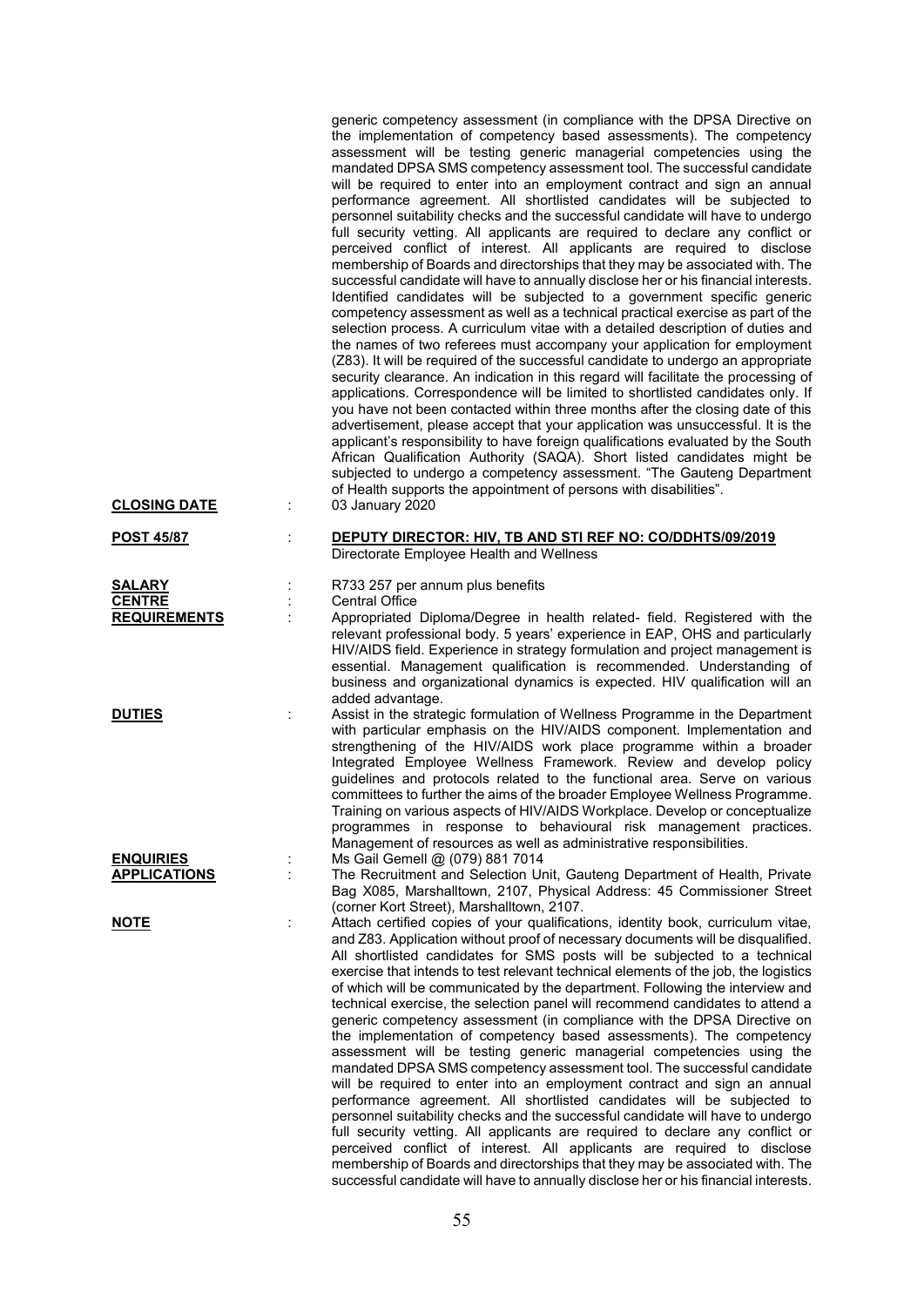| <b>CLOSING DATE</b>                                   | ÷ | Identified candidates will be subjected to a government specific generic<br>competency assessment as well as a technical practical exercise as part of the<br>selection process. A curriculum vitae with a detailed description of duties and<br>the names of two referees must accompany your application for employment<br>(Z83). It will be required of the successful candidate to undergo an appropriate<br>security clearance. An indication in this regard will facilitate the processing of<br>applications. Correspondence will be limited to shortlisted candidates only. If<br>you have not been contacted within three months after the closing date of this<br>advertisement, please accept that your application was unsuccessful. It is the<br>applicant's responsibility to have foreign qualifications evaluated by the South<br>African Qualification Authority (SAQA). Short listed candidates might be<br>subjected to undergo a competency assessment. "The Gauteng Department<br>of Health supports the appointment of persons with disabilities".<br>03 January 2020                                                                                                                                                                                                                                                                                                                                                                                |
|-------------------------------------------------------|---|----------------------------------------------------------------------------------------------------------------------------------------------------------------------------------------------------------------------------------------------------------------------------------------------------------------------------------------------------------------------------------------------------------------------------------------------------------------------------------------------------------------------------------------------------------------------------------------------------------------------------------------------------------------------------------------------------------------------------------------------------------------------------------------------------------------------------------------------------------------------------------------------------------------------------------------------------------------------------------------------------------------------------------------------------------------------------------------------------------------------------------------------------------------------------------------------------------------------------------------------------------------------------------------------------------------------------------------------------------------------------------------------------------------------------------------------------------------------------|
| <b>POST 45/88</b>                                     |   | <b>ASSISTANT MANAGER NURSING: (SPECIALTY) - TRAUMA/CRITICAL</b><br><b>CARE ACCIDENT &amp; EMERGENCY REF NO: AM-TMRH-01 (X1 POST)</b><br>Directorate: Nursing                                                                                                                                                                                                                                                                                                                                                                                                                                                                                                                                                                                                                                                                                                                                                                                                                                                                                                                                                                                                                                                                                                                                                                                                                                                                                                               |
| <b>SALARY</b><br><b>CENTRE</b><br><b>REQUIREMENTS</b> | ÷ | R614 991 - R692 166 per annum plus benefits<br>Thelle Mogoerane Regional Hospital<br>Grade 12 (Standard 10). A basic R425 qualification (i.e. Diploma or Degree in<br>nursing) or equivalent qualification that allows registration with the South<br>African Nursing Council (SANC) as a Professional Nurse and Midwife. A post<br>basic qualification with a duration of at least one year accredited with the SANC<br>in one of the above mentioned speciality (Trauma/Critical Care). A<br>diploma/degree in Nursing management/Administration is required. A proof of<br>current registration with the SANC as a Professional Nurse and Midwife.<br>Supervisory, problem solving, conflict resolution and interpersonal skills. Good<br>leadership and communication skills. Knowledge of nursing legislation, related<br>legal and ethical nursing practices and framework. Labour relations legislation<br>and relevant public sector policies. Ability to plan, organize, lead and co-<br>ordinate quality health services in the department. Demonstrate basic<br>understanding of human resources, disciplinary procedures as well as financial<br>management policies, guidelines and practices. A minimum of ten (10) years<br>Appropriate/recognizable experience after registration with SANC as a<br>Professional Nurse and Midwife. At least four (4) years of the above period<br>should be appropriate recognizable experience in the area of Specialty. |
| <b>DUTIES</b>                                         |   | Ensure effective management of quality nursing service. Co-ordinate optimal,<br>holistic specialized nursing care provided within the set standards and<br>professional/legal framework. Manage effectively the utilization<br>and<br>supervision of resources, provision of effective support to nursing services.<br>Maintain professional growth/ethical standards, self-development and<br>mentoring of Operational Managers. Maintain & manage PMDS of<br>subordinates, ensure effective communication within the health setting, ensure<br>optimal utilization of personnel in the department and have the ability to deal<br>with conflict. Knowledge of DOH policies, develop SOPs and protocol for the<br>department, ensure that the Regulated Norms and Standards are maintained<br>and upheld. Manage the Human Resource and ensure skilling and quality care.<br>Manage the department efficiently and cost effectively. Coordination of<br>effective training and research.                                                                                                                                                                                                                                                                                                                                                                                                                                                                                  |
| <b>ENQUIRIES</b><br><b>APPLICATIONS</b>               |   | Ms. N. Baduza Tel No: (010) 345 0971<br>Applications should be submitted to Thelle Mogoerane Regional Hospital,<br>12390 Nguza Street, ext. 14, Vosloorus, 1475, 1 <sup>st</sup> Floor Main Entrance (Steel<br>Cabinets) and sign in the register book or post to Private Bag X01, Alrode,                                                                                                                                                                                                                                                                                                                                                                                                                                                                                                                                                                                                                                                                                                                                                                                                                                                                                                                                                                                                                                                                                                                                                                                 |
| <u>NOTE</u>                                           |   | 1451.<br>The appointed employee will be subjected to Personnel Suitability Check<br>(PSC), (OHS) Medical surveillance as required in the HBA, at no cost.<br>Applications must be filled on a Z83 form accompanied by a comprehensive<br>CV highlighting or stating the requirements mentioned above, at-least 3<br>references must be on a CV; and certified copies of ID and qualifications (not<br>older than 3 months). Applicants must indicate the post reference number on<br>their applications. Failure to submit the required documents will result in the<br>application not being considered. Qualifications of candidates recommended<br>for appointment will be verified. Persons in possession of a foreign qualification<br>must furnish the Department with an evaluation certificate from the South<br>African Qualifications Authority (SAQA). Candidates will be subjected to                                                                                                                                                                                                                                                                                                                                                                                                                                                                                                                                                                          |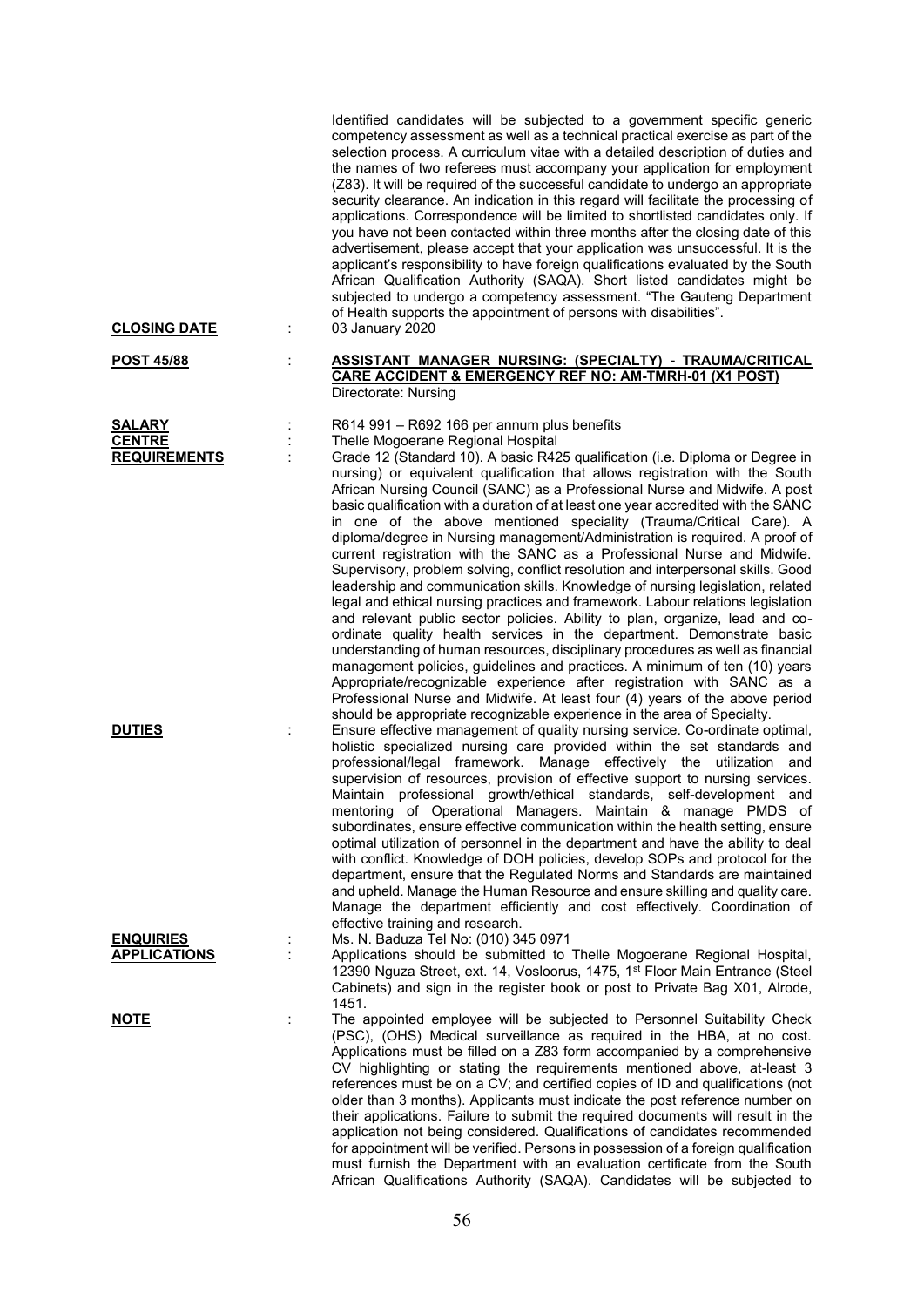|                                                       | security screening and vetting process: criminal clearance, citizenship, credit<br>records. Applications received after closing date will not be accepted. The<br>Department reserves the right to not make an appointment/fill the post.<br>Candidates will be expected to be available for selection interviews on the date,<br>time and place determined by the Department of which practical's can be part<br>of selection process. Thelle Mogoerane Regional Hospital is committed to the<br>pursuit of diversity and redress. Candidates whose appointment will promote<br>representivity in terms of race and gender will receive preference. Please Note:<br>The Public Service does not charge any fees for applying for posts. Should you<br>be asked for a fee, please let the authorities know.                                                                                                                                                                                                                                                                                                                                                                                                                                                                                                                                                                                                                                           |
|-------------------------------------------------------|-------------------------------------------------------------------------------------------------------------------------------------------------------------------------------------------------------------------------------------------------------------------------------------------------------------------------------------------------------------------------------------------------------------------------------------------------------------------------------------------------------------------------------------------------------------------------------------------------------------------------------------------------------------------------------------------------------------------------------------------------------------------------------------------------------------------------------------------------------------------------------------------------------------------------------------------------------------------------------------------------------------------------------------------------------------------------------------------------------------------------------------------------------------------------------------------------------------------------------------------------------------------------------------------------------------------------------------------------------------------------------------------------------------------------------------------------------|
| <b>CLOSING DATE</b>                                   | 03 January 2020                                                                                                                                                                                                                                                                                                                                                                                                                                                                                                                                                                                                                                                                                                                                                                                                                                                                                                                                                                                                                                                                                                                                                                                                                                                                                                                                                                                                                                       |
| <b>POST 45/89</b>                                     | ASSISTANT DIRECTOR CLINICAL TECHNOLOGY: GRADE 1 REF NO:<br>HRM 102/2019<br>Directorate: Neurophysiology                                                                                                                                                                                                                                                                                                                                                                                                                                                                                                                                                                                                                                                                                                                                                                                                                                                                                                                                                                                                                                                                                                                                                                                                                                                                                                                                               |
| <b>SALARY</b><br><b>CENTRE</b><br><b>REQUIREMENTS</b> | R517 326 per annum plus benefits<br>Steve Biko Academic Hospital<br>B-Tech/ degree or higher qualification that allows registration with the HPCSA<br>in the relevant profession. A minimum of 8 years' appropriate experience<br>required after registration with the HPCSA in the relevant profession or must<br>be at least on Grade 2 or chief supervisory post.                                                                                                                                                                                                                                                                                                                                                                                                                                                                                                                                                                                                                                                                                                                                                                                                                                                                                                                                                                                                                                                                                  |
| <b>DUTIES</b>                                         | Perform and analyze neonatal, pediatric and adult EEGs, evoked potentials,<br>polysomnograms and nerve conduction studies at a tertiary hospital level. Train<br>Registrars and Clinical Technologists in Clinical Neurophysiology.<br>Demonstrate research experience and help students with their research<br>projects. Has knowledge of or interest in intra operative monitoring procedures.<br>Must be able to work as part of a team and supervise/interact with staff<br>members and the public. Improve and update protocols according to<br>international standards. Assist with administrative public duties.                                                                                                                                                                                                                                                                                                                                                                                                                                                                                                                                                                                                                                                                                                                                                                                                                               |
| <b>ENQUIRIES</b><br><b>APPLICATIONS</b>               | Dr. B.J Ribeiro Tel No: (012) 354 4652/3940<br>Steve Biko Academic Hospital, Private Bag x 169, Pretoria, 0001 or hand                                                                                                                                                                                                                                                                                                                                                                                                                                                                                                                                                                                                                                                                                                                                                                                                                                                                                                                                                                                                                                                                                                                                                                                                                                                                                                                                |
| <b>NOTE</b>                                           | delivered to Cnr Malherbe & Steve Biko Road, Main Entrance at Level 3.<br>Applications must be submitted with a Z83 form, certified copies of ID and<br>certificate of qualifications. Steve Biko Academic Hospital is committed to the<br>pursuit of diversity and redress. Candidates whose appointment will promote<br>representivity in terms of race, disability and gender will receive preference.                                                                                                                                                                                                                                                                                                                                                                                                                                                                                                                                                                                                                                                                                                                                                                                                                                                                                                                                                                                                                                             |
| <b>CLOSING DATE</b>                                   | 03 January 2019                                                                                                                                                                                                                                                                                                                                                                                                                                                                                                                                                                                                                                                                                                                                                                                                                                                                                                                                                                                                                                                                                                                                                                                                                                                                                                                                                                                                                                       |
| <b>POST 45/90</b>                                     | PRIMARY HEALTH CARE NURSE PRACTITIONER GRADE 2 (PNB2) REF<br>NO CO/PHCNP/12/2019<br>Directorate Integrated Employee Health and Wellness                                                                                                                                                                                                                                                                                                                                                                                                                                                                                                                                                                                                                                                                                                                                                                                                                                                                                                                                                                                                                                                                                                                                                                                                                                                                                                               |
| <b>SALARY</b><br><b>CENTRE</b>                        | R471 333 per annum plus benefits<br><b>Central Office</b>                                                                                                                                                                                                                                                                                                                                                                                                                                                                                                                                                                                                                                                                                                                                                                                                                                                                                                                                                                                                                                                                                                                                                                                                                                                                                                                                                                                             |
| <b>REQUIREMENTS</b>                                   | Appropriate Diploma/degree in Nursing. Registration with SANC and Indemnity<br>Body or SASOHN. Primary Health Care and Dispensing License is compulsory.<br>Post Basic Diploma in Occupational Health Nursing Science and a Certificate<br>in Audiometry will be an add advantage. A minimum of 14 years<br>appropriate/recognisable experience in nursing<br>after registration as<br>Professional Nurse with the SANC in General Nursing. At least 10 years of the<br>period referred to above must be appropriate/recognisable experience after<br>obtaining the 1-year post-basic qualification in the relevant specialty.<br>Knowledge: Primary HealthCare Practices and Family Planning. Knowledge in<br>all relevant OHS Legislation. COIDA processes DoL and Compensation Fund<br>Departments/hospitals goals and performance requirements Management of<br>budget Public Service Regulations Relevant Stakeholders Customer service<br>(Batho Pele Principles) DPSA guidelines on COIDA National Core Standards.<br>Legislative requirements COID Act. Medical Regulations. Nursing Act/<br>Regulations. Occupational Health and Safety Act (OHS). PFMA and National<br>Treasury Regulations. Basic Conditions of Employment Act. Skills: Computer<br>literacy, Change and Strategic management and leadership, Financial.<br>Management, Interpersonal, Problem solving and strong analysis. Strong<br>Report Writing skill and Resilience. |
| <b>DUTIES</b>                                         | Provide Primary Health Care services to the GDOH Head Office employees<br>and to other GPG employees should the need arise. Provide Family Planning<br>services to employees. Provide emergency services for work related injuries                                                                                                                                                                                                                                                                                                                                                                                                                                                                                                                                                                                                                                                                                                                                                                                                                                                                                                                                                                                                                                                                                                                                                                                                                    |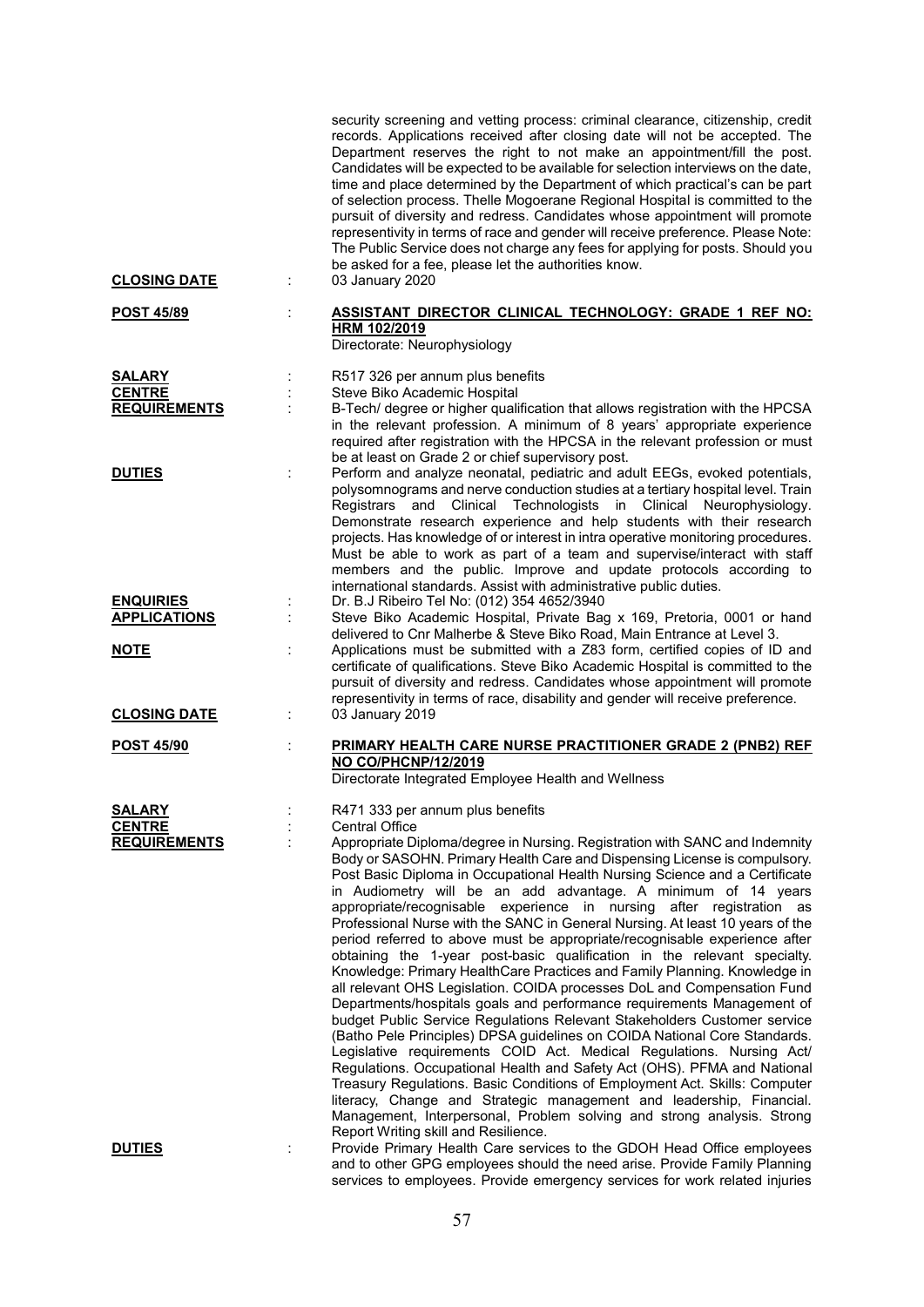|                                                | and medical emergencies. Develop protocols for the management of chronic<br>Diseases. Monitor and manage COID claims. Assist with medical surveillance<br>programme. Develop protocols and SOP's for the effective implementation of<br>PHC and Family Planning. Develop a referral system for PHC. Ensure that the<br>OH Clinic has an Emergency Evacuation Plan. Establish and maintain good<br>relations with OHS Stakeholders and other disciplines within the Health Care<br>Environment. Management of medication (Ordering storage, dispensary,<br>reporting) systems, SOP's etc. Ensure the promotion of healthy lifestyles and<br>prevention by hosting Health Calendar events for employees. Work with other<br>OH and EWP Disciplines in the provision of health services for employees.                                                                                                                                                                                                                                                                                                                                                                                                                                                                                                                                                                                                                                                                                                                                                                                                                                                                                                                                                                                                                                                                                                                                                                                                                                                                                                                                                                                                                                                                                                                                                                                                                                         |
|------------------------------------------------|---------------------------------------------------------------------------------------------------------------------------------------------------------------------------------------------------------------------------------------------------------------------------------------------------------------------------------------------------------------------------------------------------------------------------------------------------------------------------------------------------------------------------------------------------------------------------------------------------------------------------------------------------------------------------------------------------------------------------------------------------------------------------------------------------------------------------------------------------------------------------------------------------------------------------------------------------------------------------------------------------------------------------------------------------------------------------------------------------------------------------------------------------------------------------------------------------------------------------------------------------------------------------------------------------------------------------------------------------------------------------------------------------------------------------------------------------------------------------------------------------------------------------------------------------------------------------------------------------------------------------------------------------------------------------------------------------------------------------------------------------------------------------------------------------------------------------------------------------------------------------------------------------------------------------------------------------------------------------------------------------------------------------------------------------------------------------------------------------------------------------------------------------------------------------------------------------------------------------------------------------------------------------------------------------------------------------------------------------------------------------------------------------------------------------------------------|
| <b>ENQUIRIES</b><br><b>APPLICATIONS</b>        | Ms Rebecca Mokone @ (071) 602 7647<br>The Recruitment and Selection Unit, Gauteng Department of Health, Private<br>Bag X085, Marshalltown, 2107, Physical Address: 45 Commissioner Street                                                                                                                                                                                                                                                                                                                                                                                                                                                                                                                                                                                                                                                                                                                                                                                                                                                                                                                                                                                                                                                                                                                                                                                                                                                                                                                                                                                                                                                                                                                                                                                                                                                                                                                                                                                                                                                                                                                                                                                                                                                                                                                                                                                                                                                   |
| <u>NOTE</u>                                    | (corner Kort Street), Marshalltown, 2107.<br>Attach certified copies of your qualifications, identity book, curriculum vitae,<br>and Z83. Application without proof of necessary documents will be disqualified.<br>All shortlisted candidates for SMS posts will be subjected to a technical<br>exercise that intends to test relevant technical elements of the job, the logistics<br>of which will be communicated by the department. Following the interview and<br>technical exercise, the selection panel will recommend candidates to attend a<br>generic competency assessment (in compliance with the DPSA Directive on<br>the implementation of competency based assessments). The competency<br>assessment will be testing generic managerial competencies using the<br>mandated DPSA SMS competency assessment tool. The successful candidate<br>will be required to enter into an employment contract and sign an annual<br>performance agreement. All shortlisted candidates will be subjected to<br>personnel suitability checks and the successful candidate will have to undergo<br>full security vetting. All applicants are required to declare any conflict or<br>perceived conflict of interest. All applicants are required to disclose<br>membership of Boards and directorships that they may be associated with. The<br>successful candidate will have to annually disclose her or his financial interests.<br>Identified candidates will be subjected to a government specific generic<br>competency assessment as well as a technical practical exercise as part of the<br>selection process. A curriculum vitae with a detailed description of duties and<br>the names of two referees must accompany your application for employment<br>(Z83). It will be required of the successful candidate to undergo an appropriate<br>security clearance. An indication in this regard will facilitate the processing of<br>applications. Correspondence will be limited to shortlisted candidates only. If<br>you have not been contacted within three months after the closing date of this<br>advertisement, please accept that your application was unsuccessful. It is the<br>applicant's responsibility to have foreign qualifications evaluated by the South<br>African Qualification Authority (SAQA). Short listed candidates might be<br>subjected to undergo a competency assessment. "The Gauteng Department |
| <b>CLOSING DATE</b>                            | of Health supports the appointment of persons with disabilities".<br>03 January 2020                                                                                                                                                                                                                                                                                                                                                                                                                                                                                                                                                                                                                                                                                                                                                                                                                                                                                                                                                                                                                                                                                                                                                                                                                                                                                                                                                                                                                                                                                                                                                                                                                                                                                                                                                                                                                                                                                                                                                                                                                                                                                                                                                                                                                                                                                                                                                        |
| <b>POST 45/91</b>                              | CLINICAL PROGRAMME COORDINATOR GRADE 1 (MCWH) REF NO:<br>EHD2019/12/02<br>Directorate: PHC                                                                                                                                                                                                                                                                                                                                                                                                                                                                                                                                                                                                                                                                                                                                                                                                                                                                                                                                                                                                                                                                                                                                                                                                                                                                                                                                                                                                                                                                                                                                                                                                                                                                                                                                                                                                                                                                                                                                                                                                                                                                                                                                                                                                                                                                                                                                                  |
| SALARY<br><b>CENTRE</b><br><b>REQUIREMENTS</b> | R444 276 - R500 031 per annum (plus benefits)<br>Ekurhuleni Health District (NSDR)<br>Basic qualification accredited with the SANC in terms of Government Notice<br>425(i.e Diploma/Degree in Nursing) or equivalent qualification that allows<br>registration with the SANC as a Professional Nurse. A minimum of 7 years<br>appropriate/recognisable experience in Nursing after registration as<br>Professional Nurse with the SANC in General Nursing. Computer literacy.<br>Good communication, supervisory and report writing skills. Ability to work<br>independently in a team and under pressure. Good organizational and<br>analytical skills. A valid driver's license. Flexibility Good interpersonal<br>relationship and communication skills with colleagues. Evidence of current                                                                                                                                                                                                                                                                                                                                                                                                                                                                                                                                                                                                                                                                                                                                                                                                                                                                                                                                                                                                                                                                                                                                                                                                                                                                                                                                                                                                                                                                                                                                                                                                                                             |
| <b>DUTIES</b>                                  | registration with SANC. Supervisory experience will be an added advantage.<br>Apply Coordinate implementation of Quality Assurance programmes<br>guidelines, protocols, norms and standards in MCWH. Provide professional<br>and technical support for the provision of quality Maternal and Child Health<br>Services through proper management of the programme. Support facilities in                                                                                                                                                                                                                                                                                                                                                                                                                                                                                                                                                                                                                                                                                                                                                                                                                                                                                                                                                                                                                                                                                                                                                                                                                                                                                                                                                                                                                                                                                                                                                                                                                                                                                                                                                                                                                                                                                                                                                                                                                                                     |

the preparation for accreditation and implementation of MBFI strategy.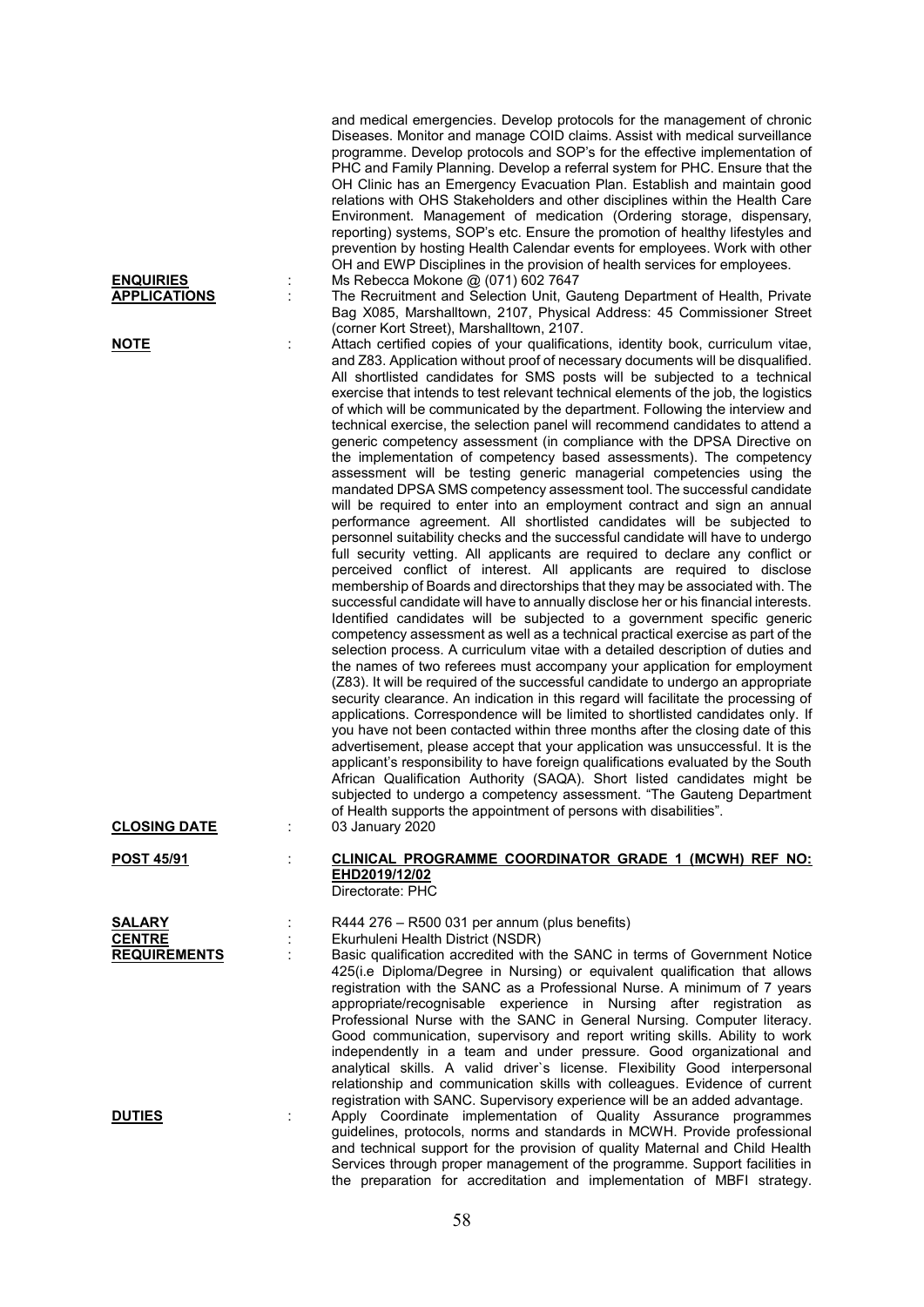| <b>ENQUIRIES</b>                               | İ,                   | Establish, maintain and participate in inter-professional and multidisciplinary<br>teamwork that promotes effective and efficient health care. Perform all other<br>duties that are delegated by Supervisor/ Manager.<br>Ms M.L Nhleko Tel No: (011)565 5160                                                                                                                                                                                                                                                                                                                                                                                                                                                                                                                                                                                                                                                                                                                                                                                                                                                                                                                                                                                                                                                                                                                                                                                                                                                                                                                                                                                                 |
|------------------------------------------------|----------------------|--------------------------------------------------------------------------------------------------------------------------------------------------------------------------------------------------------------------------------------------------------------------------------------------------------------------------------------------------------------------------------------------------------------------------------------------------------------------------------------------------------------------------------------------------------------------------------------------------------------------------------------------------------------------------------------------------------------------------------------------------------------------------------------------------------------------------------------------------------------------------------------------------------------------------------------------------------------------------------------------------------------------------------------------------------------------------------------------------------------------------------------------------------------------------------------------------------------------------------------------------------------------------------------------------------------------------------------------------------------------------------------------------------------------------------------------------------------------------------------------------------------------------------------------------------------------------------------------------------------------------------------------------------------|
| <b>APPLICATIONS</b>                            |                      | Applications to be sent to Ekurhuleni Health District, Hand Post and other<br>means of posting, deliver to 40 Catlin Street Germiston 1400 or Private Bag<br>X1005 Germiston 1400.                                                                                                                                                                                                                                                                                                                                                                                                                                                                                                                                                                                                                                                                                                                                                                                                                                                                                                                                                                                                                                                                                                                                                                                                                                                                                                                                                                                                                                                                           |
| <b>FOR ATTENTION</b><br><b>NOTE</b>            | ĵ,                   | Human Resource Manager<br>People with disabilities are encouraged to apply. Employment equity profile will<br>be taken into consideration. Applicants will be subject to medical surveillance<br>screening. Driving skills will be evaluated. No S&T claims and resettlement<br>allowance will be paid.                                                                                                                                                                                                                                                                                                                                                                                                                                                                                                                                                                                                                                                                                                                                                                                                                                                                                                                                                                                                                                                                                                                                                                                                                                                                                                                                                      |
| <b>CLOSING DATE</b>                            | ÷                    | 07 January 2020                                                                                                                                                                                                                                                                                                                                                                                                                                                                                                                                                                                                                                                                                                                                                                                                                                                                                                                                                                                                                                                                                                                                                                                                                                                                                                                                                                                                                                                                                                                                                                                                                                              |
| <b>POST 45/92</b>                              | $\ddot{\phantom{a}}$ | <b>CLINICAL PROGRAMME COORDINATOR GRADE 1 (OHS) REF NO: CPC-</b><br><b>TMRH-01</b><br>Directorate: Nursing                                                                                                                                                                                                                                                                                                                                                                                                                                                                                                                                                                                                                                                                                                                                                                                                                                                                                                                                                                                                                                                                                                                                                                                                                                                                                                                                                                                                                                                                                                                                                   |
| SALARY<br><b>CENTRE</b><br><b>REQUIREMENTS</b> |                      | R444 276 - R500 031 per annum plus benefits<br>Thelle Mogoerane Regional Hospital<br>Grade 12 (Standard 10). Diploma in general nursing, midwifery and National<br>Diploma in Occupational Health & Safety. Dispensing licence will be an added<br>advantage. A minimum of 7 years appropriate/recognisable experience in<br>General nursing and midwifery after registration as Professional Nurse and<br>Midwife with the SANC. One year post basic qualification in Occupational<br>Health and Safety. 3 to 5 years' experience in providing Occupational Health<br>and Safety Services. Knowledge/course in an Integrated Employee Health and<br>Wellness programme will be an added advantage. Strong writing and policy<br>development skills. Good verbal and written communication skills. Computer<br>skills. Ability to work under pressure and in changing environment. Ability to<br>work independently with good interpersonal skills. Knowledge of Basic Human<br>Resource Management and Financial Management legal framework. Verified<br>proof of experience in nursing, service certificate to be attached. Proof of South<br>African nursing Council annual practice receipts for 2019. Knowledge and<br>understanding of all Nursing Legislation and Health Act.                                                                                                                                                                                                                                                                                                                                                                         |
| <b>DUTIES</b>                                  |                      | Plan, develop and administer policies and procedures of Occupational Health<br>and Safety. Manage resources to meet the Department's Occupational Health<br>objectives. Provide Occupational Health and Safety Services to Employees<br>that lead to the promotion, protection and restoration of the Employees' health<br>within a safe working environment. Comply with statutory requirements and<br>departmental policies, procedures and administrative duties. Develop an<br>independent health and safety program in a workplace. Develop disease<br>prevention programs. Perform risk assessment to identify and prevent health<br>care problems, immediate treatment of employees and take remedial steps to<br>ensure safety of employees. Ensure that the hospital complies with OHS rules<br>to ensure safe working environment by identifying worker and workplace<br>hazards. Education of all employees on preventative measures against<br>occupational hazards. Promote healthy living and working conditions. Develop<br>relevant Occupational Health and Safety protocols and SOPs. Establish a<br>referral system for the institution, programme development, expansion,<br>implementation and marketing of OHS Services. The incumbent will also be<br>responsible to do operational work such as medical surveillance, management<br>of injury on duty, management of medical emergency for staff and participate<br>in Disaster Management. Work with HR and other stakeholders in the<br>management of absenteeism due to ill health and injury on duty. Plan and<br>budget for OHS, identify training needs and develop programmes. |
| <b>ENQUIRIES</b><br><b>APPLICATIONS</b>        | İ,                   | Ms. N. Baduza Tel No: (010) 345 0971<br>Applications should be submitted to Thelle Mogoerane Regional Hospital,<br>12390 Nguza Street, ext. 14, Vosloorus, 1475, 1 <sup>st</sup> Floor Main Entrance (Steel<br>Cabinets) and sign in the register book or post to Private Bag X01, Alrode,<br>1451.                                                                                                                                                                                                                                                                                                                                                                                                                                                                                                                                                                                                                                                                                                                                                                                                                                                                                                                                                                                                                                                                                                                                                                                                                                                                                                                                                          |
| <u>NOTE</u>                                    |                      | The appointed employee will be subjected to Personnel Suitability Check<br>(PSC), (OHS) Medical surveillance as required in the HBA, at no cost.<br>Applications must be filled on a Z83 form accompanied by a comprehensive<br>CV highlighting or stating the requirements mentioned above, at-least 3<br>references must be on a CV; and certified copies of ID and qualifications (not<br>older than 3 months). Applicants must indicate the post reference number on                                                                                                                                                                                                                                                                                                                                                                                                                                                                                                                                                                                                                                                                                                                                                                                                                                                                                                                                                                                                                                                                                                                                                                                     |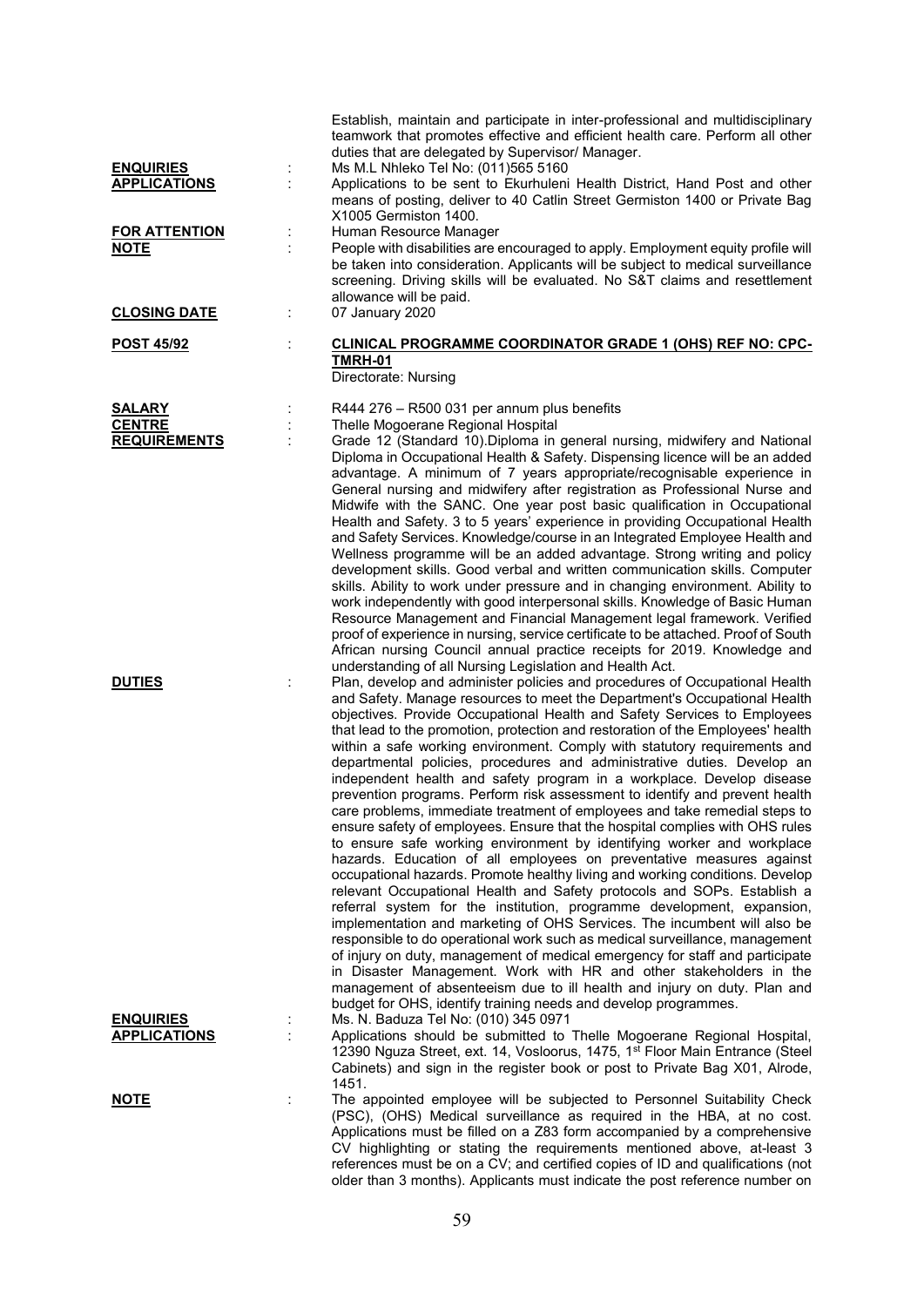|                     | their applications. Failure to submit the required documents will result in the<br>application not being considered. Qualifications of candidates recommended<br>for appointment will be verified. Persons in possession of a foreign qualification<br>must furnish the Department with an evaluation certificate from the South<br>African Qualifications Authority (SAQA). Candidates will be subjected to<br>security screening and vetting process: criminal clearance, citizenship, credit<br>records. Applications received after closing date will not be accepted. The<br>Department reserves the right to not make an appointment/fill the post.<br>Candidates will be expected to be available for selection interviews on the date,<br>time and place determined by the Department of which practical's can be part<br>of selection process. Thelle Mogoerane Regional Hospital is committed to the<br>pursuit of diversity and redress. Candidates whose appointment will promote<br>representivity in terms of race and gender will receive preference. Please Note:<br>The Public Service does not charge any fees for applying for posts. Should you<br>be asked for a fee, please let the authorities know. |                   |
|---------------------|-----------------------------------------------------------------------------------------------------------------------------------------------------------------------------------------------------------------------------------------------------------------------------------------------------------------------------------------------------------------------------------------------------------------------------------------------------------------------------------------------------------------------------------------------------------------------------------------------------------------------------------------------------------------------------------------------------------------------------------------------------------------------------------------------------------------------------------------------------------------------------------------------------------------------------------------------------------------------------------------------------------------------------------------------------------------------------------------------------------------------------------------------------------------------------------------------------------------------------|-------------------|
| <b>CLOSING DATE</b> | 03 January 2020                                                                                                                                                                                                                                                                                                                                                                                                                                                                                                                                                                                                                                                                                                                                                                                                                                                                                                                                                                                                                                                                                                                                                                                                             |                   |
| <b>POST 45/93</b>   | <b>OPERATIONAL MANAGER (KANGAROO MOTHER CARE UNIT) REF NO:</b><br>TDH0015/2019<br>Directorate: Nursing                                                                                                                                                                                                                                                                                                                                                                                                                                                                                                                                                                                                                                                                                                                                                                                                                                                                                                                                                                                                                                                                                                                      |                   |
| <b>SALARY</b>       | Grade 1: R444 276 - R500 031 per annum<br>Grade 2: R515 040 - R579 696 per annum                                                                                                                                                                                                                                                                                                                                                                                                                                                                                                                                                                                                                                                                                                                                                                                                                                                                                                                                                                                                                                                                                                                                            |                   |
| <b>CENTRE</b>       | <b>Tshwane District Hospital</b>                                                                                                                                                                                                                                                                                                                                                                                                                                                                                                                                                                                                                                                                                                                                                                                                                                                                                                                                                                                                                                                                                                                                                                                            |                   |
| <b>REQUIREMENTS</b> | Grade 12. Basic qualification accredited with the South African Nursing Council<br>as a professional nurse in terms of Government Notice R 425 qualification (i.e.<br>degree/diploma in Nursing Science, General, Midwifery, Community Nursing<br>Science and Psychiatric. A minimum of 7 years appropriate/recognizable<br>experience in Nursing after registration as Professional Nurse with SANC in<br>General Nursing. Diploma/degree in Nursing Management will be an added<br>advantage. Proof of current registration with SANC. 3 years 'experience<br>working in Kangaroo Mother Care Unit. Certificates of: PMTCT, EPI, IMCI,<br>MSSN, MBFI, HBB/Neonatal resuscitation. Competencies: ability to initiate<br>CPR in neonates while waiting for the doctor, knowledge/skills, good<br>managerial experience, ability to work under pressure, sound interpersonal<br>skills are necessary. Knowledge of legislation, policies and updated KMC                                                                                                                                                                                                                                                                     |                   |
| <b>DUTIES</b>       | guidelines. Computer literacy and valid driver's license.<br>Supervise and ensure the provision of an effective and efficient patient care<br>through adequate nursing care. Coordination of required nursing care which is<br>compliance with standards set by the service and professional framework.<br>Participate in management and utilize physical, financial and human resources<br>to fulfil operational and developmental functions in accordance with legislation<br>and policies. Ensure that participation in research related activities are evident<br>in the practice. Maintain constructive working relationship with nursing and<br>other stakeholders. Participate in CPD implementation and training. Maintain<br>professional growth/ethical standards and development of self and staff<br>members in the unit. Give on-going training on updated KMC guidelines.<br>Comply with IPC and OHS guidelines. Be in charge of the hospital in the<br>absence of the Senior Managers (after hours and weekends)                                                                                                                                                                                             |                   |
| <b>ENQUIRIES</b>    | Mrs Motlhaga DS: Tel No: (012) 354 7600                                                                                                                                                                                                                                                                                                                                                                                                                                                                                                                                                                                                                                                                                                                                                                                                                                                                                                                                                                                                                                                                                                                                                                                     |                   |
| <b>APPLICATIONS</b> | All applications received for the posts should be sent to: Tshwane District<br>Hospital, Private Bag x179 Pretoria 0001 or Candidates should apply directly<br>to the Hospital in HR Department.                                                                                                                                                                                                                                                                                                                                                                                                                                                                                                                                                                                                                                                                                                                                                                                                                                                                                                                                                                                                                            |                   |
| <b>CLOSING DATE</b> | 10 January 2020                                                                                                                                                                                                                                                                                                                                                                                                                                                                                                                                                                                                                                                                                                                                                                                                                                                                                                                                                                                                                                                                                                                                                                                                             |                   |
| <b>POST 45/94</b>   | <b>OPERATIONAL</b><br><b>MANAGER</b><br>(ANTENATAL<br><b>CLINIC)</b><br>TDH0016/2019<br>Directorate: Nursing                                                                                                                                                                                                                                                                                                                                                                                                                                                                                                                                                                                                                                                                                                                                                                                                                                                                                                                                                                                                                                                                                                                | <b>REF</b><br>NO: |
| <b>SALARY</b>       | Grade 1: R444 276 - R500 031<br>Grade 2: R515 040 - R579 696                                                                                                                                                                                                                                                                                                                                                                                                                                                                                                                                                                                                                                                                                                                                                                                                                                                                                                                                                                                                                                                                                                                                                                |                   |
| <b>CENTRE</b>       | <b>Tshwane District Hospital</b>                                                                                                                                                                                                                                                                                                                                                                                                                                                                                                                                                                                                                                                                                                                                                                                                                                                                                                                                                                                                                                                                                                                                                                                            |                   |
| <b>REQUIREMENTS</b> | Basic R425 qualification (i.e. Diploma or Degree in Nursing) or equivalent<br>qualification that allows registration with the South African Nursing Council<br>(SANC) as a Professional Nurse. A post basic qualification Diploma in<br>Advanced Midwifery and Neonatal Nursing Science with duration of at least 3-<br>5 years. Accredited with SANC (General Nursing and Midwifery). Qualification                                                                                                                                                                                                                                                                                                                                                                                                                                                                                                                                                                                                                                                                                                                                                                                                                        |                   |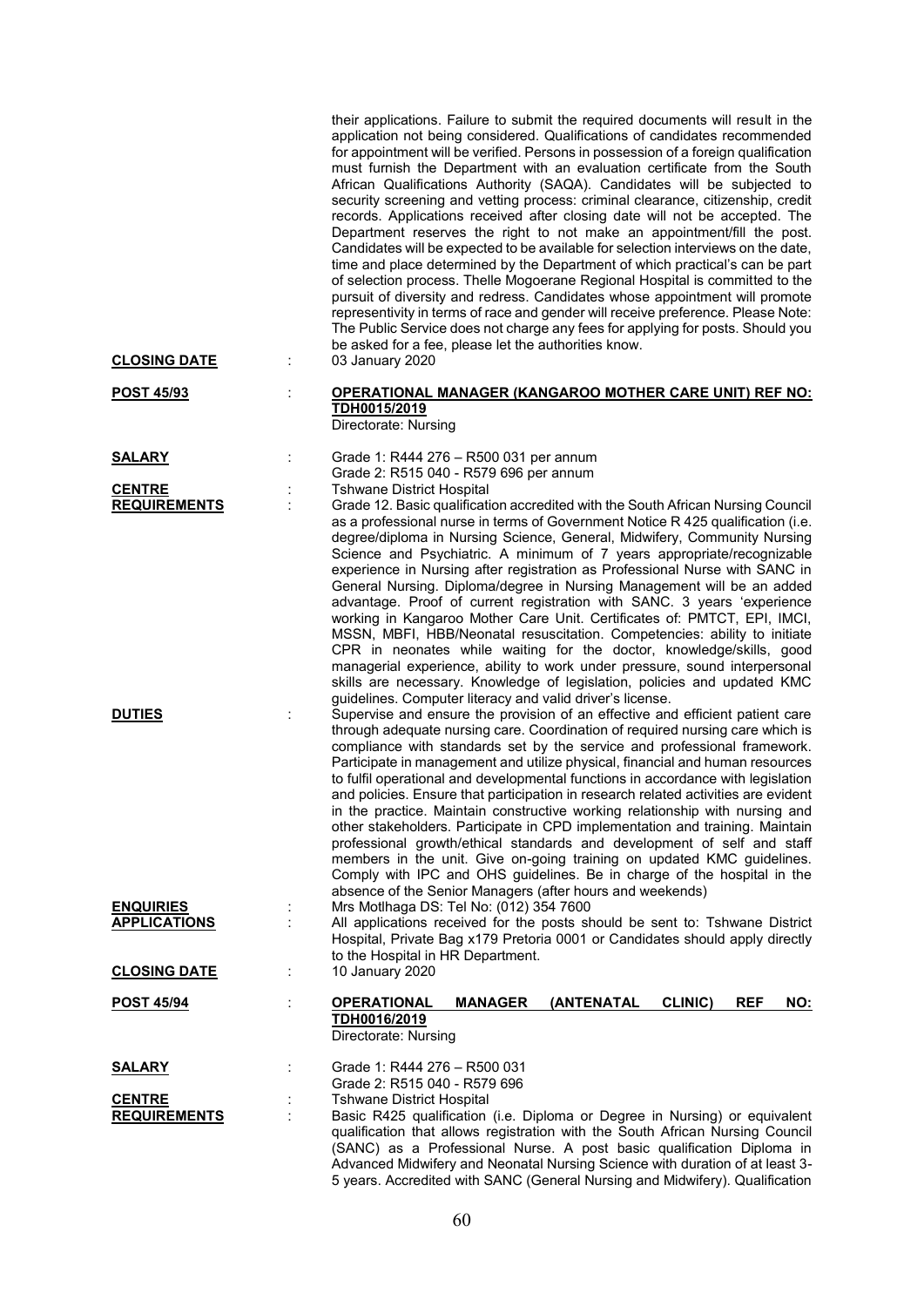| <b>DUTIES</b>       |                | in Nursing Management will be an added advantage. Proof of current SANC<br>registration (2020). A minimum of Nine(9) years as a Professional Nurse after<br>registration with SANC in General Nursing and (Seven) 7 years' experience<br>working in Antenatal Clinic and Labour ward as a Midwife. Good<br>communication, verbal and written skills. Computer literacy, certificate in<br>ESMOE, MBFI, PMTCT, EPI. Financial and Human Resource Management,<br>Leadership, Organizational, decision making and problem solving skills.<br>Plan/organise and monitor the objectives of the specialised unit in consultation<br>with followers. Provide a therapeutic environment for staff, patients (pregnant<br>Woman) and the public. Liaise and communicate with the multi-disciplinary<br>team as well as other referral clinics, and participate in conducting Maternal<br>and Morbidity Meeting in the Hospital with all referring Clinics. Delegate duties<br>to and support staff in the execution of patient care delivery. Manage effectively<br>the utilisation and supervision of resources. Coordination of the provision of<br>effective training and research. Assist with relief in patient care office during<br>the week after 16hoo, weekends and Night duty. Maintain professional<br>growth/ethical standards and self-development. Participate in implementation<br>of CPD points. Comply with the Performance Management and Development<br>System. Participation in activities of Ideal Hospital and Patient Safety Incidents<br>report. |
|---------------------|----------------|------------------------------------------------------------------------------------------------------------------------------------------------------------------------------------------------------------------------------------------------------------------------------------------------------------------------------------------------------------------------------------------------------------------------------------------------------------------------------------------------------------------------------------------------------------------------------------------------------------------------------------------------------------------------------------------------------------------------------------------------------------------------------------------------------------------------------------------------------------------------------------------------------------------------------------------------------------------------------------------------------------------------------------------------------------------------------------------------------------------------------------------------------------------------------------------------------------------------------------------------------------------------------------------------------------------------------------------------------------------------------------------------------------------------------------------------------------------------------------------------------------------------------------------------------------------|
| <b>ENQUIRIES</b>    |                | Mrs Motlhaga DS: Tel No: (012) 354 7600                                                                                                                                                                                                                                                                                                                                                                                                                                                                                                                                                                                                                                                                                                                                                                                                                                                                                                                                                                                                                                                                                                                                                                                                                                                                                                                                                                                                                                                                                                                          |
| <b>APPLICATIONS</b> | ÷              | All applications received for the posts should be sent to: Tshwane District                                                                                                                                                                                                                                                                                                                                                                                                                                                                                                                                                                                                                                                                                                                                                                                                                                                                                                                                                                                                                                                                                                                                                                                                                                                                                                                                                                                                                                                                                      |
|                     |                | Hospital, Private Bag x179 Pretoria 0001 or Candidates should apply directly                                                                                                                                                                                                                                                                                                                                                                                                                                                                                                                                                                                                                                                                                                                                                                                                                                                                                                                                                                                                                                                                                                                                                                                                                                                                                                                                                                                                                                                                                     |
|                     |                | to the Hospital in HR Department.                                                                                                                                                                                                                                                                                                                                                                                                                                                                                                                                                                                                                                                                                                                                                                                                                                                                                                                                                                                                                                                                                                                                                                                                                                                                                                                                                                                                                                                                                                                                |
| <b>CLOSING DATE</b> | ÷              | 10 January 2020                                                                                                                                                                                                                                                                                                                                                                                                                                                                                                                                                                                                                                                                                                                                                                                                                                                                                                                                                                                                                                                                                                                                                                                                                                                                                                                                                                                                                                                                                                                                                  |
| <u>POST 45/95</u>   | $\ddot{\cdot}$ | <b>ASSISTANT DIRECTOR: COMMUNICABLE DISEASES CONTROL (CDC)</b>                                                                                                                                                                                                                                                                                                                                                                                                                                                                                                                                                                                                                                                                                                                                                                                                                                                                                                                                                                                                                                                                                                                                                                                                                                                                                                                                                                                                                                                                                                   |
|                     |                | SURVEILLANCE OFFICER (NON-OSD) REF NO: CO/ASDCDC/11/2019                                                                                                                                                                                                                                                                                                                                                                                                                                                                                                                                                                                                                                                                                                                                                                                                                                                                                                                                                                                                                                                                                                                                                                                                                                                                                                                                                                                                                                                                                                         |
|                     |                | Directorate Public Health and Chronic Diseases                                                                                                                                                                                                                                                                                                                                                                                                                                                                                                                                                                                                                                                                                                                                                                                                                                                                                                                                                                                                                                                                                                                                                                                                                                                                                                                                                                                                                                                                                                                   |
| <b>SALARY</b>       |                | R376 596 per annum (Level 09) (plus benefits)                                                                                                                                                                                                                                                                                                                                                                                                                                                                                                                                                                                                                                                                                                                                                                                                                                                                                                                                                                                                                                                                                                                                                                                                                                                                                                                                                                                                                                                                                                                    |
| <b>CENTRE</b>       |                | <b>Central Office</b>                                                                                                                                                                                                                                                                                                                                                                                                                                                                                                                                                                                                                                                                                                                                                                                                                                                                                                                                                                                                                                                                                                                                                                                                                                                                                                                                                                                                                                                                                                                                            |
| <b>REQUIREMENTS</b> |                | Appropriate degree/diploma in any health-related field. Registration with the                                                                                                                                                                                                                                                                                                                                                                                                                                                                                                                                                                                                                                                                                                                                                                                                                                                                                                                                                                                                                                                                                                                                                                                                                                                                                                                                                                                                                                                                                    |
| <b>DUTIES</b>       |                | respective professional body. Technical expertise in Public Health<br>epidemiology, disease control and immunization. A course/certificate in<br>Epidemiology will be an advantage. Three (3) years' experience in<br>communicable diseases control surveillance field. Surveillance and Database<br>Management. Knowledge of Communicable Disease conditions included in the<br>official Notifiable Medical Conditions (NMC) List. Expanded Programme on<br>Immunization (EPI) conditions (goals, targets, indicators and criteria with<br>emphasis on Polio (Acute Flaccid Paralysis), Measles, Neonatal Tetanus<br>(NNT) Vaccine Preventable Diseases Outbreaks. Surveillance principles and<br>specific aspects applicable to all communicable diseases. Information<br>management knowledge and experience (data collection, collation, analysis<br>and reporting). Computer skills (MS Word, Excel. PowerPoint Access,<br>Electronic Communication). Qualitative and quantitative work output. Good<br>communication (written and verbal) interpersonal organizational planning and<br>supervisory skills. Ability to work independently and as part of a team. Must be<br>willing to travel and work irregular hours and holidays. A valid driver's licence.<br>Support, monitor and evaluate all communicable diseases in hospitals, districts                                                                                                                                                                                                           |
|                     |                | and sub districts. Liaise with district, sub district surveillance officers and CDC/<br>EPI Managers. Co-ordinate Outbreak Response Teams. Assist in preparing<br>the annual provincial reports. Monitoring, evaluation and research. Support<br>progress towards Polio Eradication, Measles Control and Elimination and NNT<br>Elimination against WHO indicators. Participation in monitoring the impact of<br>vaccinations, surveillance and disease trends. Training and Development<br>Capacitate sub districts surveillance officers through training and supportive<br>supervision. Export data weekly to Province and other identified role players.<br>Attend meetings of the Communicable Disease and Outbreak Response Unit<br>at the District and Provincial Office. Provide the necessary support during EPI<br>Vaccine Preventable Disease Outbreaks and Campaigns. Collate and analyze<br>relevant and compile reports.                                                                                                                                                                                                                                                                                                                                                                                                                                                                                                                                                                                                                           |
| <b>ENQUIRIES</b>    |                | Mrs Caroline Kesebilwe @ (082) 818 7001                                                                                                                                                                                                                                                                                                                                                                                                                                                                                                                                                                                                                                                                                                                                                                                                                                                                                                                                                                                                                                                                                                                                                                                                                                                                                                                                                                                                                                                                                                                          |
| <b>APPLICATIONS</b> |                | The Recruitment and Selection Unit, Gauteng Department of Health, Private                                                                                                                                                                                                                                                                                                                                                                                                                                                                                                                                                                                                                                                                                                                                                                                                                                                                                                                                                                                                                                                                                                                                                                                                                                                                                                                                                                                                                                                                                        |
|                     |                | Bag X085, Marshalltown, 2107, Physical Address: 45 Commissioner Street<br>(corner Kort Street), Marshalltown, 2107.                                                                                                                                                                                                                                                                                                                                                                                                                                                                                                                                                                                                                                                                                                                                                                                                                                                                                                                                                                                                                                                                                                                                                                                                                                                                                                                                                                                                                                              |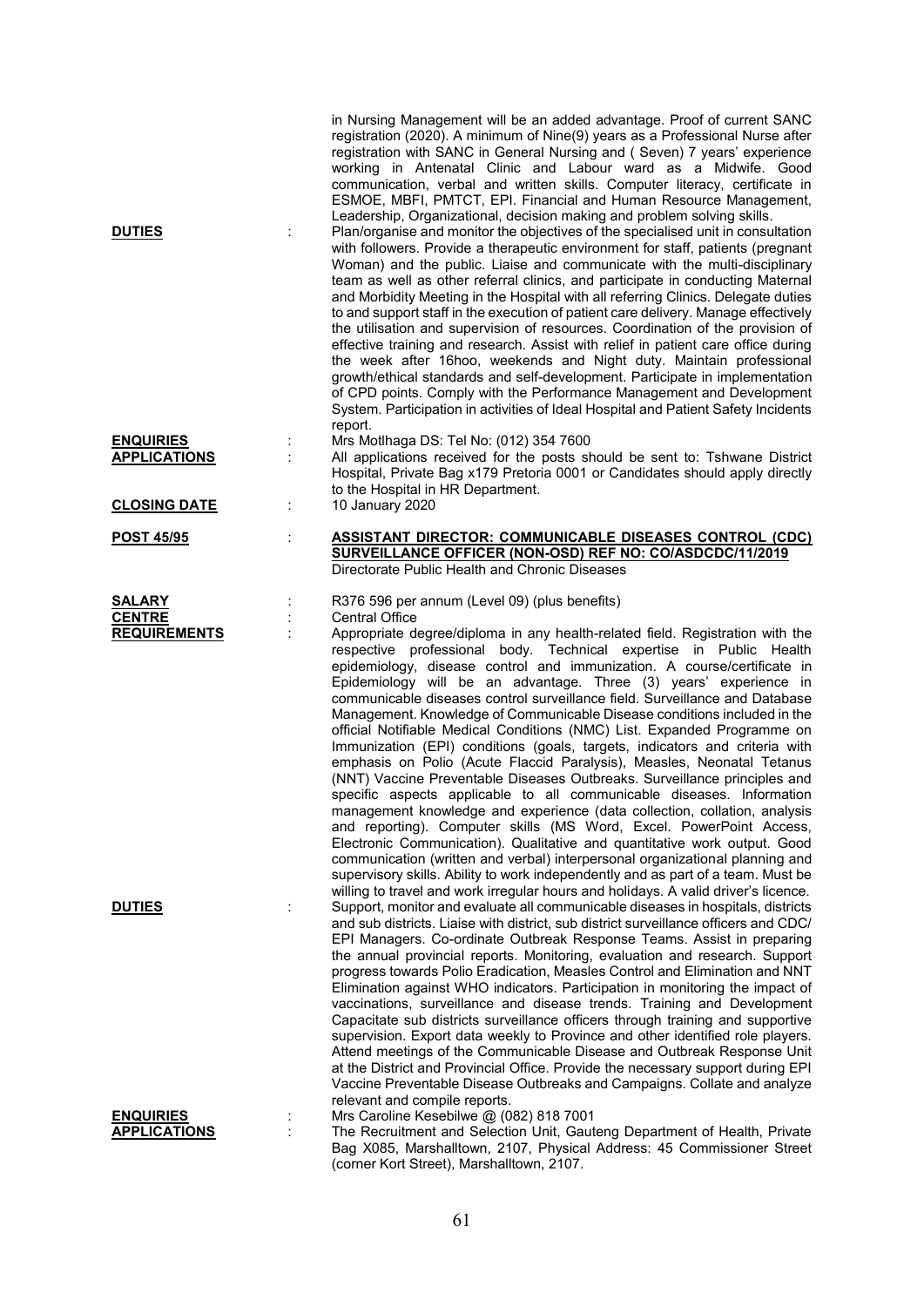| <b>NOTE</b><br><b>CLOSING DATE</b>                    | ÷ | Attach certified copies of your qualifications, identity book, curriculum vitae,<br>and Z83. Application without proof of necessary documents will be disqualified.<br>All shortlisted candidates for SMS posts will be subjected to a technical<br>exercise that intends to test relevant technical elements of the job, the logistics<br>of which will be communicated by the department. Following the interview and<br>technical exercise, the selection panel will recommend candidates to attend a<br>generic competency assessment (in compliance with the DPSA Directive on<br>the implementation of competency based assessments). The competency<br>assessment will be testing generic managerial competencies using the<br>mandated DPSA SMS competency assessment tool. The successful candidate<br>will be required to enter into an employment contract and sign an annual<br>performance agreement. All shortlisted candidates will be subjected to<br>personnel suitability checks and the successful candidate will have to undergo<br>full security vetting. All applicants are required to declare any conflict or<br>perceived conflict of interest. All applicants are required to disclose<br>membership of Boards and directorships that they may be associated with. The<br>successful candidate will have to annually disclose her or his financial interests.<br>Identified candidates will be subjected to a government specific generic<br>competency assessment as well as a technical practical exercise as part of the<br>selection process. A curriculum vitae with a detailed description of duties and<br>the names of two referees must accompany your application for employment<br>(Z83). It will be required of the successful candidate to undergo an appropriate<br>security clearance. An indication in this regard will facilitate the processing of<br>applications. Correspondence will be limited to shortlisted candidates only. If<br>you have not been contacted within three months after the closing date of this<br>advertisement, please accept that your application was unsuccessful. It is the<br>applicant's responsibility to have foreign qualifications evaluated by the South<br>African Qualification Authority (SAQA). Short listed candidates might be<br>subjected to undergo a competency assessment. "The Gauteng Department<br>of Health supports the appointment of persons with disabilities".<br>03 January 2020 |
|-------------------------------------------------------|---|----------------------------------------------------------------------------------------------------------------------------------------------------------------------------------------------------------------------------------------------------------------------------------------------------------------------------------------------------------------------------------------------------------------------------------------------------------------------------------------------------------------------------------------------------------------------------------------------------------------------------------------------------------------------------------------------------------------------------------------------------------------------------------------------------------------------------------------------------------------------------------------------------------------------------------------------------------------------------------------------------------------------------------------------------------------------------------------------------------------------------------------------------------------------------------------------------------------------------------------------------------------------------------------------------------------------------------------------------------------------------------------------------------------------------------------------------------------------------------------------------------------------------------------------------------------------------------------------------------------------------------------------------------------------------------------------------------------------------------------------------------------------------------------------------------------------------------------------------------------------------------------------------------------------------------------------------------------------------------------------------------------------------------------------------------------------------------------------------------------------------------------------------------------------------------------------------------------------------------------------------------------------------------------------------------------------------------------------------------------------------------------------------------------------------------------------------------------------------------------|
| <b>POST 45/96</b>                                     | t | <b>PHARMACIST ASSISTANT POST BASIC REF NO: 93 (X2 POSTS)</b><br>Directorate: Pharmacy                                                                                                                                                                                                                                                                                                                                                                                                                                                                                                                                                                                                                                                                                                                                                                                                                                                                                                                                                                                                                                                                                                                                                                                                                                                                                                                                                                                                                                                                                                                                                                                                                                                                                                                                                                                                                                                                                                                                                                                                                                                                                                                                                                                                                                                                                                                                                                                                  |
| <b>SALARY</b><br><b>CENTRE</b><br><b>REQUIREMENTS</b> |   | Grade 1: R208 383 - R234 738 per annum (Plus service benefits)<br>Chris Hani Baragwanath Academic Hospital (CHBAH)<br>A qualification that allows registration with SAPC plus a Post-Basic Pharmacist<br>Assistant Registration with the SAPC. Current registration as a Qualified Post<br>Basic Pharmacist Assistant. Sound verbal and written communication skills.<br>Sound organizational and planning skills. High level of reliability and ability to<br>handle confidentiality. Ability to act with tact and discretion and handle conflict.<br>Good telephone etiquette and interpersonal skills. Ability to work under<br>pressure and to take initiative and in a team. Knowledge of public service<br>legislation, policies and procedures. Applicant should be prepared to undergo<br>medical surveillance as an inherit job requirement.                                                                                                                                                                                                                                                                                                                                                                                                                                                                                                                                                                                                                                                                                                                                                                                                                                                                                                                                                                                                                                                                                                                                                                                                                                                                                                                                                                                                                                                                                                                                                                                                                                  |
| <b>DUTIES</b>                                         |   | Assist with control of stock both ordering, receiving and the distribution of<br>medicines in accordance with the Standard Operating Procedures and<br>applicable legislation. Assist with the compounding, manipulation or<br>preparation of non-sterile or sterile medicines or scheduled substances<br>according to a formula and standard operating procedures approved by the<br>responsible pharmacist; Assist with the manufacturing of non-sterile or sterile<br>medicine or scheduled substances according to a formula and standard<br>operating procedures approved by the responsible pharmacist; The re-<br>packaging of medicines; The distribution and control of stock of Schedule 1 to<br>Schedule 7 medicines or scheduled substances; the ordering of medicines and<br>scheduled substances up to and including Schedule 7 according to instruction<br>of a person authorized in terms of the Medicines and Related Substances<br>Control Act, 101 of 1965, To obtain such medicines or scheduled substances;<br>the reading and preparation of a prescription, the selection, manipulation or<br>compounding of the medicines, the labelling and supply of the medicines in<br>appropriate containers following the interpretation and evaluation of the<br>prescription by a pharmacist; the provision of instructions regarding the correct                                                                                                                                                                                                                                                                                                                                                                                                                                                                                                                                                                                                                                                                                                                                                                                                                                                                                                                                                                                                                                                                                                                      |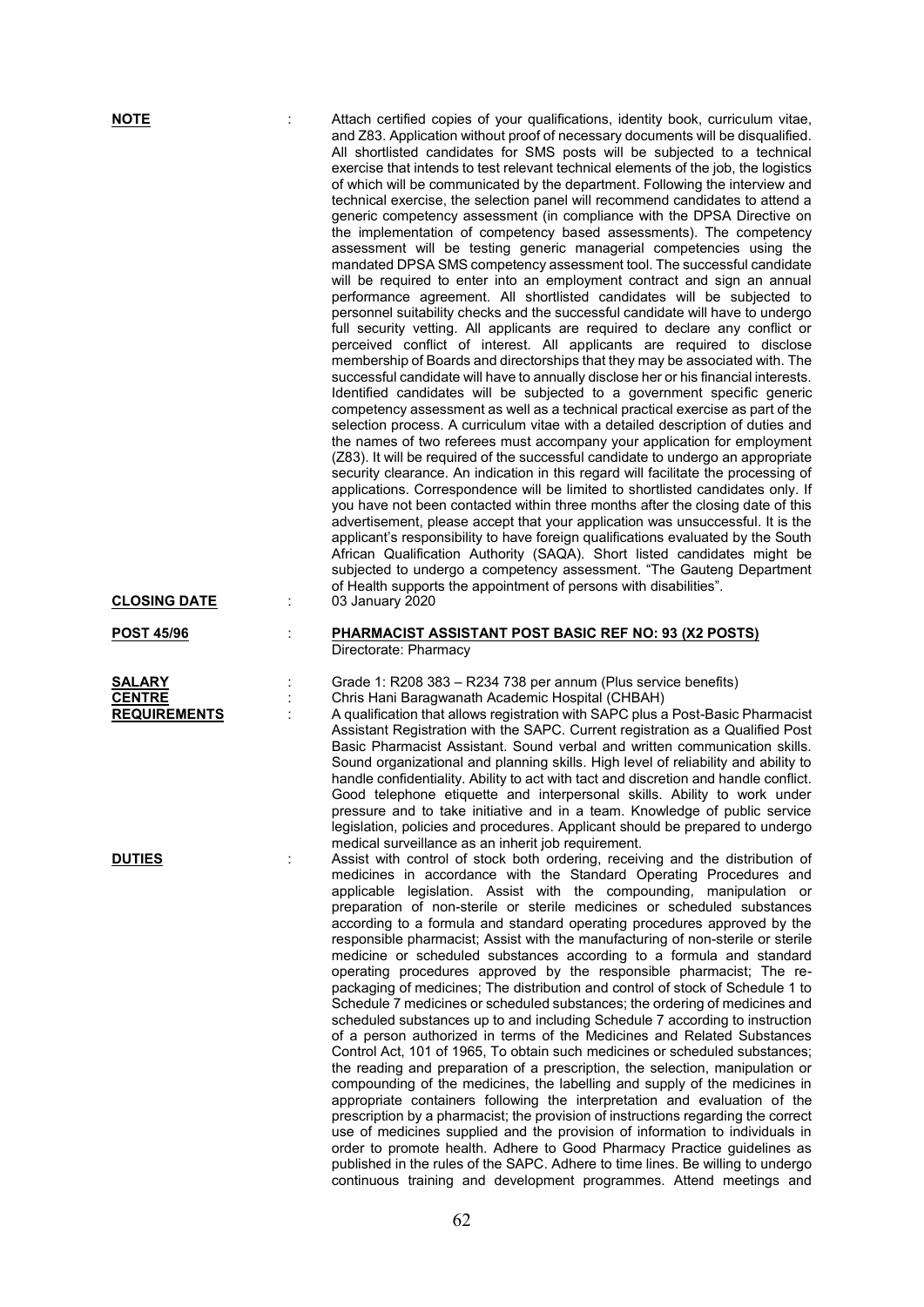|                                         |   | training as approved by supervisor. Comply with the Performance<br>Management and Development System (contracting, quarterly reviews and<br>final assessment).                                                                                                                                                                                                                                                                                                                                                                                                                                                                                                                                                                                                                                                                                                                                                                                                                                                                                                                                                                                                                                                                                                                                                                                                                                                                                                                                                                                                                                                                                                                                                                                                                                                                   |
|-----------------------------------------|---|----------------------------------------------------------------------------------------------------------------------------------------------------------------------------------------------------------------------------------------------------------------------------------------------------------------------------------------------------------------------------------------------------------------------------------------------------------------------------------------------------------------------------------------------------------------------------------------------------------------------------------------------------------------------------------------------------------------------------------------------------------------------------------------------------------------------------------------------------------------------------------------------------------------------------------------------------------------------------------------------------------------------------------------------------------------------------------------------------------------------------------------------------------------------------------------------------------------------------------------------------------------------------------------------------------------------------------------------------------------------------------------------------------------------------------------------------------------------------------------------------------------------------------------------------------------------------------------------------------------------------------------------------------------------------------------------------------------------------------------------------------------------------------------------------------------------------------|
| <b>ENQUIRIES</b><br><b>APPLICATIONS</b> | İ | Mr. S. Dikgang Tel No: (011) 933 8797/8843/9864<br>Applications should be hand delivered to The Director: Human Resource, Chris<br>Hani Baragwanath Academic Hospital between 8am and 3pm at Ground Floor,<br>Main Admin Building or posted to The Director: Human Resource, Chris Hani<br>Baragwanath Academic Hospital, Private Bag X01, Pimville, 1808. No faxed or<br>emailed applications will be considered.                                                                                                                                                                                                                                                                                                                                                                                                                                                                                                                                                                                                                                                                                                                                                                                                                                                                                                                                                                                                                                                                                                                                                                                                                                                                                                                                                                                                               |
| <u>NOTE</u>                             |   | Applications must be submitted on form Z83 Fully completed, obtainable from<br>Public<br>Service<br>Department<br>the<br>internet<br>any<br>or<br>on<br>at<br>www.dpsa.gov.za/documents. The completed and signed form should be<br>accompanied by a recently updated CV that specifies the following: All<br>experience indicating the position, institution and respective dates<br>(DD/MM/YY). Documents to be attached is certified ID document, certified<br>copies of qualification/s including matric and relevant council registration<br>certificate and proof of current registration (Where applicable). Relevant<br>service certificates. Failure to submit all the requested documents will result in<br>the application not being considered. If you have not been contacted within<br>three (3) months after the closing date, please accept that your application was<br>unsuccessful. Candidates will be subjected to Personnel Suitability Checks<br>(PSC) - Verification (Reference checks- Provide at least 3 off which one must<br>be immediate supervisor, identity verification, qualifications verification,<br>criminal record checks, credit/financial stability checks and employment<br>verification). The recommended candidate may be subjected to medical<br>surveillance as required by the Occupational Health and Safety Act, Act<br>5/1993. CHBAH reserves the right to utilize practical exercises/tests for Non-<br>SMS positions during the recruitment process to determine the suitability of<br>candidates for the post(s). The Gauteng Department of Health is guided by the<br>principles of Employment Equity; therefore, all the appointments will be made<br>in accordance with the Employment Equity target of the department. People<br>with disability are encouraged to apply. |
| <b>CLOSING DATE</b>                     |   | 03 January 2019                                                                                                                                                                                                                                                                                                                                                                                                                                                                                                                                                                                                                                                                                                                                                                                                                                                                                                                                                                                                                                                                                                                                                                                                                                                                                                                                                                                                                                                                                                                                                                                                                                                                                                                                                                                                                  |
| <b>POST 45/97</b>                       |   | <b>ENROLLED NURSE REF NO: ODI/05/12/2019/02 (X3 POSTS)</b><br>Directorate: Nursing                                                                                                                                                                                                                                                                                                                                                                                                                                                                                                                                                                                                                                                                                                                                                                                                                                                                                                                                                                                                                                                                                                                                                                                                                                                                                                                                                                                                                                                                                                                                                                                                                                                                                                                                               |
| SALARY                                  |   | R171 381 per annum                                                                                                                                                                                                                                                                                                                                                                                                                                                                                                                                                                                                                                                                                                                                                                                                                                                                                                                                                                                                                                                                                                                                                                                                                                                                                                                                                                                                                                                                                                                                                                                                                                                                                                                                                                                                               |
| <b>CENTRE</b>                           |   | <b>ODI District Hospital</b>                                                                                                                                                                                                                                                                                                                                                                                                                                                                                                                                                                                                                                                                                                                                                                                                                                                                                                                                                                                                                                                                                                                                                                                                                                                                                                                                                                                                                                                                                                                                                                                                                                                                                                                                                                                                     |
| <b>REQUIREMENTS</b>                     |   | Qualifications that allows registration with SANC as Enrolled Nurse. Proof of                                                                                                                                                                                                                                                                                                                                                                                                                                                                                                                                                                                                                                                                                                                                                                                                                                                                                                                                                                                                                                                                                                                                                                                                                                                                                                                                                                                                                                                                                                                                                                                                                                                                                                                                                    |
| <b>DUTIES</b>                           |   | current registration with SANC required. No experience needed.<br>Demonstrate elementary understanding of nursing legislation and related legal                                                                                                                                                                                                                                                                                                                                                                                                                                                                                                                                                                                                                                                                                                                                                                                                                                                                                                                                                                                                                                                                                                                                                                                                                                                                                                                                                                                                                                                                                                                                                                                                                                                                                  |
|                                         |   | and ethical nursing practices. Perform an elementary clinical nursing practices<br>in accordance with the scope of practice and nursing standards. Promote                                                                                                                                                                                                                                                                                                                                                                                                                                                                                                                                                                                                                                                                                                                                                                                                                                                                                                                                                                                                                                                                                                                                                                                                                                                                                                                                                                                                                                                                                                                                                                                                                                                                       |
| <b>ENQUIRIES</b><br><b>APPLICATIONS</b> |   | quality of elementary nursing care as directed by the professional scope of<br>practice and standards. Display a concern for patients, promoting and<br>advocating elementary care including awareness and willingness to respond<br>to patient's needs.<br>Ms. Ntsie EP Tel No: (012) 725 2312<br>Hand delivered is encouraged and other means of posting delivery to Odi<br>District Hospital, Klipgat road, Mabopane, CEO's office or posted to: Odi                                                                                                                                                                                                                                                                                                                                                                                                                                                                                                                                                                                                                                                                                                                                                                                                                                                                                                                                                                                                                                                                                                                                                                                                                                                                                                                                                                          |
|                                         |   | District Hospital, Private Bag X509, Mabopane, 0190.                                                                                                                                                                                                                                                                                                                                                                                                                                                                                                                                                                                                                                                                                                                                                                                                                                                                                                                                                                                                                                                                                                                                                                                                                                                                                                                                                                                                                                                                                                                                                                                                                                                                                                                                                                             |
| <u>NOTE</u><br><b>CLOSING DATE</b>      |   | Applications must be submitted on form Z83 obtainable from any Public<br>Service Department or on the internet at www.dpsa.gov.za/documents. The<br>completed and signed form should be accompanied by a recent updated CV<br>as well as certified copies of all qualification/s and ID document (no copies of<br>copies allowed). Certified copies should not be more than three months old.<br>Failure to submit all the requested documents will be results in the application<br>not being considered. Correspondence will be limited to short-listed candidates<br>only. If you have not been conducted within three months after closing date,<br>please accept that your application was unsuccessful. NB!! The Hospital<br>reserve the right to do background check for any relevant records of a<br>candidate to determine suitability.<br>10 January 2020                                                                                                                                                                                                                                                                                                                                                                                                                                                                                                                                                                                                                                                                                                                                                                                                                                                                                                                                                              |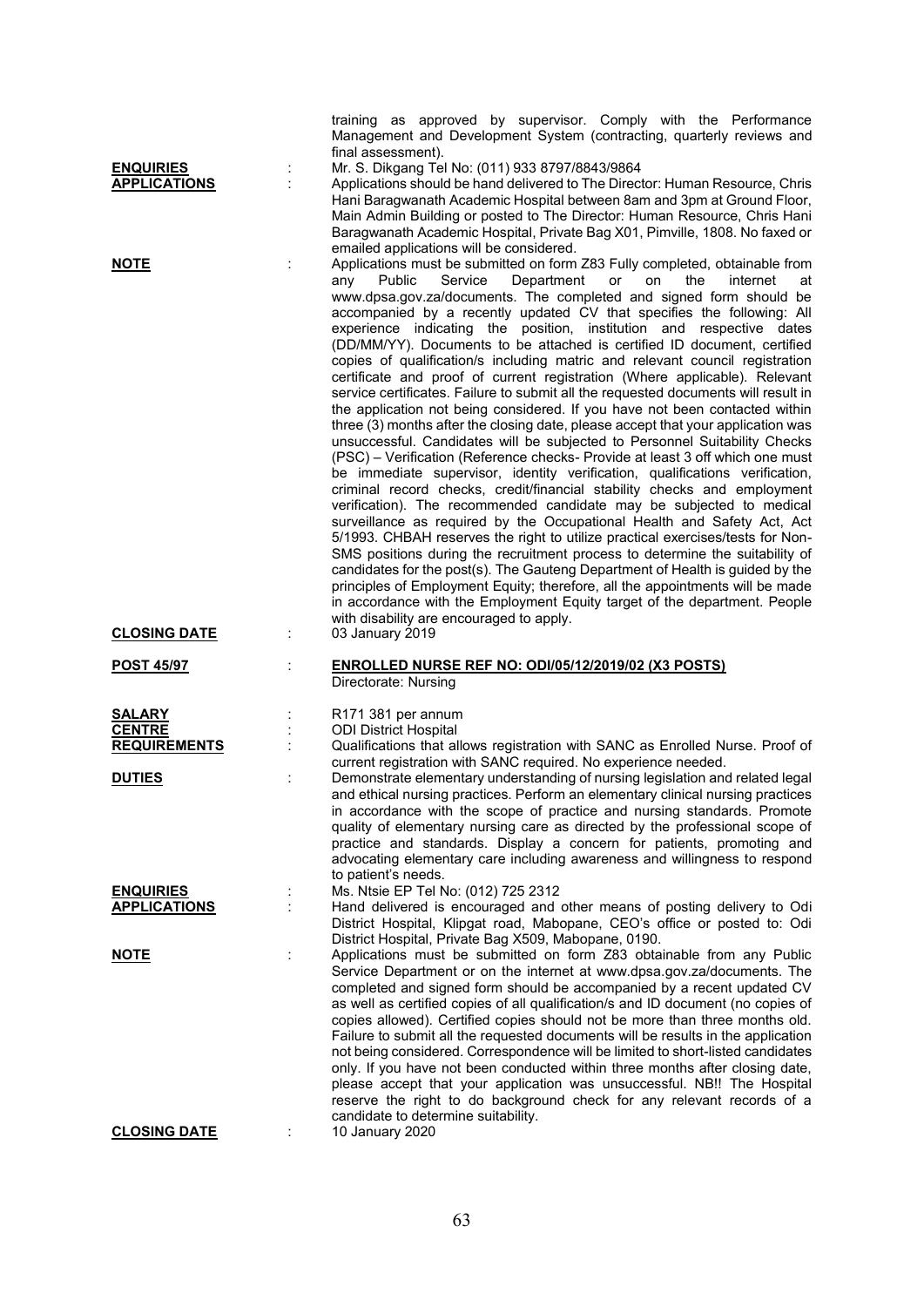| <b>POST 45/98</b>                       | MATERIAL RECORDING CLERK REF NO: ODI/05/12/2019/03 (X1 POST)<br>Directorate: Supply Chain Management                                                                                                                                                                                                                                                                                                                                                                                                                                                                                                                                                                                                                                                                                                                                                                                               |
|-----------------------------------------|----------------------------------------------------------------------------------------------------------------------------------------------------------------------------------------------------------------------------------------------------------------------------------------------------------------------------------------------------------------------------------------------------------------------------------------------------------------------------------------------------------------------------------------------------------------------------------------------------------------------------------------------------------------------------------------------------------------------------------------------------------------------------------------------------------------------------------------------------------------------------------------------------|
| <b>SALARY</b><br><b>CENTRE</b>          | R173 703 per annum<br><b>ODI District Hospital</b>                                                                                                                                                                                                                                                                                                                                                                                                                                                                                                                                                                                                                                                                                                                                                                                                                                                 |
| <b>REQUIREMENTS</b>                     | Grade 12 with 3 years' experience in SCM/ Diploma or Degree in Public<br>Management/Logistic and Purchasing Management with 2 years' experience<br>in the field of SCM. Understanding of Public Service Legislative Framework<br>including Treasury regulation PFMA, PPPFA, BBBEE, PAS Manual, Practice<br>notes, Contract Management and Asset Management. SAP R/3 will be an<br>added advantage.                                                                                                                                                                                                                                                                                                                                                                                                                                                                                                 |
| <b>DUTIES</b>                           | Perform Logistics related clerical services support task. Open and manage all<br>aspects of the VA10, VA11 Tally cards as per PAS Administration System.<br>Compile VA7/VA2 or relevant documents for distribution of goods and services<br>to relevant End-Users in the institution. Expedites any outstanding deliveries.<br>Attend to queries emanating from orders and deliveries. Capture invoices on<br>SRM/SAP R3. Attend to web cycle invoices and to queries relating to<br>outstanding payment. Do follow-up on purchase orders, create and keep<br>proper record of relevant documents/information as per Treasury Regulation<br>for audit purposes. Compile weekly and monthly reports on GRV done. Does<br>theoretical stock report, to partake in bi-annual stock take. Execute all work<br>related instructions as required by the supervisor. N.B. Rotation within the<br>section. |
| <b>ENQUIRIES</b><br><b>APPLICATIONS</b> | Ms. Moteme OK Tel No: (012) 725 2437<br>Hand delivered is encouraged and other means of posting delivery to ODI<br>District Hospital, Klipgat road, Mabopane, CEO's office or posted to: ODI<br>District Hospital, Private Bag X509, Mabopane, 0190.                                                                                                                                                                                                                                                                                                                                                                                                                                                                                                                                                                                                                                               |
| <b>NOTE</b>                             | Applications must be submitted on form Z83 obtainable from any Public<br>Service Department or on the internet at www.dpsa.gov.za/ documents. The<br>completed and signed form should be accompanied by a recent updated CV<br>as well as certified copies of all qualification/s and ID document (no copies of<br>copies allowed). Certified copies should not be more than three months old.<br>Failure to submit all the requested documents will be results in the application<br>not being considered. Correspondence will be limited to short-listed candidates<br>only. If you have not been conducted within three months after closing date,<br>please accept that your application was unsuccessful. NB!! The Hospital<br>reserve the right to do background check for any relevant records of a<br>candidate to determine suitability.                                                  |
| <b>CLOSING DATE</b>                     | 10 January 2020                                                                                                                                                                                                                                                                                                                                                                                                                                                                                                                                                                                                                                                                                                                                                                                                                                                                                    |
| <b>POST 45/99</b>                       | ADMIN CLERK RECORD REF NO: ODI/05/12/2019/04 (X1 POST)<br>Directorate: Administration                                                                                                                                                                                                                                                                                                                                                                                                                                                                                                                                                                                                                                                                                                                                                                                                              |
| <b>SALARY</b><br><b>CENTRE</b>          | R173 703 per annum<br><b>ODI District Hospital</b>                                                                                                                                                                                                                                                                                                                                                                                                                                                                                                                                                                                                                                                                                                                                                                                                                                                 |
| <b>REQUIREMENTS</b>                     | Minimum Grade 12 (matric) with 2 years' relevant experience in Patient<br>Administration especially in Records. Be able to work under pressure.<br>Experience in a health environment. Knowledge of Batho-Pele Principles,<br>Patient's Rights and Responsibilities, Interpersonal relationship skill and<br>telephone etiquette. Comply with relevant prescripts and regulations.                                                                                                                                                                                                                                                                                                                                                                                                                                                                                                                 |
| <b>DUTIES</b>                           | Filling and retrieval of patient's records and other documents related patient<br>file in all areas. Be preparing to work shifts and assists other section of Patient<br>Administration when requested. Safekeeping and disposal of files and<br>documents in terms of National Archives Act. Storage and Retrieval of<br>documents and files. Daily booking of Patient and tracing of missing files.<br>Correct capturing and completion of downtime register and down time tool.<br>Tracking and checking movement history of patient on the system and register<br>book. Assist SAPS and other stakeholders on the completion of J88, 308 and<br>other forms. Perform all other duties of patient administration as delegated by<br>the supervisor.                                                                                                                                             |
| <b>ENQUIRIES</b><br><b>APPLICATIONS</b> | Ms. Moeng LM Tel No: (012) 725 2472<br>Hand delivered is encouraged and other means of posting delivery to ODI                                                                                                                                                                                                                                                                                                                                                                                                                                                                                                                                                                                                                                                                                                                                                                                     |
|                                         | District Hospital, Klipgat road, Mabopane, CEO's office or posted to: ODI<br>District Hospital, Private Bag X509, Mabopane, 0190.                                                                                                                                                                                                                                                                                                                                                                                                                                                                                                                                                                                                                                                                                                                                                                  |
| <u>NOTE</u>                             | Applications must be submitted on form Z83 obtainable from any Public<br>Service Department or on the internet at www.dpsa.gov.za/ documents. The<br>completed and signed form should be accompanied by a recent updated CV                                                                                                                                                                                                                                                                                                                                                                                                                                                                                                                                                                                                                                                                        |